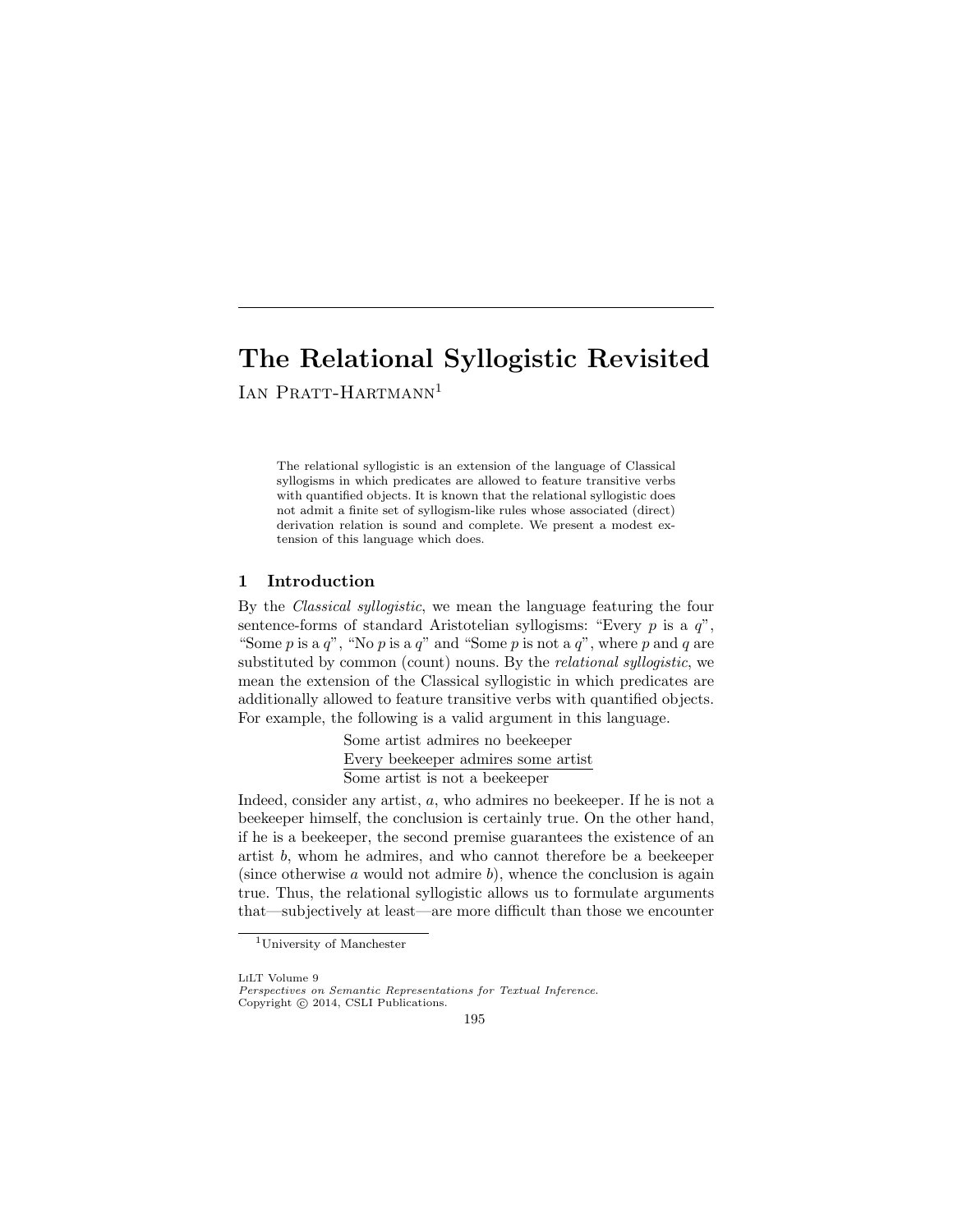in the Classical syllogistic.

For the Classical syllogistic, the familiar collection of syllogisms constitutes, together with one or two ancillary rules, a (sound and) complete inference system: if an argument in this language is valid, in the sense that there is no possible world making its premises true and its conclusion false, then that validity can be demonstrated using syllogistic inference steps alone. This was first shown, in a slightly weakened form, by Corcoran Corcoran (1972) and Smiley Smiley (1973). Specifically, these authors proved certain systems of syllogism-like rules to be (sound and) *refutation-complete*: if an argument is valid, then an absurdity can be derived from its premises together with the negation of its conclusion. Subsequently, Pratt-Hartmann and Moss Pratt-Hartmann and Moss (2009) obtained the following results: (i) there is a finite set of syllogism-like rules in the Classical syllogistic which is sound and complete (not just refutation-complete); (ii) there is a finite set of syllogism-like rules in the relational syllogistic which is sound and refutation complete; (iii) there is *no* finite set of syllogism-like rules in the relational syllogistic which is sound and complete. In other words, for the relational syllogistic, indirect reasoning is essential.

This paper presents a modest extension of the relational syllogistic, which additionally features sentences of the form: "If there are *p*'s, there are *q*'s." The following is a valid argument in this language.

> If there are artists, there are carpenters If there are beekeepers, there are dentists Every carpenter admires every electrician No carpenter admires any flautist Every dentist is an electrician Every dentist is a flautist No artist is a beekeeper

Indeed, suppose some artist were a beekeeper. By the first two premises, some carpenter would exist, and so would some dentist. But the remaining four premises evidently rule out the possibility that both carpenters and dentists exist, since the latter would be electricians and flautists, and hence both admired and not admired by the former.

In the sequel, we provide a finite set of syllogism-like rules for this extended relational syllogistic, and show that the resulting proof system is sound and complete. That is: the impossibility of providing a such ruleset for the relational syllogistic can be overcome by a modest increase in expressive power. Thus, the existence of a proof-system defined by a finite set of syllogism-like rules does not represent a 'boundary' with respect to the expressiveness of fragments of natural language.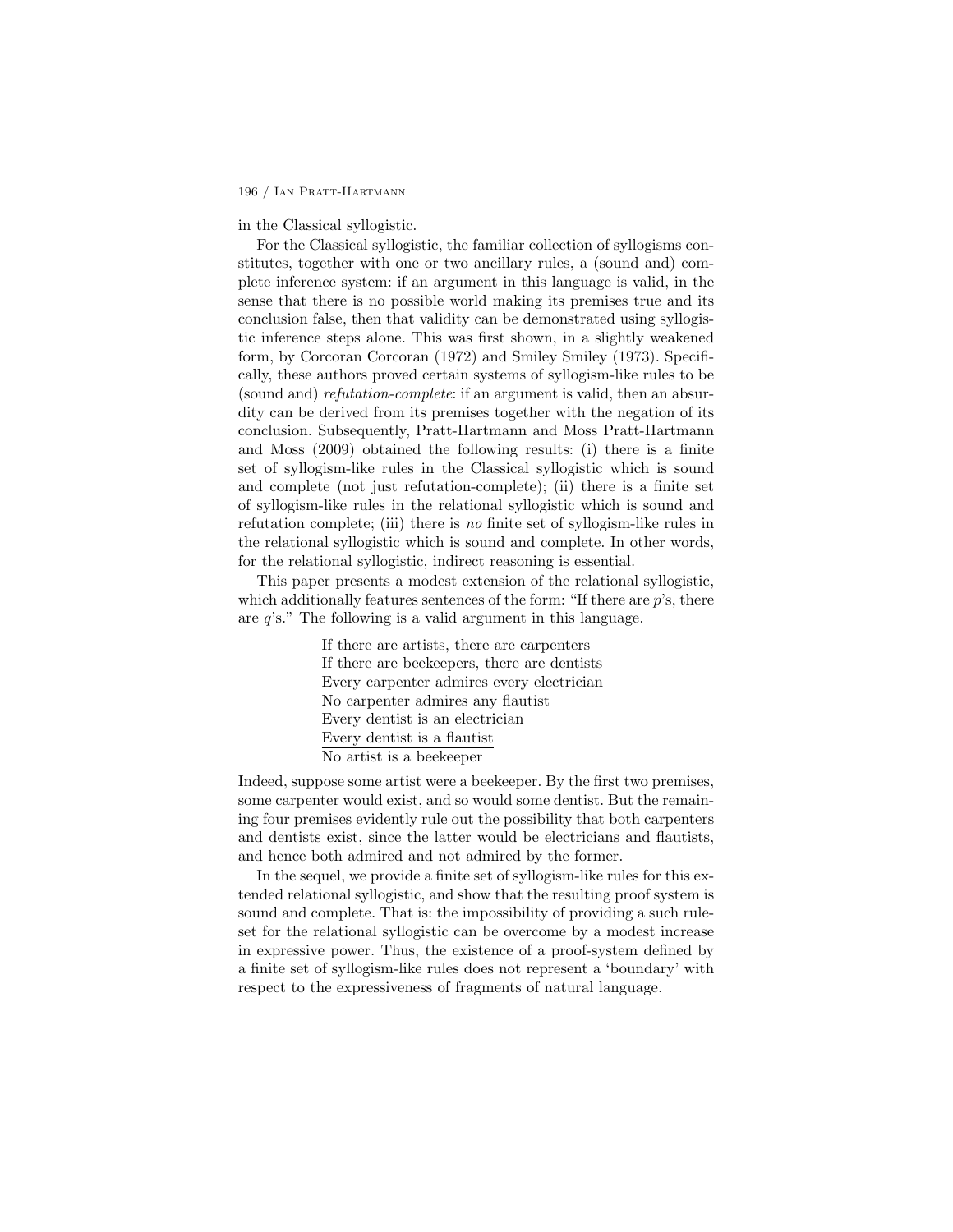# 2 The languages *S*, *R* and *RE*

# 2.1 Syntax and semantics

In this section, we define the formal languages:  $S$ ,  $R$  and  $R\mathcal{E}$ , corresponding to the Classical syllogistic, the relational syllogistic and the extended relational syllogistic, respectively. We review known results concerning  $S$  and  $R$  and, in particular, give a sketch of the proof that *R* does not admit a finite set of syllogistic rules defining a sound and complete proof system. The motivation for defining the language *RE* as we have should at that point be obvious.

Let  $P$  and  $R$  be countably infinite sets. We call the elements of  $P$ *unary atoms* and the elements of R *binary atoms*; we use the (possibly decorated) letters *o*, *p*, *q* to range over unary atoms, and *r* to range over binary atoms. A *unary literal* is an expression of the form  $p$  or  $\bar{p}$ , and a *binary literal* is an expression of the form  $r$  or  $\bar{r}$ ; we use  $\ell$ ,  $m$  to range over unary literals, and *t* to range over binary literals. A unary literal is called *positive* if it is a unary atom, otherwise *negative*; similarly for binary literals. The set of *c-terms* is defined by

$$
c := \ell \quad | \quad \forall (p, t) \quad | \quad \exists (p, t);
$$

we use *c*, *d* to range over c-terms. The set of *S*-*formulas* is defined by

$$
\varphi := \forall (p, \ell) \quad | \quad \exists (p, \ell);
$$

the set of *R*-*formulas* is defined by

$$
\varphi := \forall (p, c) \quad | \quad \exists (p, c);
$$

and the set of *RE*-*formulas* is defined by

$$
\varphi := \forall (p, c) \quad | \quad \exists (p, c) \quad | \quad \exists f(p, q).
$$

We refer to formulas of the form  $\exists (p, c)$  as *existential formulas*, and to formulas of the forms  $\forall (p, c)$  and  $\exists f(p, q)$  as *universal formulas*,

Intuitively, the elements of P stand for common count-nouns— "artist", "beekeeper", "carpenter", etc.—and those of  **for transitive** verbs—"despises", "envies", etc. We then read the c-terms  $\forall (p, r)$  and  $\exists (p, r)$  as "thing which *r*'s every *p*" and "thing which *r*'s some *p*", respectively; and we read the sentence forms  $\forall (p, c)$  and  $\exists (p, c)$  as "Every" *p* is a *c*" and "Some *p* is a *c*", respectively. Thus we have the following informal glosses for *R*-formulas.

| $\exists$ (artist, beekeeper)                     | Some artist is a beekeeper      |  |
|---------------------------------------------------|---------------------------------|--|
| $\forall$ (artist, $\forall$ (beekeeper, admire)) | Every artist (is a thing which) |  |
|                                                   | admires every beekeeper.        |  |

A negative unary literal  $\bar{p}$  is then read as "is not a  $p$ ", and a negative binary literal  $\bar{r}$  as "does not  $r$ ", but with negation having narrow scope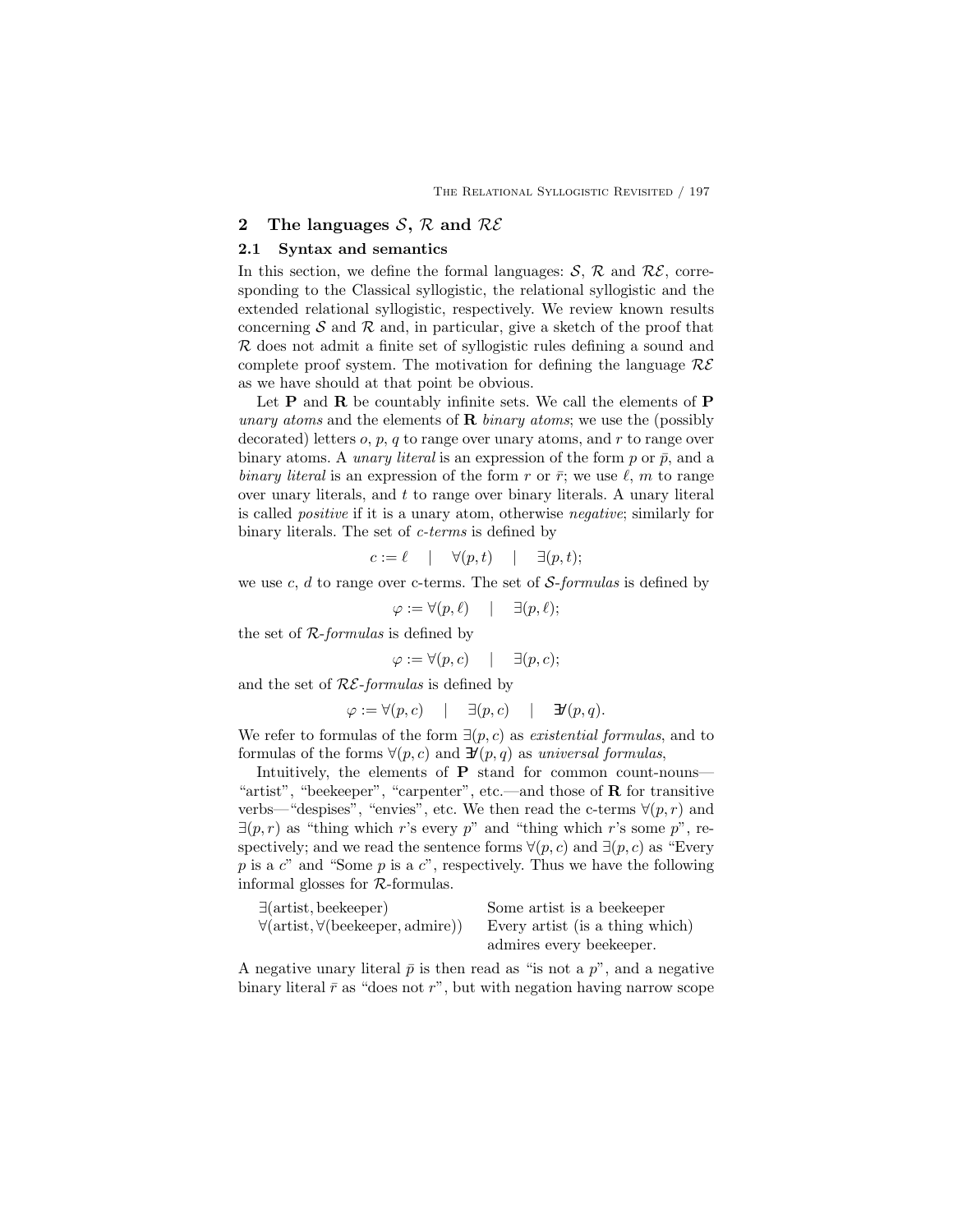with respect to the quantification of the predicate. In idiomatic English:

| $\exists$ (artist, beekeeper)                     | Some artist is not a beekeeper          |
|---------------------------------------------------|-----------------------------------------|
| $\forall$ (artist, $\forall$ (beekeeper, admire)) | No artist admires <i>any</i> beekeeper. |

Finally, the additional forms  $\mathbf{\Psi}(p,q)$  in  $\mathcal{RE}$  are read "If there are *p*'s, then there are  $q$ 's," thus:

Æ (artist*,* beekeeper) If there are artists, then there are beekeepers.

We use the symbol  $S$  to denote the set of all  $S$ -formulas, and similarly for  $R$  and  $R\mathcal{E}$ . When the language in question  $(S, R \text{ or } R\mathcal{E})$  is clear from context, we speak simply of *formulas*, and we use  $\varphi$ ,  $\psi$  to range over formulas of that language. Notice that none of these languages includes formulas such as  $\forall (\bar{p}, q)$  or  $\exists (p, \forall (\bar{q}, r))$ . Thus, we cannot say "Every *non*-artist is a beekeeper" or "Some artist admires every *non*-beekeeper" etc. We comment on the significance of this restriction below.

The semantics of these languages is given in the standard way. A *structure* is a triple  $\mathfrak{A} = \langle A, \{p^{\mathfrak{A}}\}_{p \in \mathbf{P}}, \{r^{\mathfrak{A}}\}_{r \in \mathbf{R}}\rangle$ , where *A* is a nonempty set,  $p^{\mathfrak{A}} \subseteq A$ , for every  $p \in \mathbf{P}$ , and  $r^{\mathfrak{A}} \subseteq A \times A$ , for every  $r \in \mathbf{R}$ . The set *A* is called the *domain* of **2**. We extend the maps  $p \mapsto p^{\mathfrak{A}}$  and  $r \mapsto r^{\mathfrak{A}}$  to all unary and binary literals by setting, for any *p*, *r*:

$$
\bar{p}^{\mathfrak{A}} = A \setminus p^{\mathfrak{A}}
$$

$$
\bar{r}^{\mathfrak{A}} = (A \times A) \setminus r^{\mathfrak{A}}
$$

and thence to all c-terms by setting, for any *p*, *t*:

$$
\forall (p, t)^{\mathfrak{A}} = \{ a \in A \mid \text{for all } b \in p^{\mathfrak{A}}, \langle a, b \rangle \in t^{\mathfrak{A}} \}
$$

$$
\exists (p, t)^{\mathfrak{A}} = \{ a \in A \mid \text{there exists } b \in p^{\mathfrak{A}} \text{ such that } \langle a, b \rangle \in t^{\mathfrak{A}} \}.
$$

If  $a \in c^{\mathfrak{A}}$ , we say that *a satisfies c* (*in* **2**), and think of *a* as having the property denoted by *c*, according to the structure  $\mathfrak{A}$ . If  $\ell = \bar{p}$  is a negative unary literal, we write  $\bar{\ell} = p$ ; similarly for binary literals. We write  $\bar{\forall} = \exists$  and  $\bar{\exists} = \forall$ . For any c-term of the form  $Q(p, t)$  with  $Q \in {\forall, \exists}$ , we write  $\bar{c} = \bar{Q}(p, \bar{t})$ . Thus, for any c-term *c*,  $(\bar{c})^{\mathfrak{A}} = A \setminus c^{\mathfrak{A}}$ .

Having defined the notion of satisfaction for c-terms relative to a structure, we define the truth-relation  $\models$  between structures and formulas as follows:

$$
\mathfrak{A} \models \forall (p, c) \text{ iff } p^{\mathfrak{A}} \subseteq c^{\mathfrak{A}}
$$
  

$$
\mathfrak{A} \models \exists (p, c) \text{ iff } p^{\mathfrak{A}} \cap c^{\mathfrak{A}} \neq \emptyset
$$
  

$$
\mathfrak{A} \models \mathfrak{B}(p, q) \text{ iff } p^{\mathfrak{A}} \neq \emptyset \text{ implies } q^{\mathfrak{A}} \neq \emptyset.
$$

If  $\mathfrak{A} \models \theta$ , we say that  $\theta$  is *true* in  $\mathfrak{A}$ . We take *false* to mean *not true*. As usual, when  $\Theta$  is a set of formulas, we write  $\mathfrak{A} \models \Theta$  if  $\mathfrak{A} \models \theta$  for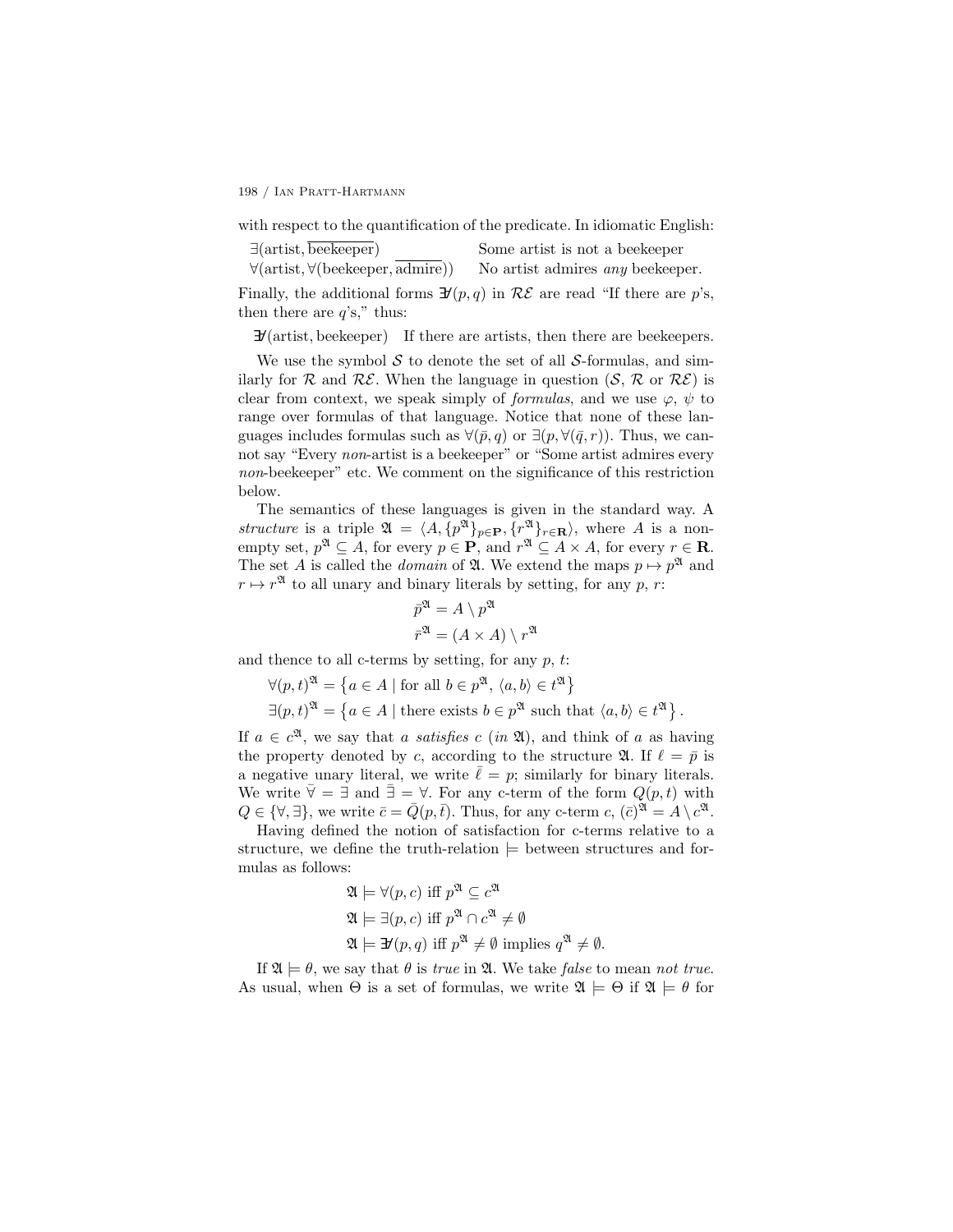all  $\theta \in \Theta$ ; in this case, we say that  $\mathfrak A$  is a *model* of  $\Theta$ , and that  $\Theta$  is *satisfiable*. If, for every structure  $\mathfrak{A}, \mathfrak{A} \models \Theta$  implies  $\mathfrak{A} \models \theta$ , then we write  $\Theta \models \theta$ , and we say the argument from *premises*  $\Theta$  to *conclusion*  $\theta$ is *valid*, or simply  $\Theta$  *entails*  $\theta$ . A formula of the form  $\exists (p, \bar{p})$  is evidently true in no structure; indeed, no other *RE*-formulas have this property. We consequently refer to any formula of this form as an *absurdity*, and use  $\perp$  to stand, indifferently, for any absurdity.

It is easy to see that the formulas  $\exists (p,q)$  and  $\exists (q,p)$  are true in exactly the same structures, as indeed are the formulas  $\forall (p, \bar{q})$  and  $\forall (q, \bar{p})$ . For this reason, we henceforth regard these pairs as identical, silently transforming one into the other as required. Indeed, we allow ourselves to write *any*  $\mathcal{RE}$ -formula  $\exists (p, c)$  as  $\exists (c, p)$ , and *any*  $\mathcal{RE}$ -formula  $\forall (p, c)$ as  $\forall (\bar{c}, \bar{p})$ , again performing these transformations silently, as required. This (inessential) notational shortcut will allow inference rules to be stated more succinctly. It is likewise easy to see that the formula  $\exists (p, c)$ is true in exactly those structures in which  $\forall (p, \bar{c})$  is false (and vice versa); moreover,  $\mathcal{F}(p,q)$  is true in exactly those structures in which  $\exists (p, p)$  and  $\forall (q, \bar{q})$  are not both true. Thus, the language  $\mathcal{RE}$  in effect allows negation of formulas. We remark that  $\exists f(p,\bar{q})$  is not an  $\mathcal{RE}$ formula.

# 2.2 Proof-theory

Let  $\mathcal L$  be any of the languages  $\mathcal S$ ,  $\mathcal R$  or  $\mathcal R\mathcal E$ . A *syllogistic rule* (or simply: *rule*) in  $\mathcal L$  is a pair  $\Theta/\theta$ , where  $\Theta$  is a finite set (possibly empty) of  $\mathcal L$ formulas, and  $\theta$  an  $\mathcal{L}$ -formula. We generally display rules with premises and conclusion separated by a horizontal line. Thus, the rules

$$
\frac{\forall (p,q) \quad \forall (o,p)}{\forall (o,q)} \quad \frac{\forall (p,\bar{q}) \quad \forall (o,p)}{\forall (o,\bar{q})}
$$

correspond to the familiar syllogisms *Barbara* and *Celarent*:

Every *p* is a *q* Every *o* is a *p* Every *o* is a *q* No *p* is a *q* Every *o* is a *p* No *<sup>o</sup>* is a *<sup>q</sup> .*

To save space, and using the convention that  $\ell$  ranges over literals, we can merge these rules as follows:

$$
\frac{\forall (p,\ell) \quad \forall (o,p)}{\forall (o,\ell)} \text{ (A1')}.
$$

We employ this convention heavily in the sequel, with  $\ell$  ranging over unary literals,  $t$  over binary literals,  $c$ ,  $d$  over c-terms, and  $\psi$  over formulas. We remark that the label  $(A1')$  is simply there to identify uses of this rule in derivations, and has no formal significance.

We are invited to think of a set of rules  $X$  as specifying the allowed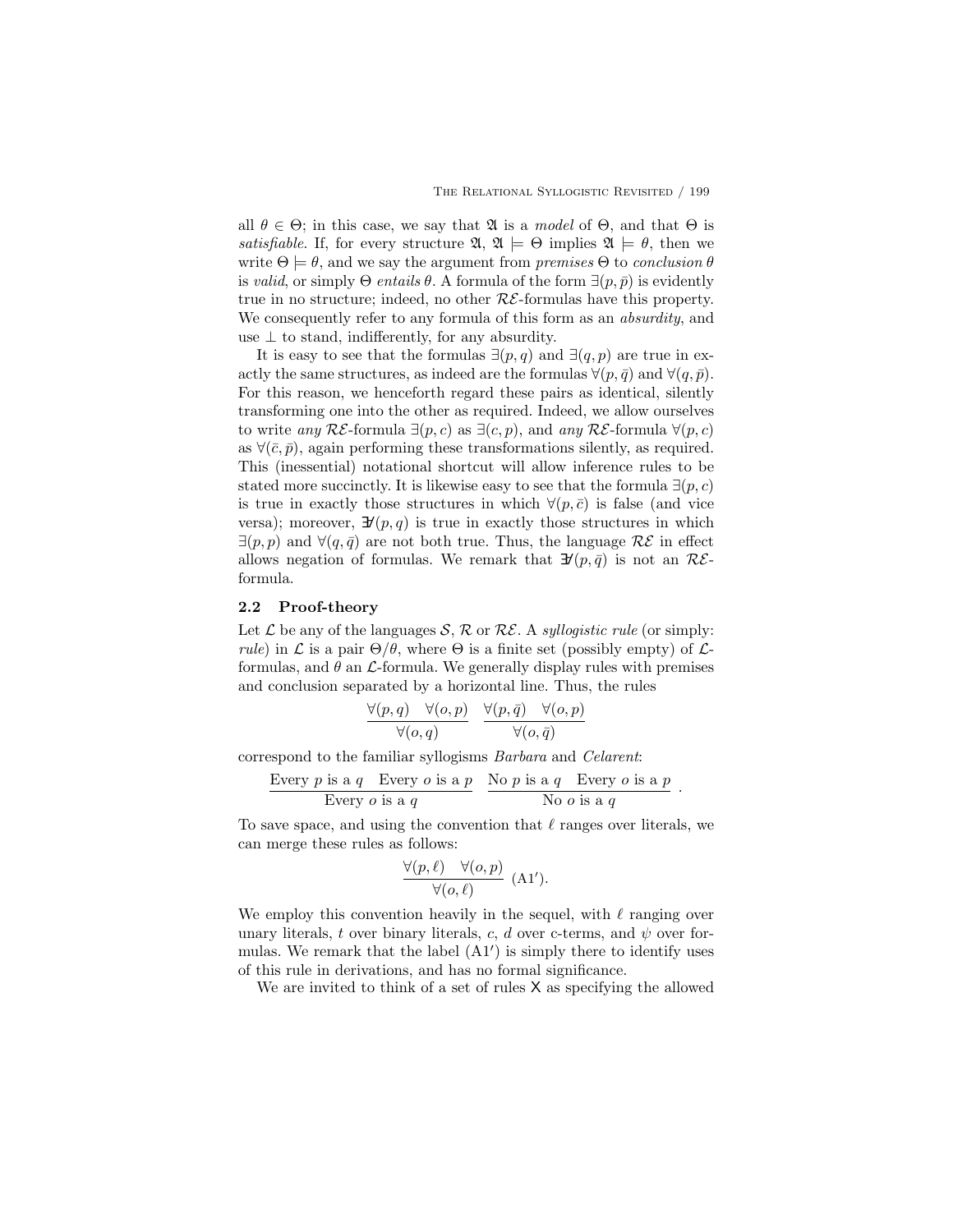steps in a *derivation* involving a set of formulas,  $\Theta$ , (the *premises*), and a formula,  $\theta$  (the *conclusion*). Any derivation has the shape of a tree whose leaves are labelled with elements of  $\Theta$  (repeats allowed), and whose root is labelled with  $\theta$ . We write  $\Theta \vdash_{\mathsf{X}} \theta$  to indicate the existence of such a derivation. Thus, for example, if  $X$  contains the rule  $(A1')$ , the derivation

$$
\frac{\forall(\text{capenter}, \overline{\text{dentist}}) \xrightarrow{\forall(\text{defactor}, \text{capenter})} \forall(\text{artist}, \text{capenter})}{\forall(\text{artist}, \overline{\text{dentist}})} (A1')
$$

shows that

*{*8(artist*,* beekeeper)*,* 8(beekeeper*,* carpenter)*,*

 $\forall$ (carpenter, dentist)}  $\vdash_{\mathsf{X}} \forall$ (artist, dentist).

It is important to realize in this regard that all proof systems considered here are *direct*, proceeding step-by-step from premises to conclusion. In particular, they incorporate no mechanism of *indirect* proof, in which a conclusion is derived by first supposing its negation and then deriving an absurdity. (We hasten to add that there is nothing *wrong* with indirect proofs: we are simply interested in the circumstances under which they are dispensable.)

The rule-sets X of most interest to us are those whose associated derivation relation,  $\vdash_{\mathsf{X}}$ , constitutes necessary and sufficient conditions for entailment. Formally, we say that  $\vdash_{\mathsf{X}}$  is *sound* if  $\Theta \vdash_{\mathsf{X}} \theta$  implies  $\Theta \models \theta$ , and *complete* if  $\Theta \models \theta$  implies  $\Theta \vdash_{\mathsf{X}} \theta$ . In this paper, we shall be concerned exclusively with *finite* rule-sets X, since there trivially exist infinite (computable) rule-sets for  $S$ ,  $R$  and  $R\mathcal{E}$  whose associated derivation relation is sound and complete. A set of formulas  $\Theta$  is said to be *inconsistent* (with respect to a derivation relation  $\vdash$ ) if there is a derivation of some absurdity from  $\Theta$ . We say that  $\vdash_{\mathsf{X}}$  is *refutationcomplete* if any unsatisfiable set of formulas is inconsistent. It is easy to see that completeness implies refutation-completeness, but not, it transpires, vice versa. Indeed, the following results were shown in Pratt-Hartmann and Moss Pratt-Hartmann and Moss (2009).

**Theorem 2.1.** There exists a finite set  $X$  of syllogistic rules in  $S$  such that  $\vdash_{\mathsf{X}}$  is sound and complete.

**Theorem 2.2.** There exists a finite set  $X$  of syllogistic rules in  $\mathcal{R}$  such that  $\vdash_{\mathsf{X}}$  is sound and refutation-complete.

Theorem 2.3. There exists no finite set X of syllogistic rules in *R* such that  $\vdash_{\mathsf{X}}$  is sound and complete.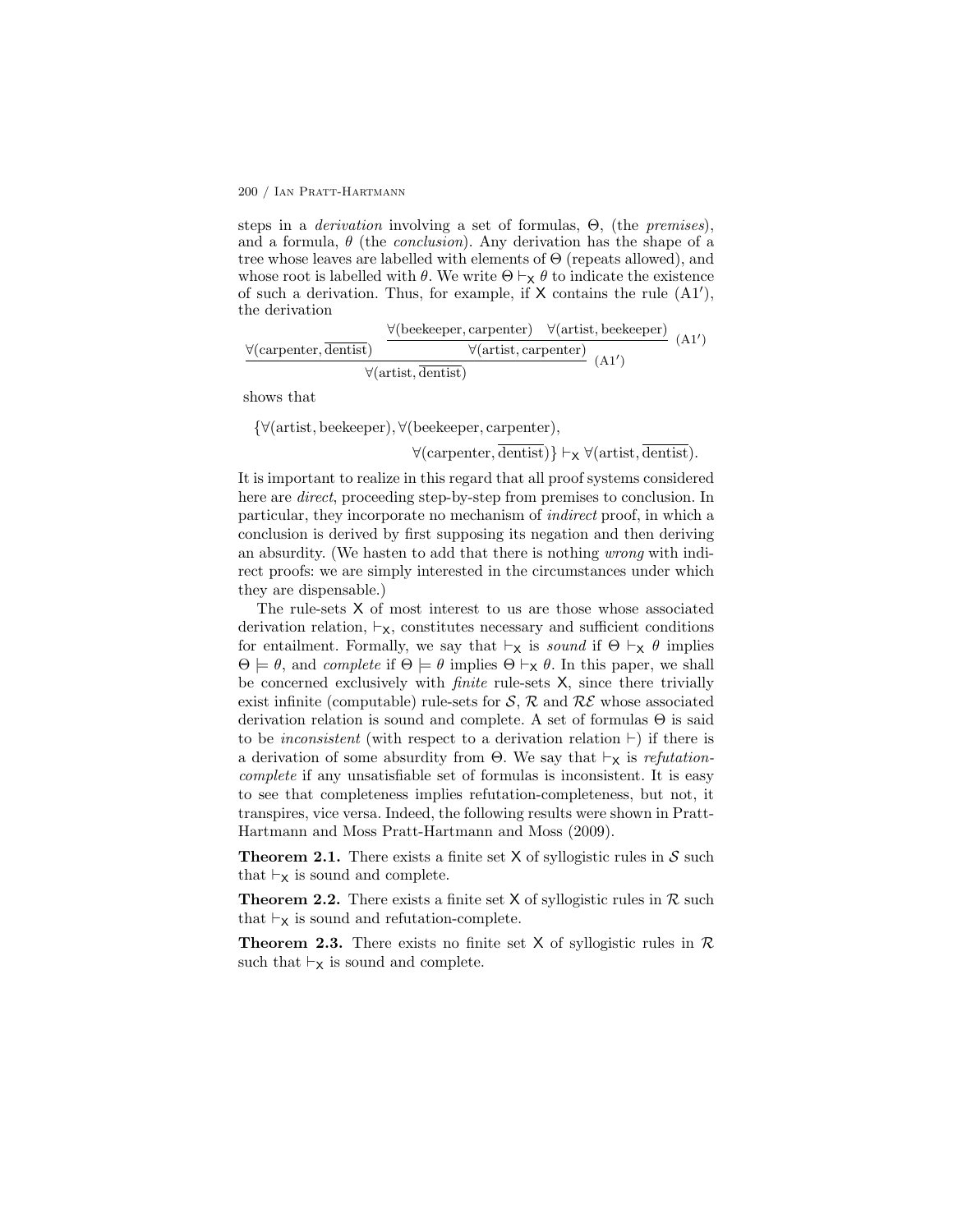The sole result of this paper is

Theorem 2.4. There exists a finite set X of syllogistic rules in *RE* such that  $\vdash_{\mathsf{X}}$  is sound and complete.

We are now in a position to understand the motivation for the particular language,  $\mathcal{RE}$ , that we are concerned with in this paper. To do so, we need to consider the proof Theorem 2.3, which we sketch here informally; for full details, see Pratt-Hartmann and Moss Pratt-Hartmann and Moss  $(2009)$ , pp. 661 ff.

*Sketch proof of Theorem 2.3.* For *n* positive, let  $p_1, \ldots, p_n$  be distinct unary atoms, *r* a binary atom,  $\gamma_n$  the *R*-formula  $\forall (p_1, \exists (p_n, r))$  and  $\Gamma_n$ the set of *R*-formulas:

$$
\forall (p_i, \exists (p_{i+1}, r)) \qquad (1 \le i < n)
$$
\n
$$
\forall (p_1, \forall (p_n, r)).
$$

We claim that  $\Gamma_n \models \gamma_n$ . Indeed, suppose  $\mathfrak{A} \models \Gamma_n$ . If  $p_1^{\mathfrak{A}} = \emptyset$ , then trivially  $\mathfrak{A} \models \gamma_n$ ; on the other hand, if  $p_1^{\mathfrak{A}} \neq \emptyset$ , a simple induction using the formulas  $\forall (p_i, \exists (p_{i+1}, r))$  shows that  $p_n^{\mathfrak{A}} \neq \emptyset$ , whence, from  $\forall (p_1, \forall (p_n, r)), \mathfrak{A} \models \gamma_n$ . Call any formula of the form  $\forall (p, p)$  *trivial*. For any *i*  $(1 \leq i \leq n)$ , let  $\Gamma_{n,i}$  be the result from removing from  $\Gamma_n$  the formula  $\forall (p_i, \exists (p_{i+1}, r))$ . It can be shown, by a detailed examination of cases, that  $\Gamma_{n,i}$  entails *no* non-trivial *R*-formulas that are not already in  $\Gamma_n$ . Now consider any finite, non-empty set X of rules in  $\mathcal{R}$ , and let *n* be greater than the maximum number of premises in any of these rules. For any instance,  $\Theta/\theta$ , of one of these rules, if  $\Theta \subseteq \Gamma_n$ , then  $\Theta \subseteq \Gamma_{n,i}$  for some *i*  $(1 \leq i \leq n)$ . Hence, if the rules of X are valid,  $\theta$ must be trivial or contained in  $\Gamma_n$ . In other words, the rules of X never yield non-trivial conclusions outside  $\Gamma_n$ , and in particular never yield  $\gamma_n$ . Therefore  $\vdash_{\mathsf{X}}$  is not complete.  $\Box$ 

It is easy to see what is going wrong here:  $\Gamma_{n,i}$  does indeed entail  $\mathbf{H}(p_1, p_j)$  for  $1 \leq j \leq i$ ; however, these formulas are not in  $\mathcal{R}$ , and so cannot feature in *R*-derivations. But now suppose we work within the language  $R\mathcal{E}$ , where we can write rules

$$
\frac{\forall (p, \exists (q, r))}{\exists f(p, q)} (C4) \quad \frac{\exists f(o, p) \quad \exists f(p, q)}{\exists f(o, q)} (C2) \quad \frac{\forall (p, \forall (q, t)) \quad \exists f(p, q)}{\forall (p, \exists (q, t))} (D1).
$$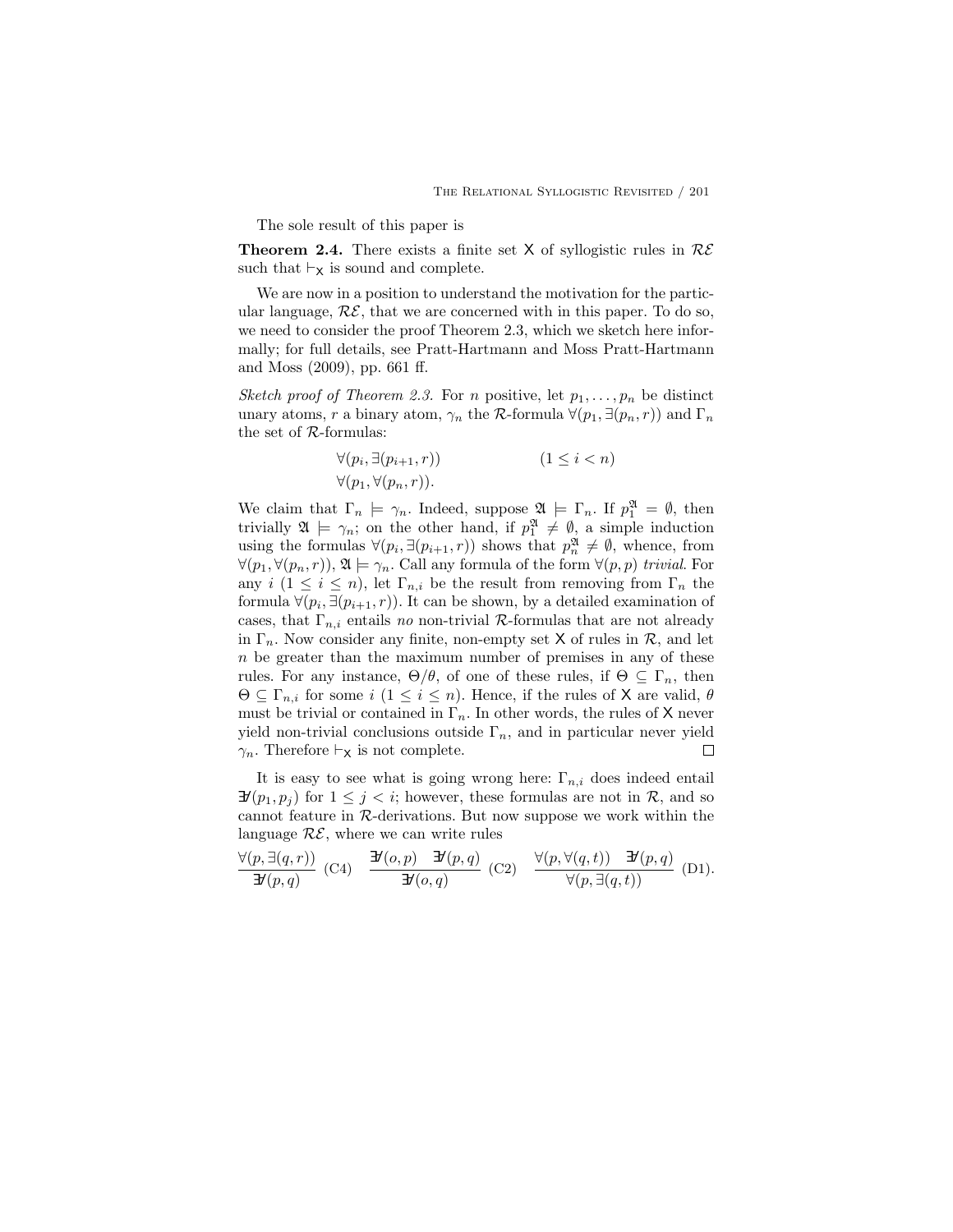We may derive  $\mathbf{\Psi}(p_1, p_2)$ ,  $\mathbf{\Psi}(p_1, p_3)$  and  $\mathbf{\Psi}(p_1, p_4)$  as follows:

.

$$
\frac{\forall (p_1, \exists (p_2, r)) \quad (\text{C4}) \quad \frac{\forall (p_2, \exists (p_3, r))}{\exists p (p_1, p_3)} \quad (\text{C4})}{\text{C2})} \quad \frac{\forall (p_3, \exists (p_4, r))}{\exists p (p_1, p_3)} \quad (\text{C2})}{\text{C3}} \quad \frac{\forall (p_3, \exists (p_4, r)) \quad (\text{C4})}{\text{C5}} \quad (\text{C5}) \quad \frac{\forall (p_3, \exists (p_4, r))}{\text{C6}} \quad (\text{C5}) \quad (\text{C6}) \quad \frac{\forall (p_3, \exists (p_4, r))}{\text{C6}} \quad (\text{C7})}
$$

Continuing in this way, we can derive  $\mathcal{F}(p_1, p_i)$  for all  $i (2 \leq i \leq n)$ , and hence derive  $\gamma_n$ , thus:

$$
\frac{\vdots}{\frac{\exists^{j}(p_1, p_n) \quad \forall (p_1, \forall (p_n, r))}{\forall (p_1, \exists (p_n, r))}} \text{ (D1)}
$$

The existence of such a derivation is no accident: formulas of the form  $\mathcal{F}(p,q)$  are precisely what we need to add to  $\mathcal{R}$  in order to secure the existence of a sound and complete (finite) set of rules.

We mentioned above that the languages *S* and *R* do not include the formulas  $\forall (\bar{p}, q)$  or  $\exists (\bar{p}, \bar{q})$ , and indeed that *R* does not feature the c-terms  $\forall (\bar{p}, t)$  or  $\exists (\bar{p}, t)$ . That is, we cannot say in these languages "Every non-artist is a beekeeper", or "Every artist admires some nonbeekeeper". Extensions of *S* and *R* featuring such 'noun-level' negation were investigated in detail in Pratt-Hartmann and Moss Pratt-Hartmann and Moss (2009), where they are denoted by  $S^{\dagger}$  and  $\mathcal{R}^{\dagger}$ , respectively. It was shown there that  $S^{\dagger}$  has a finite system of syllogistic rules which is sound and complete; however, there can be no such system for *R†*, even with un-restricted use of *reductio ad absurdum*. It was further shown that the satisfiability problem for  $\mathcal{R}^{\dagger}$  is EXPTIMEcomplete. It then follows from the fact that  $PTIME \neq EXPTIME$  that no extension of  $\mathcal{R}^{\dagger}$  can have a sound and complete (or indeed sound and refutation-complete) finite set of syllogistic rules. Therefore, noun-level negation will not be further discussed in this paper.

# 2.3 A sound and complete rule-set for *RE*

We now proceed to define a rule-set, RE, which we later show to be sound and complete for  $\mathcal{RE}$ , under application of the proof-theoretic machinery outlined above, thus proving Theorem 2.4. Recall that we are to regard  $\exists (c, p)$  as an alternative way of writing the formula  $\exists (p, c)$ , and similarly for the pair  $\forall (\bar{c}, \bar{p}), \forall (p, c)$ . These alternations will be performed silently in derivations, whenever required. Since RE is very complicated, we divide the rules into groups, with brief remarks concerning their validity.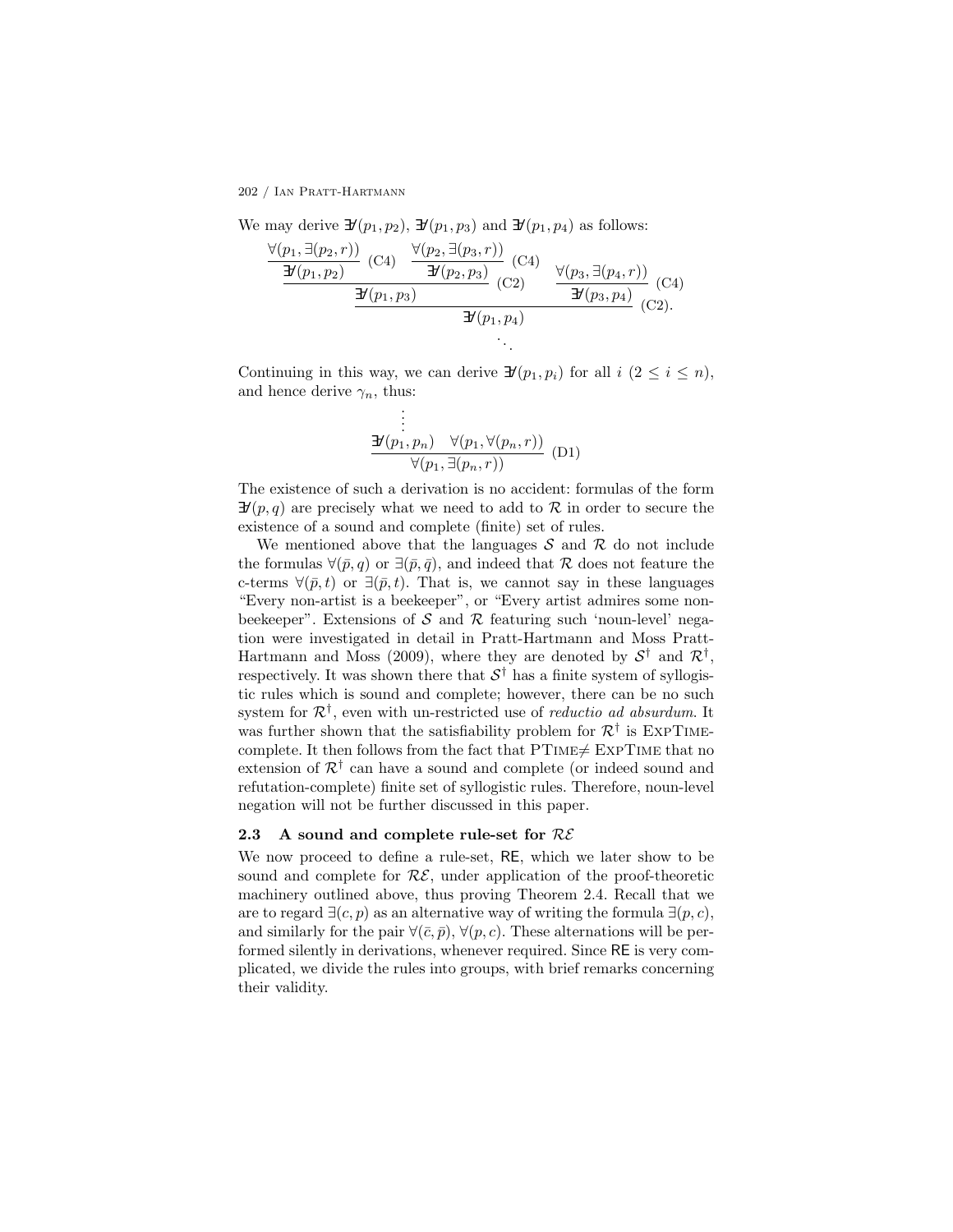The first group consists of simple generalizations of familiar syllogistic rules:

$$
\frac{\forall (p,q) \quad \forall (q,c) \quad (\text{A1}) \quad \frac{\forall (p,c) \quad \forall (q,\bar{c})}{\forall (p,\bar{q})} \quad (\text{A2}) \quad \frac{\exists (p,c)}{\exists (p,p)} \quad (\text{A3})
$$
\n
$$
\frac{\exists (p,c) \quad \forall (p,q) \quad (\text{A4}) \quad \frac{\exists (p,c) \quad \forall (q,\bar{c})}{\exists (p,\bar{q})} \quad (\text{A5}) \quad \frac{\exists (p,q) \quad \forall (q,c)}{\exists (p,c)} \quad (\text{A6})}
$$
\n
$$
\exists (p,\bar{p}) \qquad \qquad \forall (p,\bar{p}) \qquad \qquad \forall (p,\bar{p})
$$

$$
\frac{\exists (p,\bar{p})}{\psi} \text{ (A7)} \qquad \qquad \frac{\forall (p,\bar{p})}{\forall (p,c)} \text{ (A8)} \qquad \qquad \frac{}{\forall (p,p)} \text{ (A9)}.
$$

Most of these rules should be self-explanatory: indeed, we have already met the rule  $(A1)$ , though in the slightly restricted form  $(A1')$ , where  $c$ was limited to literals. The rule (A7) is the rule of *ex falso quodlibet*, and allows us to infer anything from an absurdity. Do not confuse this rule with the strategy of *reductio ad absurdum*, which allows us to retract a premise and infer its negation having derived an absurdity: *reductio ad absurdum* cannot be understood—in the technical sense employed in this paper—as a syllogistic rule. The rule (A9) allows us to infer  $\forall (p, p)$ from no premises.

The second group consists of rules governing quantified predicates. In these rules, the subject-quantifier,  $Q$ , stands for either  $\forall$  or  $\exists$ .

$$
\frac{Q(o, \forall (p, t)) \quad \exists (p, q)}{Q(o, \exists (q, t))} \quad (B1) \qquad \frac{Q(o, \forall (q, t)) \quad \forall (p, q)}{Q(o, \forall (p, t))} \quad (B2)
$$
\n
$$
\frac{Q(o, \exists (p, t)) \quad \forall (p, q)}{Q(o, \exists (q, t))} \quad (B3) \qquad \frac{\forall (q, \bar{q})}{\forall (p, \forall (q, t))} \quad (B4)
$$
\n
$$
\frac{\exists (p, \exists (q, t))}{\exists (q, q)} \quad (B5).
$$

These rules are almost trivially valid, and require no comment.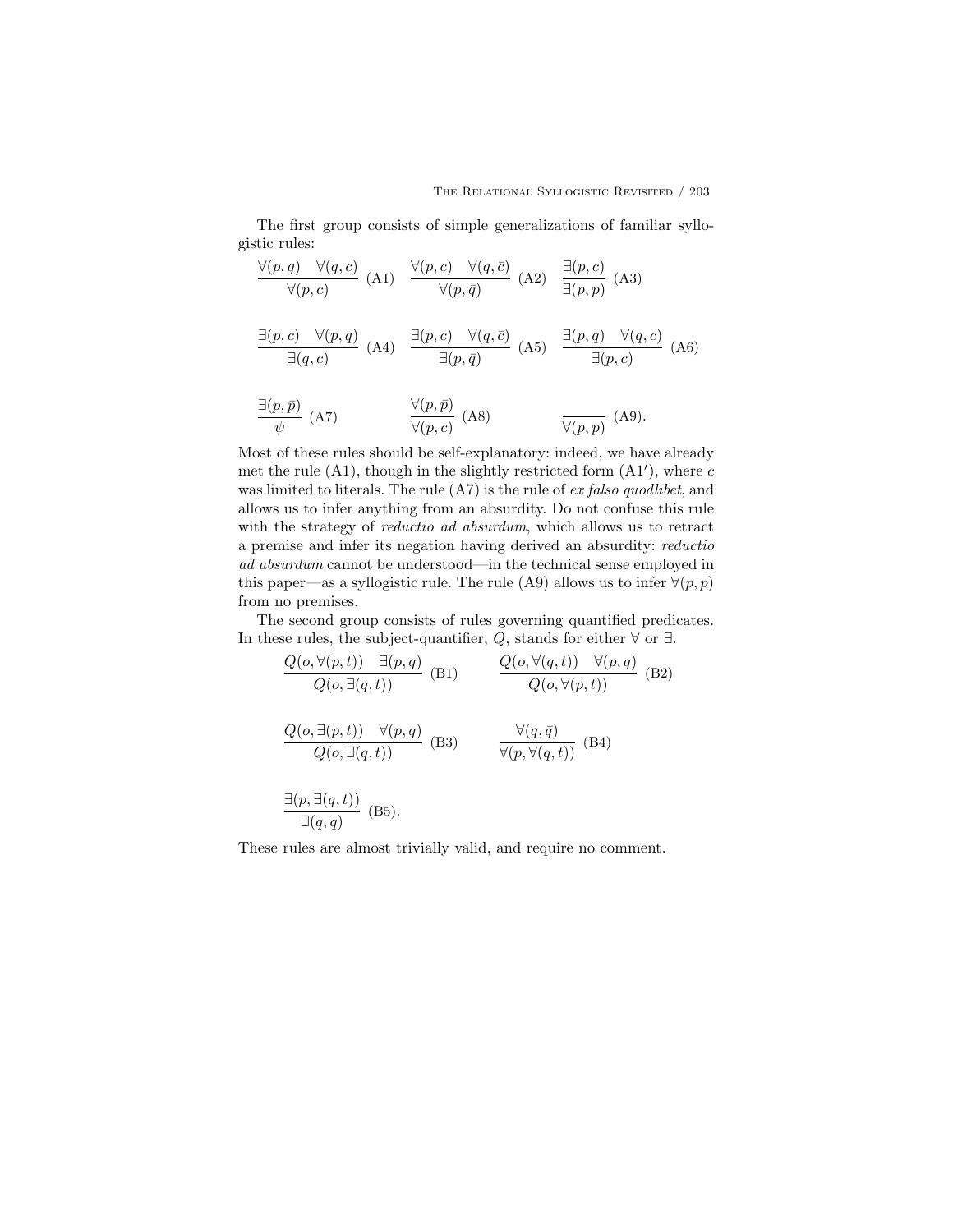The third group consists of rules governing the quantifier  $\mathbb{\mathcal{F}}$ 

$$
\frac{\exists f(p,p)}{\exists f(p,p)} (C1) \qquad \frac{\exists f(p,q)}{\exists f(p,q)} (C2) \quad \frac{\forall (p,q)}{\exists f(p,q)} (C3)
$$
\n
$$
\frac{\forall (p,q)}{\exists (q,p)} (C3)
$$

$$
\frac{\forall (p, \exists (q, r))}{\exists p (p, q)} (C4) \qquad \frac{\exists (q, q)}{\exists p (p, q)} (C5) \qquad \frac{\exists (p, p) \quad \exists p (p, q)}{\exists (q, q)} (C6)
$$

$$
\frac{\forall (q,\bar{q}) \quad \mathbf{\mathcal{F}}(p,q)}{\forall (p,c)} \quad \text{(C7)}.
$$

Notice that (C2) expresses the transitivity of the relation  $\mathcal{F}(p,q)$ . The rule (C7) may be surprising at first sight. The premises assert that there are no *q*s, and that if there are *p*s, then there are *q*s; it follows, of course, that there are no *p*s, and hence that every *p* is a *c*, for any c-term *c*.

The fourth group concerns interactions between formulas with quantified predicates and formulas involving the quantifier  $\mathbb {H}$ 

$$
\frac{\forall (p, \forall (q, t)) \quad \exists f(p, q)}{\forall (p, \exists (q, t))} \quad (D1)
$$
\n
$$
\frac{\exists (q, q) \quad \exists f(p, o) \quad \forall (o, q) \quad \forall (o, \forall (p, r))}{\exists (q, \forall (p, r))} \quad (D2)
$$
\n
$$
\frac{\exists (p, p) \quad \exists f(q, o) \quad \forall (o, \bar{q}) \quad \forall (o, p)}{\exists (p, \bar{q})} \quad (D3)
$$
\n
$$
\frac{\forall (p, \forall (q', r)) \quad \forall (o, q) \quad \forall (o, q') \quad \exists f(p, o)}{\forall (p, \exists (q, r))} \quad (D4)
$$
\n
$$
\frac{\forall (o, \forall (o', t')) \quad \forall (o, \forall (o', \bar{t}')) \quad \exists f(p, o) \quad \exists f(q, o')}{\forall (p, \forall (q, t))} \quad (D5)
$$
\n
$$
\frac{\forall (o, \forall (o', t')) \quad \forall (o, \forall (o', \bar{t}')) \quad \exists f(p, o) \quad \exists f(q, o')}{\forall (p, \bar{q})} \quad (D6).
$$

Consider (D1). The premises assert that every  $p$  is related by  $t$  to every *q*, and that, if *p*s exist then *q*'s exist. If no *p*s exist, the conclusion is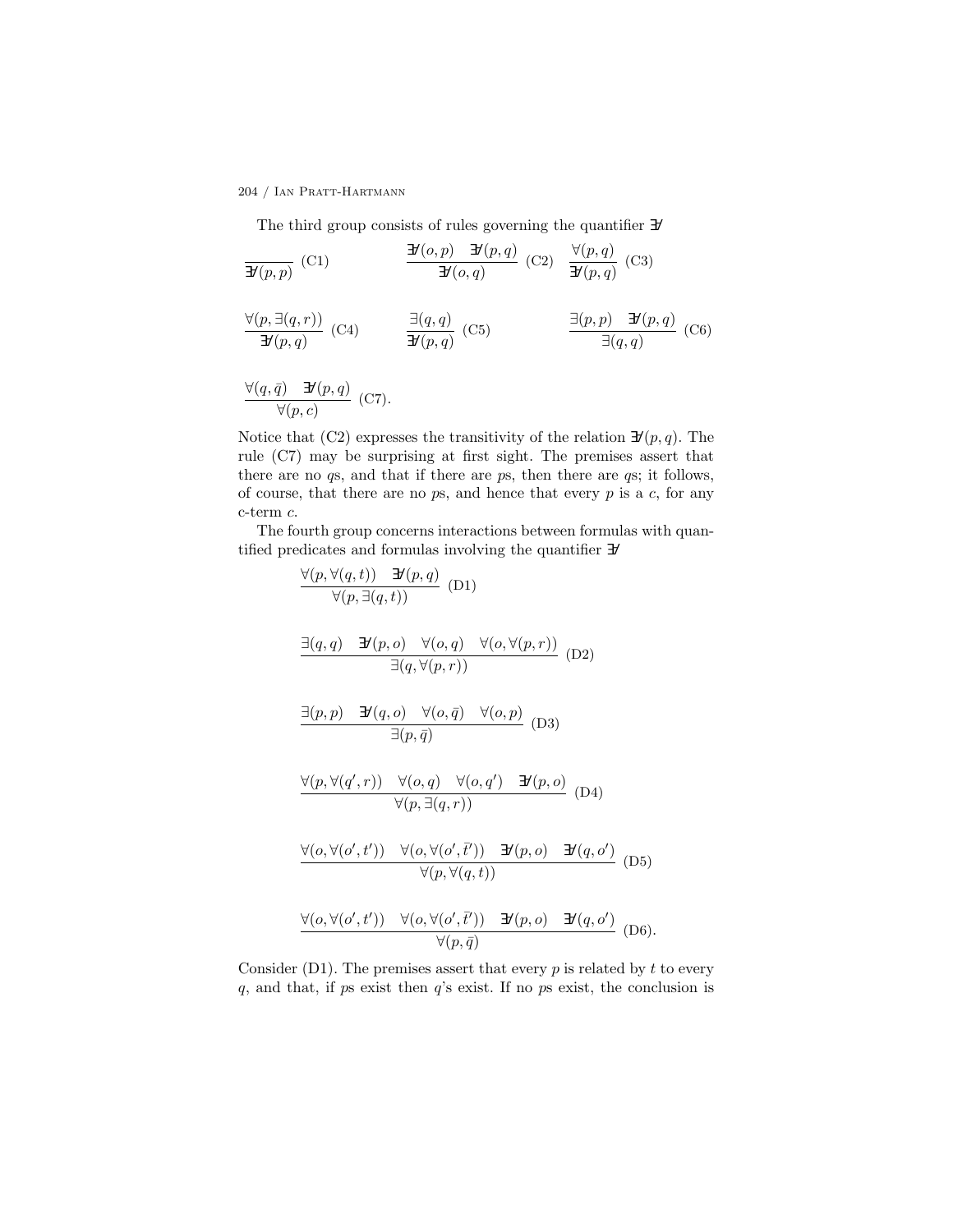vacuously true; otherwise, we may choose some  $q$  to which every  $p$  is related, and the conclusion is certainly true.

The fifth group allows slightly less obvious inferences involving formulas with quantified predicates. Rule (E2) has the form of the argument displayed on the first page of this article, and we have already demonstrated its validity; the other rules in this group may be treated similarly.

$$
\frac{\forall (o, \forall (p, t)) \quad \exists (o, \forall (q, \overline{t})) \quad (\text{E1})}{\forall (p, \overline{q})} \quad (\text{E1}) \qquad \frac{\forall (q, \exists (p, t)) \quad \exists (p, \forall (q, \overline{t}))}{\exists (p, \overline{q})} \quad (\text{E2})
$$
\n
$$
\frac{\exists (p, \exists (p, t)) \quad \forall (q, \forall (q, \overline{t}))}{\exists (p, \overline{q})} \quad (\text{E3}).
$$

The sixth group allows us to conclude, from premises with quantified predicates, a conclusion of the form  $\exists (p, \bar{q})$ :

$$
\frac{\exists (p, \forall (o, t)) \quad \forall (q, \forall (q, \overline{t})) \quad \forall (o, p) \quad \mathbf{\mathcal{H}}(q, o)}{\exists (p, \overline{q})} \quad (\text{F1})
$$
\n
$$
\frac{\exists (p, \forall (q, t)) \quad \forall (q, \forall (o, \overline{t})) \quad \forall (o, p) \quad \mathbf{\mathcal{H}}(q, o)}{\exists (p, \overline{q})} \quad (\text{F2})
$$
\n
$$
\frac{\forall (o, \overline{\exists}(p, t)) \quad \forall (o, \forall (q, \overline{t})) \quad \mathbf{\mathcal{H}}(q, o) \quad \exists (p, p) \quad (\text{F3})}{\exists (p, \overline{q})} \quad (\text{F4})
$$
\n
$$
\frac{\forall (o, \forall (o', t)) \quad \forall (o, \forall (q, \overline{t})) \quad \mathbf{\mathcal{H}}(q, o) \quad \mathbf{\mathcal{H}}(q, o') \quad \forall (o', p) \quad \exists (p, p) \quad (\text{F4})}{\exists (p, \overline{q})} \quad (\text{F5})}
$$
\n
$$
\frac{\forall (o, \overline{\exists}(p, t)) \quad \forall (q, \forall (q, \overline{t})) \quad \mathbf{\mathcal{H}}(q, o) \quad \forall (o, p) \quad \exists (p, p) \quad (\text{F5})}{\exists (p, \overline{q})} \quad (\text{F6})}
$$
\n
$$
\frac{\forall (o, \forall (q, t)) \quad \forall (q, \overline{\exists}(p, \overline{t})) \quad \mathbf{\mathcal{H}}(q, o) \quad \forall (o, p) \quad \exists (p, p) \quad (\text{F6})}{\exists (p, \overline{q})} \quad (\text{F7})}
$$
\n
$$
\frac{\forall (o', \forall (o, t)) \quad \forall (q, \forall (o, \overline{t})) \quad \mathbf{\mathcal{H}}(q, o') \quad \forall (o', p) \quad \mathbf{\mathcal{H}}(q, o) \quad \exists (p, p) \quad (\text{F7})}{\exists (p, \overline{q})} \quad (\text{F8})}
$$
\n
$$
\frac{\forall (o', \forall (o, t)) \quad \forall (q, \forall (q, \overline{t})) \quad \math
$$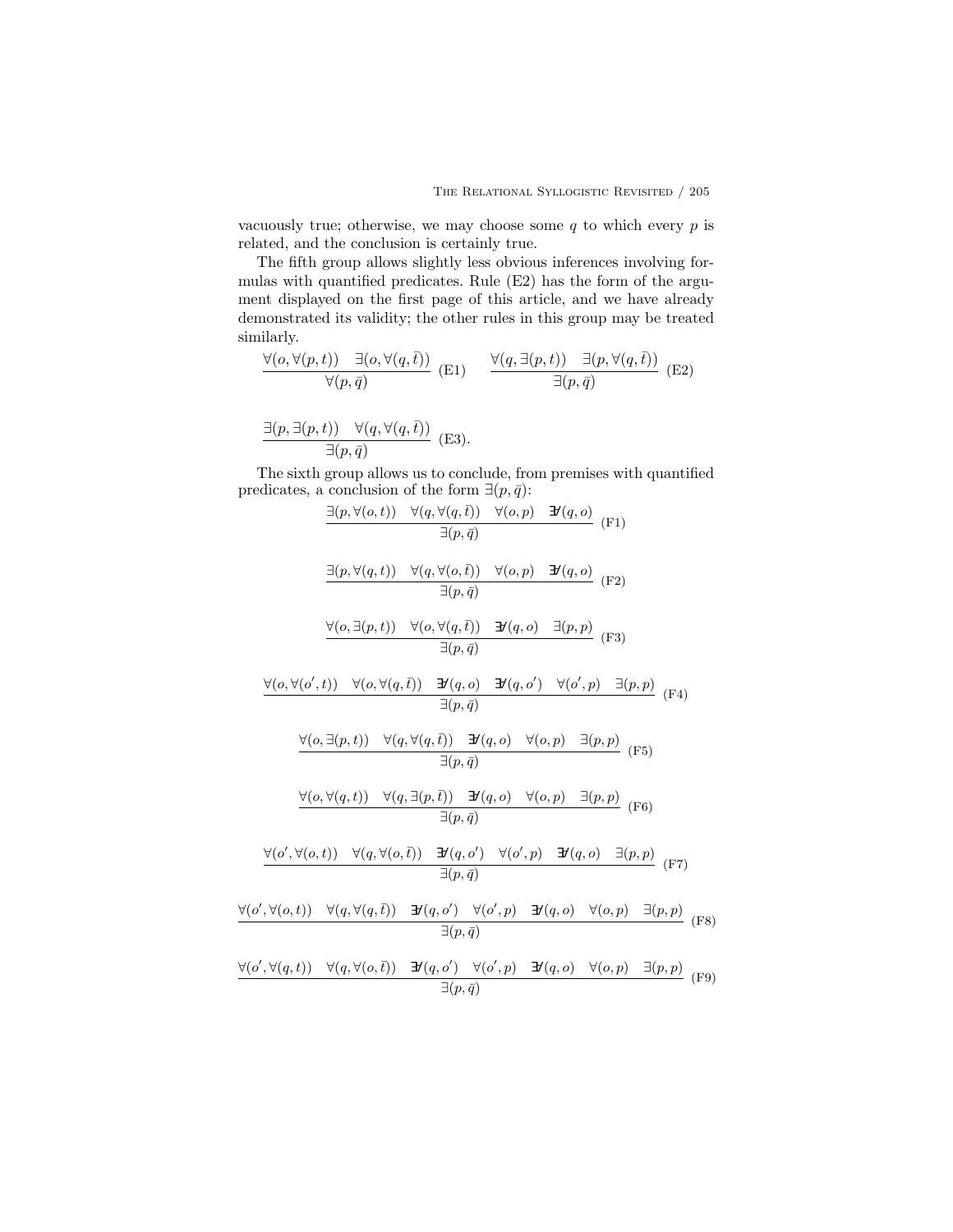We demonstrate the validity of the most complicated of these rules, (F9). From the last premise,  $\exists (p, p)$ , let *a* be some *p*. If *a* is not a *q*, the conclusion is true. Otherwise, from the premises  $\mathcal{F}(q, o')$  and  $\mathcal{F}(q, o)$ , let *b*, *b*<sup> $\prime$ </sup> satisfy *o*, *o*<sup> $\prime$ </sup>, respectively. From  $\forall$ (*o*, *p*), and  $\forall$ (*o*<sup> $\prime$ </sup>, *p*), *b* and *b*<sup> $\prime$ </sup> are both *p*s. If either of these is not a *q*, the conclusion is true. Otherwise, from  $\forall (q, \forall (o, \overline{t}))$ , and  $\forall (o', \forall (q, t))$ , *b'* both is and is not related to *b* by *t*—contradiction. The validity of rules (F1)–(F8) may be demonstrated by similar arguments.

The seventh group allows us to conclude, from premises with quantified predicates, a conclusion of the form  $\forall (p, \bar{q})$ .

For any  $o_1, o_2, o_3, o_4 \in \{p, q\}$ :

$$
\frac{\forall (o_1, \forall (p', t)) \quad \forall (o_2, \forall (q', \overline{t})) \quad \forall (o_3, p') \quad \forall (o_4, q')}{\forall (p, \overline{q})} \tag{G1}
$$

$$
\frac{\forall (o_1, \forall (q', t)) \quad \forall (o_2, \forall (q', \overline{t})) \quad \mathbf{\mathcal{H}}(o_3, o) \quad \forall (o, p') \quad \forall (o, q')}{\forall (p, \overline{q})} \tag{G2}
$$

$$
\frac{\exists f(o_1, o) \quad \forall (o, \forall (p', t)) \quad \forall (o, \forall (q', t)) \quad \forall (o_2, p') \quad \forall (o_3, q')}{\forall (p, \bar{q})}
$$
(G3)

$$
\frac{\exists f(p, o) \quad \exists f(q, o') \quad \forall (o, \forall (p', t)) \quad \forall (o, \forall (q', t)) \quad \forall (o', p') \quad \forall (o', q') \quad (G4)
$$
\n
$$
\frac{\forall (p, \bar{q})}{}
$$

To demonstrate the validity of (G1), suppose, to the contrary, that some *p* is a *q*. Choose any such element, *a*. Then, no matter how  $o_1, \ldots, o_4$  are chosen from *p* and *q*, the premises guarantee that *a* is a  $p'$  and a  $q'$ , and hence both is and is not related to itself by  $t$ contradiction. The validity of rules  $(G2)$ – $(G4)$  may be demonstrated by similar arguments.

We make no claim regarding the non-redundancy of the rule-set RE.

## 3 Proof of main result

This section is devoted entirely to the proof of Theorem 2.4. Soundness of  $\vdash_{\sf RE}$  is straightforward, since, as may readily be verified, every rule in RE is valid. It therefore remains to show that, if  $\Phi$  is a set of  $\mathcal{RE}$ formulas, and  $\psi$  is an *RE*-formula such that  $\Phi \models \psi$ , then  $\Phi \vdash_{\text{RE}} \psi$ . As RE is the only rule-set we shall be concerned with in the sequel, we henceforth write  $\vdash$  in place of  $\vdash_{RE}$ . In addition, we continue to take the letters *o*, *p*, *q* to range over unary atoms,  $\ell$ , *m* over unary literals, *r* over binary atoms, *t* over binary literals, *c*, *d* over c-terms, and  $\varphi$ ,  $\psi$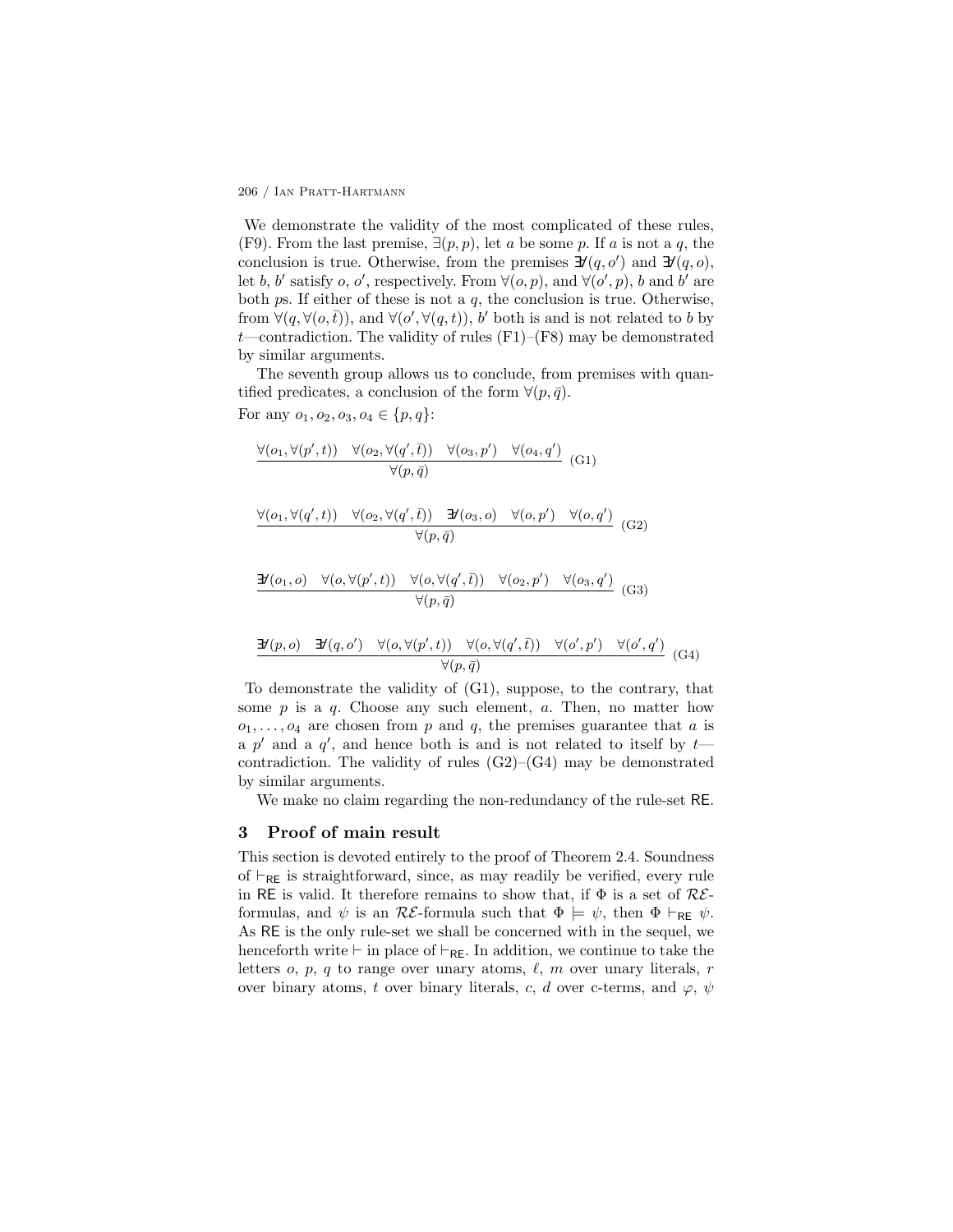over formulas, without further comment.

We provide the reader with some help in navigating the proof. We must show that, for any set of formulas  $\Phi$  and any formula  $\psi$ ,  $\Phi \models \psi$ implies  $\Phi \vdash \psi$ . The proof is divided into a series of cases, corresponding to the possible forms of  $\psi$ , with each case covered by a specific lemma as follows.

| Form of $\psi$                | Lemma | Form of $\psi$                | Lemma |
|-------------------------------|-------|-------------------------------|-------|
| $\exists (p,q)$               | 3.12  | $\exists (p,\bar{q})$         | 3.21  |
| $\exists (p, \exists (q, t))$ | 3.12  | $\exists (p, \forall (q, t))$ | 3.15  |
| $\forall (p,q)$               | 3.15  | $\forall (p,\bar{q})$         | 3.16  |
| $\forall (p, \exists (q, t))$ | 3.15  | $\forall (p, \forall (q, t))$ | 3.18  |
| $\exists f(p,q)$              | 3.15  |                               |       |

We consider these cases roughly in order of difficulty—by far the most complicated being that of  $\exists (p, \bar{q})$ . For each case, we assume that  $\Phi \models \psi$ , and attempt to build a structure  $\mathfrak A$  satisfying  $\Phi$ , possibly together with additional formulas. Two conditions then arise: either these formulas are jointly unsatisfiable, and the structure  $\mathfrak A$  is shown to contain a *defect* (as we shall call it); or  $\mathfrak A$  yields a model of  $\Phi$ , and hence of  $\psi$ . We then show that, on either condition,  $\Phi \vdash \psi$ .

# 3.1 Two transitive closures

Let  $\Pi$  be a set of universal formulas. Define the binary relation  $\frac{\Pi}{\longrightarrow}$  to be the smallest reflexive, transitive relation on unary atoms satisfying

 $p \stackrel{\Pi}{\rightarrow} q$  if  $\Pi$  contains  $\forall (p, q), \forall (p, \exists (q, t))$  or  $\exists t(p, q)$ .

The key lemma regarding  $\stackrel{\Pi}{\rightarrow}$  is:

**Lemma 3.1.** If  $p \stackrel{\Pi}{\rightarrow} q$ , then  $\Phi \vdash \exists f(p,q)$ .

*Proof.* Immediate given the rules

$$
\frac{\exists f(p,p)}{\exists f(p,q)} (C1) \qquad \frac{\exists f(o,p) \quad \exists f(p,q)}{\exists f(o,q)} (C2)
$$
\n
$$
\frac{\forall (p,q)}{\exists f(p,q)} (C3) \qquad \frac{\forall (p,\exists (q,r))}{\exists f(p,q)} (C4).
$$

 $\Box$ 

Let  $\Pi$  be a set of universal formulas. Define the binary relation  $\stackrel{\Pi}{\Longrightarrow}$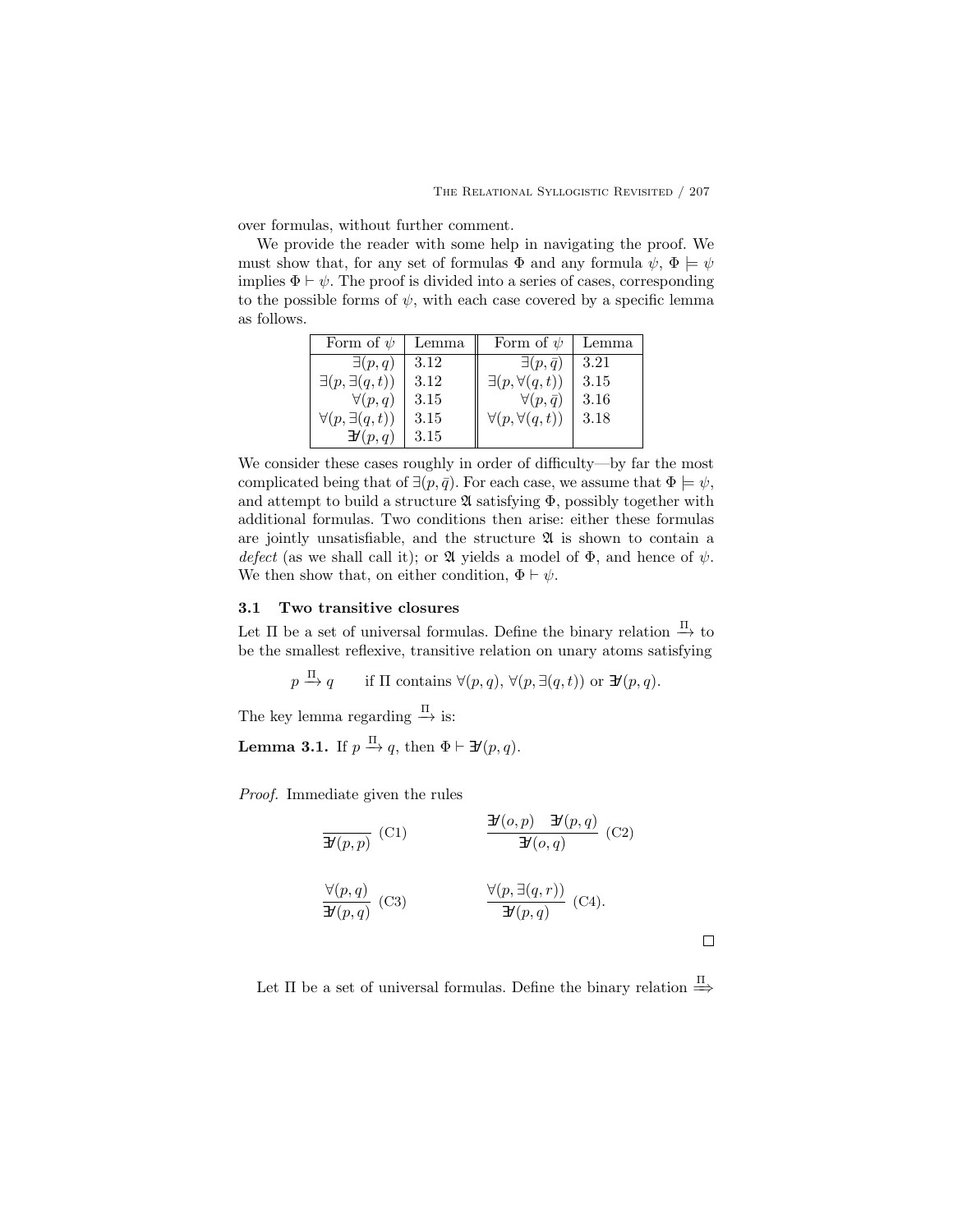to be the smallest reflexive, transitive relation on c-terms satisfying

$$
\begin{aligned}\np &\overset{\Pi}{\Longrightarrow} c &\text{if }\forall (p,c)\in \Pi\\ \n\forall (q,t) &\overset{\Pi}{\Longrightarrow} \forall (p,t) &\text{if }\forall (p,q)\in \Pi\\ \n\exists (p,t) &\overset{\Pi}{\Longrightarrow} \exists (q,t) &\text{if }\forall (p,q)\in \Pi.\n\end{aligned}
$$

The key lemma regarding  $\stackrel{\Pi}{\Longrightarrow}$  is:

**Lemma 3.2.** If  $p \stackrel{\Pi}{\Longrightarrow} d$ , then  $\Pi \vdash \forall (p, d)$ .

*Proof.* Immediate given the rules

$$
\frac{\forall (p,q) \quad \forall (q,c) \quad \text{(A1)}}{\forall (p,p) \quad (\text{A2})}
$$
\n
$$
\frac{\forall (p,q) \quad \forall (q,c) \quad \text{(A2)}}{\forall (p,c) \quad (\text{A3})}
$$
\n
$$
\frac{\forall (o,\exists(p,t)) \quad \forall (p,q) \quad \text{(B3)}}{\forall (o,\forall (q,t)) \quad \forall (p,q) \quad (\text{B2})}.
$$

The following lemma will be used implicitly at various points in the sequel.

**Lemma 3.3.** If  $c \stackrel{\Pi}{\implies} q$ , then *c* is a unary atom. Indeed, if  $p \stackrel{\Pi}{\implies} q$ , then: (i)  $p \stackrel{\Pi}{\longrightarrow} q$ ; (ii)  $\forall (q, t) \stackrel{\Pi}{\Longrightarrow} \forall (p, t)$ ; and (iii)  $\exists (p, t) \stackrel{\Pi}{\Longrightarrow} \exists (q, t)$ .

*Proof.* Obvious.

 $\Box$ 

Similarly, we have:

**Lemma 3.4.** If  $o \stackrel{\Pi}{\implies} \exists (p, t)$  then  $o \stackrel{\Pi}{\to} p$ . If  $c \stackrel{\Pi}{\implies} \exists (p, t)$  and  $c$  is not a unary atom, then  $c = \exists (o, t)$  for some *o* such that  $o \stackrel{\Pi}{\Longrightarrow} p$ , whence  $o \stackrel{\Pi}{\longrightarrow} p$ .

# 3.2 Some technical machinery

Let *s* be any set of c-terms. We think of *s* as a description of an individual: that individual satisfies all the c-terms in  $s$ . For any set  $\Sigma$  of existential formulas, define

$$
U_{\Sigma} = \{ \{p, c\} \mid \exists (p, c) \in \Sigma \}
$$

We think of  $U_{\Sigma}$  as a collection of (descriptions of) individuals that obviously exist on the assumption that the formulas in  $\Sigma$  are true. In addition, for any set  $\Sigma$  of existential formulas and any set  $\Pi$  of universal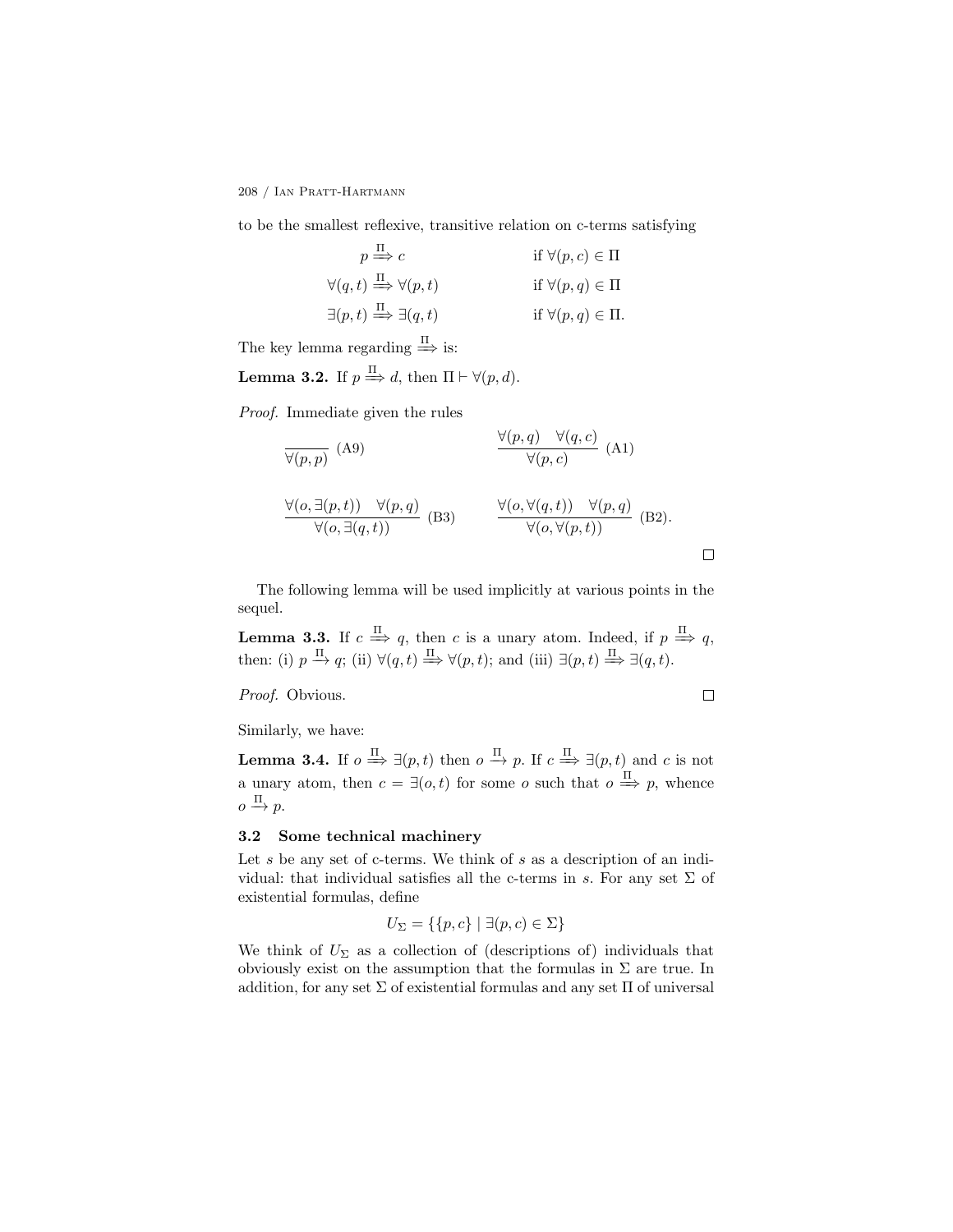formulas, define

$$
O_{\Sigma,\Pi} = \left\{ o \mid p \xrightarrow{\Pi} o \text{ for some } p \in \bigcup U_{\Sigma} \right\}
$$
  

$$
\bigcup \left\{ o \mid p \xrightarrow{\Pi} o \text{ for some } \exists (p,t) \in \bigcup U_{\Sigma} \right\}
$$
  

$$
V_{\Sigma,\Pi} = U_{\Sigma} \cup \left\{ \{ o \} \mid o \in O_{\Sigma,\Pi} \right\}.
$$

Think of  $O_{\Sigma,\Pi}$  as the set of unary predicates that must be instantiated on the assumption that the formulas in  $\Sigma \cup \Pi$  are true; and think of  $V_{\Sigma,\Pi}$ as a set of (descriptions of) individuals that exist on the assumption that the formulas in  $\Sigma \cup \Pi$  are true.

For any set  $s$  of c-terms and any set  $\Pi$  of universal formulas, define

$$
s^{\Pi} = \left\{ d \mid c \stackrel{\Pi}{\Longrightarrow} d \text{ for some } c \in s \right\}.
$$

We think of  $s^{\Pi}$  as an elaboration of the description  $s$ : any individual described by *s* is in fact described by  $s^{\Pi}$ , provided the formulas in  $\Pi$ are all true. We remark in passing that it is useful to imagine  $s^{\Pi}$  as the union of a sequence  $s_0, s_1, \ldots$  of sets of c-terms, defined inductively as follows

$$
s_0 = s
$$
  
\n
$$
s_{3k+1} = s_{3k} \cup \{c \mid p \in s_{3k} \text{ and } \forall (p, c) \in \Pi\}
$$
  
\n
$$
s_{3k+2} = s_{3k+1} \cup \{ \forall (p, t) \mid \forall (q, t) \in s_{3k+1} \text{ and } \forall (p, q) \in \Pi\}
$$
  
\n
$$
s_{3(k+1)} = s_{3k+2} \cup \{ \exists (q, t) \mid \exists (p, t) \in s_{3k+2} \text{ and } \forall (p, q) \in \Pi\}
$$

We refer to the sequence  $s_0, s_1, \ldots$  as the *staged construction of*  $s^{\Pi}$ . Finally, define

$$
W_{\Sigma,\Pi} = \left\{ s^{\Pi} \mid s \in V_{\Sigma,\Pi} \right\}.
$$

We think of  $W_{\Sigma,\Pi}$  as a collection of elaborated descriptions of the individuals that must exist on the assumption that the formulas in  $\Sigma \cup \Pi$  are true. Sometimes, things can go wrong with  $W_{\Sigma,\Pi}$ . Suppose  $w \in W_{\Sigma,\Pi}$ and, for some c-term  $c$ , both  $c$  and  $\bar{c}$  are elements of  $w$ : in that case, the description *w* cannot be satisfied, and we say that  $W_{\Sigma,\Pi}$  contains a *local defect* at *w*. Or suppose that  $u, v \in W_{\Sigma,\Pi}$  and, for some unary atoms p, q and binary atom r, u contains both  $\forall (p, r)$  and  $\forall (q, \overline{r})$ , while *v* contains both *p* and *q*: in that case, the descriptions *u* and *v* cannot be simultaneously satisfied, and we say that  $W_{\Sigma,\Pi}$  contains a *global defect* involving *u* and *v*. A *defect* is a local or global defect.

**Lemma 3.5.** If  $\exists (p, t) \in u \in W_{\Sigma, \Pi}$ , then  ${p}^{\Pi} \in W_{\Sigma, \Pi}$ .

*Proof.* Lemma 3.4.

 $\Box$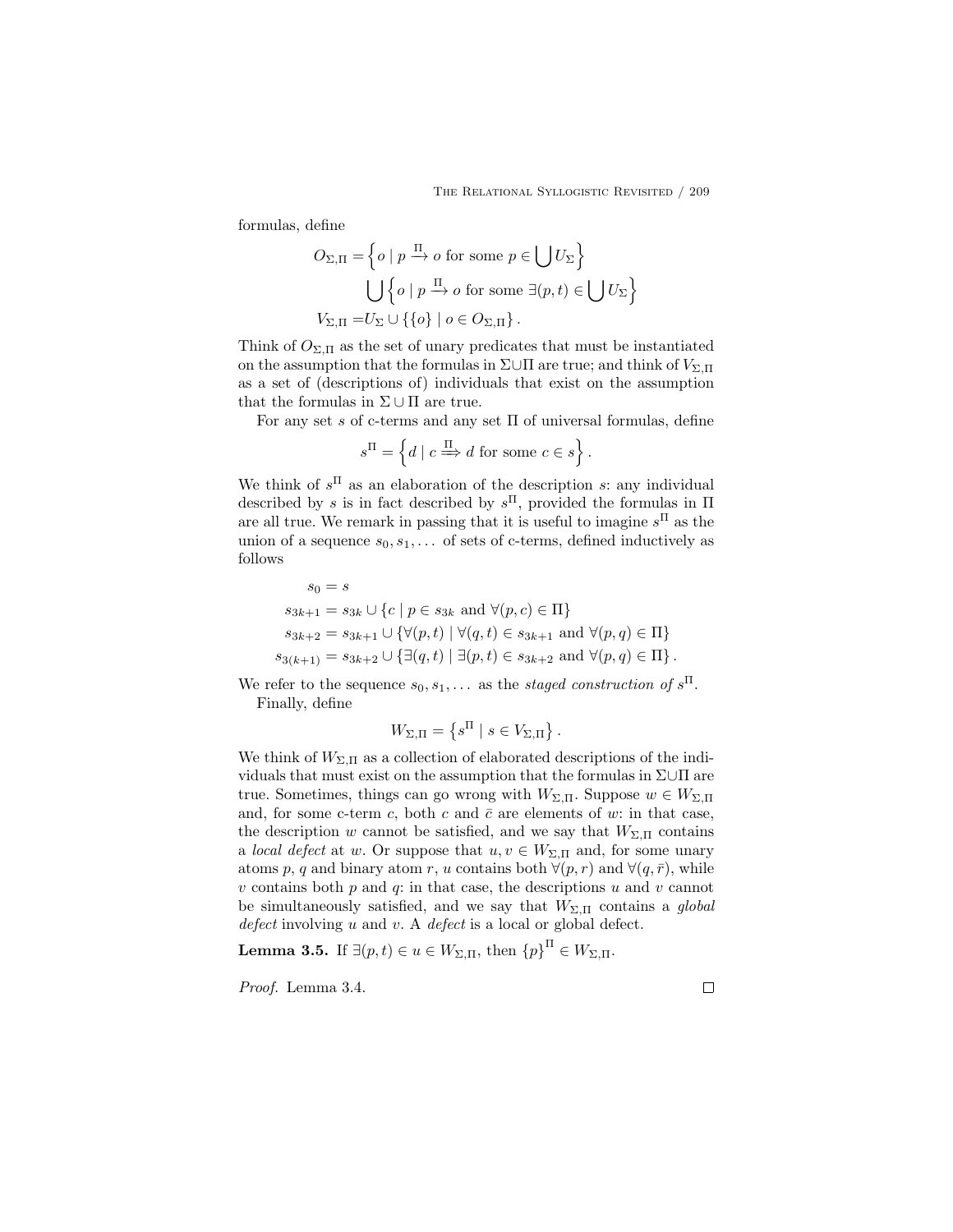Given a set  $W_{\Sigma,\Pi}$ , let  $A = W_{\Sigma,\Pi} \times \{0,1\}$ , and define structures  $\mathfrak A$ and  $\overline{\mathfrak{A}}$  over *A* by setting, for all  $p \in \mathbf{P}$  and  $r \in \mathbf{R}$ :

$$
p^{\mathfrak{A}} = p^{\bar{\mathfrak{A}}} = \{(u, i) \in A \mid p \in u\}
$$
  
\n
$$
r^{\mathfrak{A}} = \left\{ \langle (u, i), (\{p\}^{\Pi}, 1) \rangle \in A \times A \mid \exists (p, r) \in u \right\} \cup
$$
  
\n
$$
\{\langle (u, i), (v, j) \rangle \in A \times A \mid \text{ there exists } p \in v \text{ s.t. } \forall (p, r) \in u\}
$$
  
\n
$$
r^{\bar{\mathfrak{A}}} = (A \times A) \setminus
$$
  
\n
$$
\left\{ \langle (u, i), (\{p\}^{\Pi}, 1) \rangle \in A \times A \mid \exists (p, \bar{r}) \in u \right\} \cup
$$
  
\n
$$
\{\langle (u, i), (v, j) \rangle \in A \times A \mid \text{there exists } p \in v \text{ s.t. } \forall (p, \bar{r}) \in u\} \right\}
$$

In the definitions of  $r^{\mathfrak{A}}$  and  $r^{\bar{\mathfrak{A}}}$ , Lemma 3.5 ensures that we never have to worry that  $({p}_{\perp}^{\Pi}, 1)$  might not be an element of *A*. We write  $\mathfrak{A}_{\Sigma,\Pi} = \mathfrak{A}$  and  $\overline{\mathfrak{A}}_{\Sigma,\Pi} = \overline{\mathfrak{A}}$  when we need to make the parameters  $\Sigma$  and  $\Pi$  explicit.

A word of motivation is in order here. For any description  $w \in W_{\Sigma,\Pi}$ , the domain *A* contains a pair of objects:  $(w, 0)$  and  $(w, 1)$ . It helps to think of these objects as individuals which 'want' to satisfy the description *w*; the construction of  $\mathfrak A$  and  $\mathfrak A$  will ensure that, in the absence of defects, these desires are satisfied. The doubling of individuals is motivated by the need to provide witnesses for certain c-terms: in A, the individual  $({q}^{\Pi}, 1)$  serves as witnesses for c-terms of the form  $\exists (q, r)$ , while the individual  $({q})^{\Pi}$ , 0) serves as a witness for c-terms of the form  $\exists (q,\bar{r})$ ; in  $\overline{\mathfrak{A}}$ , these roles are reversed. Both structures interpret unary atoms in the natural way:  $(w, i)$  is taken to satisfy  $p$  just in case  $p \in w$ . For binary atoms,  $\mathfrak A$  and  $\overline{\mathfrak A}$  employ opposite strategies, with  $\mathfrak A$ , roughly speaking, making extensions as small as possible, and  $\overline{\mathfrak{A}}$  making them as large as possible. In particular, for elements  $a = (u, i)$  and  $b = (v, j)$ , the structure  $\mathfrak A$  takes *a* to stand in relation *r* to *b* if and only if, for some unary atom *q*, *either*  $\exists (q, r) \in u$  and  $b = (\lbrace q \rbrace^{\Pi}, 1)$  *or*  $\forall (q, r) \in u$  and  $q \in v$ . By contrast, the structure  $\overline{X}$  takes a always to stand in relation *r* to *b* unless, for some unary atom *q*, *either*  $\exists (q, \bar{r}) \in u$ and  $b = (\lbrace q \rbrace^{\Pi}, 1)$  *or*  $\forall (q, \bar{r}) \in u$  and  $q \in v$ . Equivalently,  $\overline{A}$  takes *a* to stand in relation *r* to *b* if and only if, for every unary atom  $q$ ,  $\exists (q, \overline{r}) \in u$ implies  $b \neq (\lbrace q \rbrace^{\Pi}, 1)$  *and*  $\forall (q, \bar{r}) \in u$  implies  $q \notin v$ .

**Lemma 3.6.** Let  $\Sigma$  be any set of existential formulas and  $\Pi$  any set of universal formulas. Let  $c \in u \in W_{\Sigma,\Pi}$  and  $i \in \{0,1\}$ . If  $W_{\Sigma,\Pi}$  contains no defects, then  $a = (u, i)$  satisfies c in both  $\mathfrak{A}_{\Sigma,\Pi}$  and  $\overline{\mathfrak{A}}_{\Sigma,\Pi}$ .

*Proof.* Write  $\mathfrak{A} = \mathfrak{A}_{\Sigma,\Pi}$  and  $\overline{\mathfrak{A}} = \overline{\mathfrak{A}}_{\Sigma,\Pi}$ . We show that  $a \in c^{\mathfrak{A}}$ . If *c* is of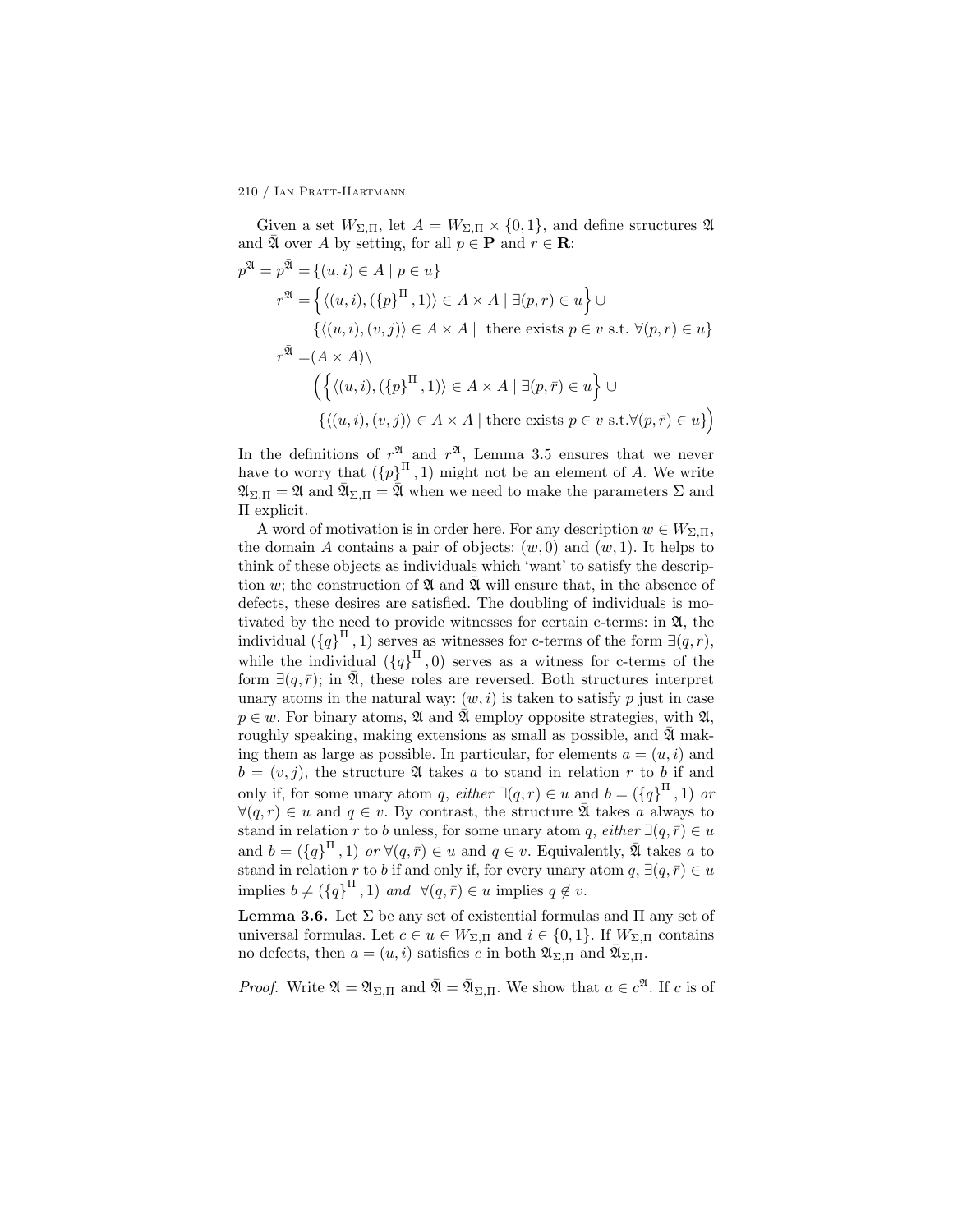any of the forms  $p, \exists (p, r), \forall (p, r)$ , this is immediate by the construction of  $\mathfrak{A}$ . If  $c = \bar{p}$ , then  $p \notin u$ , since *W* contains no local defects, whence  $a \in c^{\mathfrak{A}}$ . If  $c = \exists (p, \bar{r})$ , then,  $c \in u \in W_{\Sigma,\Pi}$  implies  ${p}^{\Pi} \in W_{\Sigma,\Pi}$ , and hence  $b = (\{p\}^{\Pi}, 0) \in p^{\mathfrak{A}}$ . To establish  $a \in c^{\mathfrak{A}}$ , it suffices to show that  $\langle a, b \rangle \notin r^{\mathfrak{A}}$ . By definition of  $\mathfrak{A}, \langle a, b \rangle \in r^{\mathfrak{A}}$  only if there exists  $q \in {p}$ <sup>T</sup> such that  $\forall (q, r) \in u$ . But then, since *u* is closed under  $\Longrightarrow$ , we have  $\forall (p, r) \in u$ , contrary to the hypothesis that  $W_{\Sigma,\Pi}$  contains no local defect. If  $c = \forall (p, \bar{r})$ , suppose  $b = (v, j) \in p^{\mathfrak{A}}$ , so that  $p \in v$ . To establish  $a \in c^{\mathfrak{A}}$ , it suffices to show that  $\langle a, b \rangle \notin r^{\mathfrak{A}}$ . By definition of  $\mathfrak{A}$ ,  $\langle a, b \rangle \in r^{\mathfrak{A}}$  only if, for some *q*, either (i)  $v = \{q\}^{\Pi}, j = 1$  and  $\exists (q, r) \in u$ , or (ii)  $q \in v$  and  $\forall (q, r) \in u$ . In case (i), since *u* is closed under  $\Rightarrow$ , we have  $\exists (p, r) \in u$ , contrary to the hypothesis that  $W_{\Sigma,\Pi}$  contains no local defect. Case (ii) is instantly contrary to the hypothesis that  $W_{\Sigma,\Pi}$ contains no global defect.

To show that  $a \in c^{\bar{\mathfrak{A}}}$ , we proceed in exactly the same way, except that references to  $r$  and  $\bar{r}$  are exchanged. П

**Lemma 3.7.** Let  $\Sigma$  be any set of existential formulas and  $\Pi$  any set of universal formulas. If  $W_{\Sigma,\Pi}$  contains no defects, then both  $\mathfrak{A}_{\Sigma,\Pi}$  and  $\overline{\mathfrak{A}}_{\Sigma,\Pi}$  are models of  $\Sigma \cup \Pi$ .

*Proof.* Write  $\mathfrak{A}$  ambiguously for  $\mathfrak{A}_{\Sigma,\Pi}$  or  $\overline{\mathfrak{A}}_{\Sigma,\Pi}$ , and A for the domain of  $\mathfrak{A}$ . Consider first any  $\varphi = \exists (p, c) \in \Sigma$ . Then  $a = (\lbrace p, c \rbrace^{\Pi}, 1) \in A$ . By Lemma 3.6,  $a \in p^{\mathfrak{A}} \cap c^{\mathfrak{A}}$ ; therefore,  $\mathfrak{A} \models \varphi$ . Consider next any  $\varphi = \forall (p, c) \in \Pi$ , and suppose  $a = (u, i) \in p^{\mathfrak{A}}$ . By definition of  $\mathfrak{A}, p \in u$ . Taking account of the fact that *u* is closed under the relation  $\Rightarrow$ , we have  $c \in u$ , whence, by Lemma 3.6,  $a \in c^{\mathfrak{A}}$ ; therefore,  $\mathfrak{A} \models \varphi$ . Consider finally any  $\varphi = \mathbf{\mathcal{F}}(p,q) \in \Pi$ , and suppose  $a = (u, i) \in p^{\mathfrak{A}}$ . By definition of  $\mathfrak{A}, p \in u$ , whence  $q \in O_{\Sigma,\Pi}$ , whence  $b = (\{q\}^{\Pi}, 1) \in A$ . By definition of  $\mathfrak{A}, b \in q^{\mathfrak{A}}$ ; therefore,  $\mathfrak{A} \models \varphi$ .

# 3.3 Completeness proof

Fix a set of formulas  $\Phi$  and a formula  $\psi$ . Our task is to demonstrate that, if  $\Phi \models \psi$ , then  $\Phi \vdash \psi$ . We consider the various forms of  $\psi$  separately. Write  $\Phi = \Lambda \cup \Gamma$ , where  $\Lambda$  is the set of universal formulas in  $\Phi$ , and  $\Gamma$ , the set of existential formulas in  $\Phi$ . (Recall that formulas of the form  $\exists p(p,q)$  count as universal.)

**Lemma 3.8.** If  $p \in w \in W_{\Lambda,\Gamma}$ , then  $\Phi \vdash \exists (p, p)$ .

*Proof.* We first prove the result for  $p \in s \in V_{\Lambda,\Gamma}$ . If  $s = \{p, c\} \in U_{\Lambda}$ , the result is immediate from the definition of  $U_{\Lambda}$  and the rule (A3). So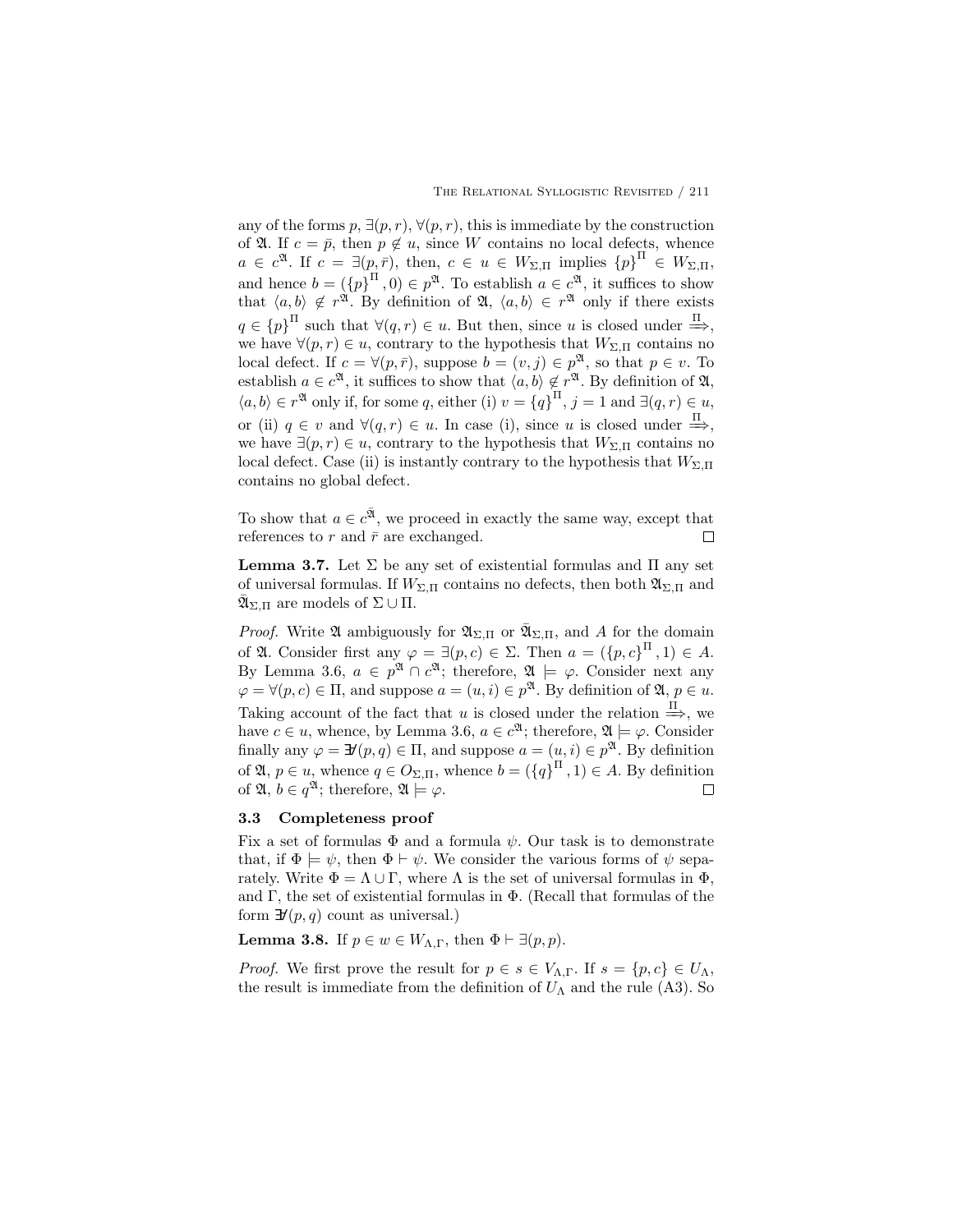we may assume  $s = \{p\}$ , and either there exists  $\{p', c'\} \in U_\Lambda$  such that  $p' \stackrel{\Pi}{\rightarrow} p$ , or there exists  $\{p', \exists (q', t)\} \in U_\Lambda$  such that  $q' \stackrel{\Pi}{\rightarrow} p$ . Noting Lemma 3.1, we have either of the derivations

$$
\frac{\exists (p',c')\quad\exists (p',p')\quad(A3)\quad\mathbf{y}(p',p)}{\exists (p,p)\quad\mathbf{y}(p,p)}\quad(C6)\qquad\qquad\frac{\exists (p',\exists (q',t))\quad\mathbf{B5)}\quad\mathbf{y}(q',p)}{\exists (p,p)\quad\mathbf{y}(q',p)}\quad(C6).
$$

Finally, suppose  $p' \stackrel{\Pi}{\implies} p$  for some  $p' \in s \in V_{\Lambda,\Gamma}$ . By Lemma 3.2,  $\Phi \vdash \forall (p', p)$ , whence we have the derivation

$$
\frac{\exists (p', p') \quad \forall (p', p)}{\exists (p, p') \quad \mathcal{A}(A)} \quad \vdots \n\frac{\exists (p, p') \quad (\mathbf{A4}) \quad \forall (p', p)}{\exists (p, p)} \quad (\mathbf{A6}).
$$

 $\Box$ 

Let us say that c-terms *c* and *d* are *sisters* if they are identical, or if there exist  $Q \in \{\forall, \exists\}$ , unary literals p and q, and binary literal t, such that  $c = Q(p, t)$  and  $d = Q(q, t)$ . Notice in particular that no pair of c-terms of the form  $c, \bar{c}$  can be sisters.

**Lemma 3.9.** Let *u* be an element of  $W_{\Lambda,\Gamma}$ .

- (i) If  $c, d \in u$  with c and d not sisters, then there exist  $o \in u$  and  $Q \in {\forall, \exists}$  such that  $\Phi \vdash Q(o, c)$  and  $\Phi \vdash \overline{Q}(o, d)$ .
- (ii) If  $q, d \in u$ , then  $\Phi \vdash \exists (q, d)$ .

*Proof.* Any element of  $W_{\Lambda,\Gamma}$  has the form  $s^{\Gamma}$ , with  $s = \{p, c\} \in V_{\Lambda,\Gamma}$ ; recall that we earlier described the staged construction of  $s^{\Gamma}$ . Suppose *c* is introduced at stage *i* and *d* at stage *j*: we proceed by induction on  $i + j$ .

If  $i = j = 0$  then,  $c, d \in s \in V_{\Lambda,\Gamma}$ . Since *c* and *d* are not identical, we have  ${c, d} \in U_\Lambda$ , and indeed, by exchanging *c* and *d* if necessary  $c = p$  with  $\exists (p, d) \in \Phi$ . From rule (A9), we have  $\Phi \vdash \forall (p, p)$ , so that putting  $o = p$  secures the lemma. Suppose, then  $i + j > 0$ , and assume, by exchanging *c* and *d* if necessary, that  $i > 0$ . If  $i = 3k + 1$ , let  $p \in s_{3k}$ such that  $\forall (p, c) \in \Gamma$ . If  $p = d$ , then, by Lemma 3.8,  $\Phi \vdash \exists (d, d)$ , so that putting  $o = p$  again secures the lemma. On the other hand, if  $p \neq d$ , then, since  $p$  is not the sister anything but itself, we have by inductive hypothesis *o* and *Q* such that  $\Phi \vdash Q(o, p)$  and  $\Phi \vdash \overline{Q}(o, d)$ . But then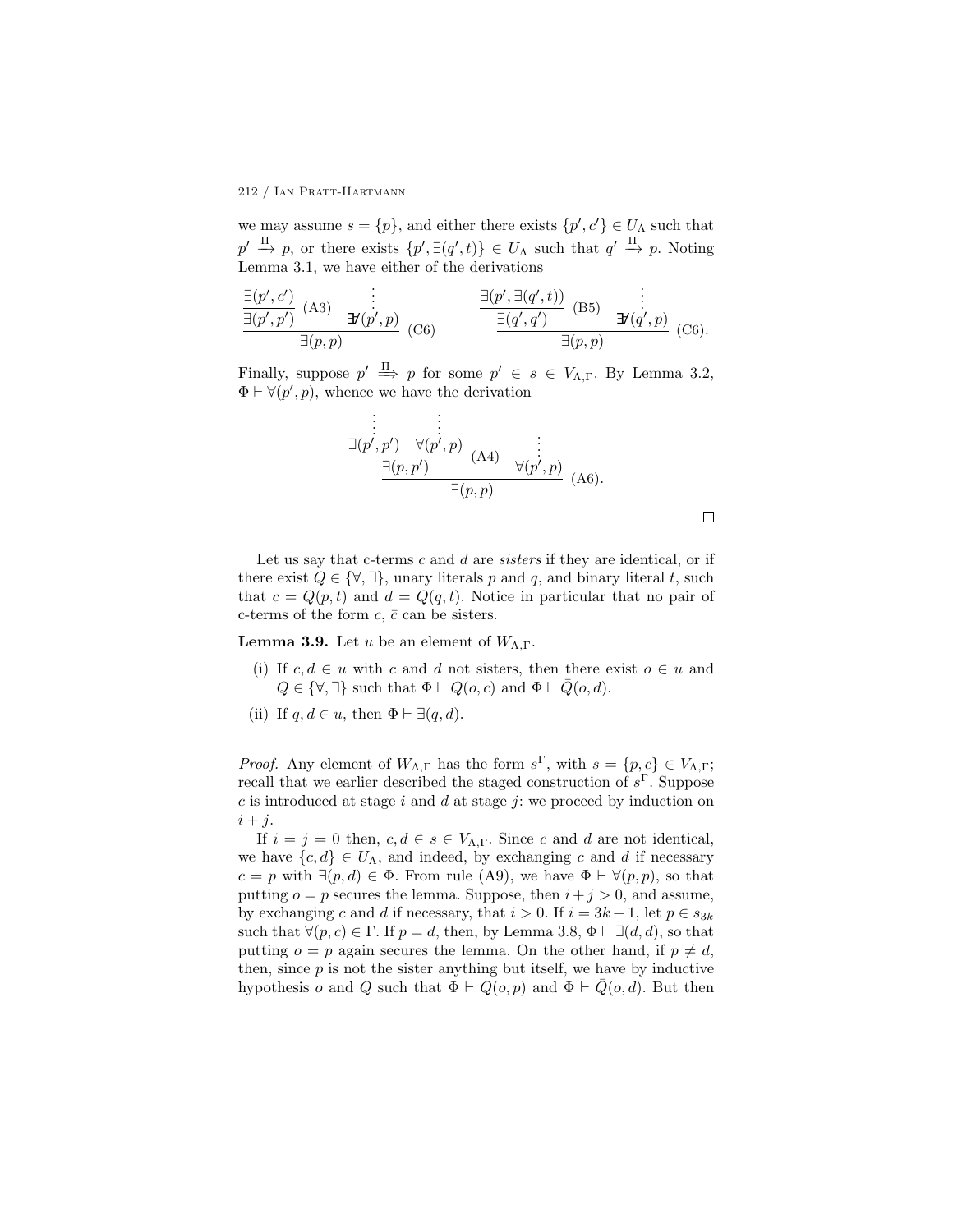we have either of the derivations

$$
\begin{array}{c}\n\vdots \\
\frac{\forall (o,p) \quad \forall (p,c)}{\forall (o,c)} \\
\frac{\exists (o,p) \quad \forall (p,c)}{\exists (o,c)} \\
\text{(A6)},\n\end{array}
$$

so that  $\Phi \vdash Q(o, c)$ , as required.

If  $i = 3k+2$ , let  $c = \forall (p, t)$  and suppose  $\forall (q, t) \in s_{3k+1}$  with  $\forall (p, q) \in$  $\Gamma$ . If *c* is not *d*'s sister, then neither is  $\forall (q, t)$ , so, by inductive hypothesis, let *o* and *Q* be such that  $\Phi \vdash Q(o, \forall (q, t))$  and  $\Phi \vdash \overline{Q}(o, d)$ . But then we have the derivation

$$
\frac{\begin{array}{c}\vdots\\Q(o,\forall(q,t))\quad\forall(p,q)\\Q(o,\forall(p,t))\end{array}}(B2).
$$

If  $i = 3(k + 1)$ , we proceed similarly, but using rule (B3) instead of (B2).

The second statement of the lemma follows from the first by a single application of either (A4) or (A6).  $\Box$ 

**Lemma 3.10.** If  $W_{\Lambda,\Gamma}$  contains a local defect, then  $\Phi$  is inconsistent.

*Proof.* Let  $u \in W_{\Lambda,\Gamma}$  contain  $c, \bar{c}$ . By Lemma 3.9 (i), there exists  $o \in u$ and  $Q \in {\forall, \exists}$  such that  $\Phi \vdash Q(o, c)$  and  $\Phi \vdash \overline{Q}(o, \overline{c})$ . Thus, we have the derivation . .

$$
\begin{array}{c}\n\vdots & \vdots \\
Q(o, c) & \bar{Q}(o, \bar{c}) \\
\hline\n\exists (o, \bar{o})\n\end{array} (A5).
$$

 $\Box$ 

**Lemma 3.11.** If  $W_{\Lambda,\Gamma}$  contains a global defect, then  $\Phi$  is inconsistent.

*Proof.* Suppose  $\forall (p, r), \forall (q, \overline{r}) \in u \in W_{\Lambda, \Gamma}$  and  $p, q \in v \in W_{\Lambda, \Gamma}$ . By Lemma 3.9 (i), there exists  $o \in u$  and  $Q \in {\forall, \exists}$  such that  $\Phi \vdash$  $Q(o, \forall (p, r))$  and  $\Phi \vdash \overline{Q}(o, \forall (q, \overline{t}))$ . And by Lemma 3.9 (ii),  $\Phi \vdash \exists (p, q)$ . Thus, we have the derivation

$$
\frac{\begin{array}{c}\n\vdots & \vdots \\
Q(o, \forall (p,r)) & \exists (p,q) \\
\hline\nQ(o, \exists (q,r)) & \bar{Q}(o, \forall (q,\bar{r}))\n\end{array}}{(B1)} \quad \frac{\vdots}{\bar{Q}(o, \forall (q,\bar{r}))} (A5).
$$

 $\Box$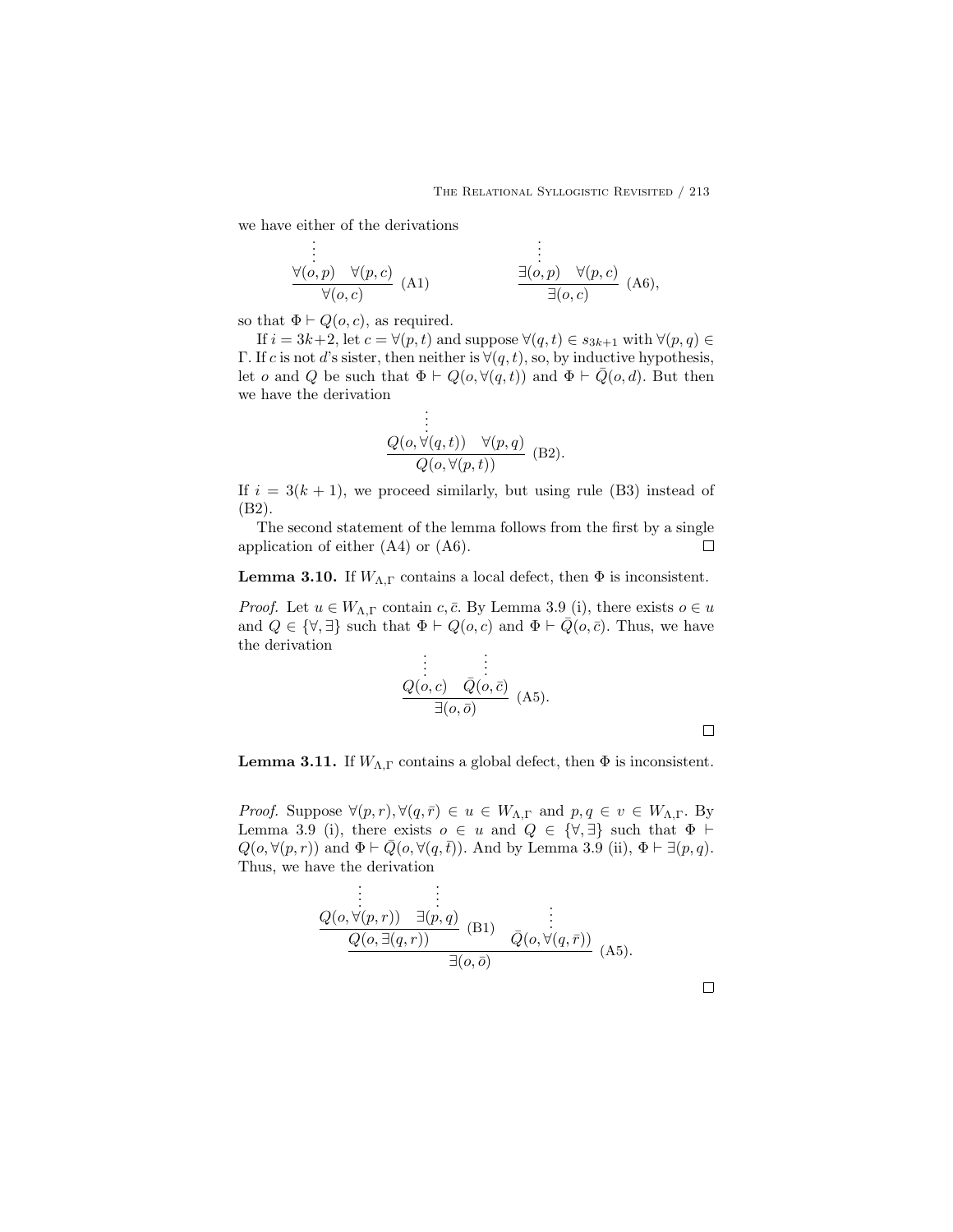**Lemma 3.12.** Suppose  $\Phi \models \psi$ , where  $\psi$  is of either of the forms  $\exists (p, q)$ or  $\exists (p, \exists (q, t))$ . Then  $\Phi \vdash \psi$ .

*Proof.* If  $W_{\Lambda,\Gamma}$  contains any local or global defects, then  $\Phi$  is inconsistent, whence  $\Phi \vdash \psi$  by rule (A7). Otherwise, let  $\mathfrak{A} = \mathfrak{A}_{\Lambda,\Gamma}$ , so that by Lemma 3.7,  $\mathfrak{A} \models \Phi$ , whence  $\mathfrak{A} \models \psi$ . If  $\psi = \exists (p, q)$ , then, by definition of  $\mathfrak{A}$ , there exists  $u \in W_{\Lambda,\Gamma}$  such that  $p,q, \in u$ . By Lemma 3.9 (ii),  $\Phi \vdash \exists (p, q)$ . If  $\psi = \exists (p, \exists (q, t))$ , let us assume first of all that *t* is positive, and write  $t = r$ . Then there exists  $a = (u, i)$  and  $b = (v, j)$ in  $W_{\Lambda,\Gamma}$  such that  $a \in p^{\mathfrak{A}}, b \in q^{\mathfrak{A}}$  and  $\langle a, b \rangle \in r^{\mathfrak{A}}$ . By definition of  $\mathfrak{A},$  $p \in u$  and  $q \in v$ . Furthermore, either (a)  $\exists (o, r) \in u$  and  $v = \{o\}^*$ , or (b)  $\forall (o, r) \in u$  and  $o \in v$ . In case (a),  $\Phi \vdash \forall (o, q)$  by Lemma 3.2, and  $\Phi \vdash \exists (p, \exists (o, r))$  by Lemma 3.9 (ii), whence we have the derivation

$$
\vdots \t\t\vdots \t\t\vdots\n\exists (p, \exists (o,r)) \quad \forall (o,q) \n\exists (p, \exists (q,r))
$$
 (B3)

In case (b), by Lemma 3.9 (ii),  $\Phi \vdash \exists (o, q)$ , and  $\Phi \vdash \exists (p, \forall (o, r))$ , whence we have the derivation

$$
\vdots \t\t\vdots \t\t\vdots\n\frac{\exists (p, \forall (o, r)) \quad \exists (o, q)}{\exists (p, \exists (q, r))} \text{ (B1)}.
$$

Finally, if  $t = \bar{r}$  is negative, we proceed in exactly the same way, but use  $\overline{\mathfrak{A}}$  in place of  $\mathfrak{A}$ .  $\Box$ 

We next deal with conclusions of the forms  $\forall (p,q), \forall (p,\exists (q,t)),$  $\exists (q, \forall (p, t)) \; \; \mathbf{\Psi}(p, q), \; \forall (p, \bar{q}), \text{ and } \; \forall (p, \forall (q, t)).$  We note in connection with the machinery introduced in Sec. 3.2 that, if  $\Sigma$  and  $\Sigma'$  are sets of existential formulas and  $\Gamma$  a set of universal formulas, then  $W_{\Sigma\cup\Sigma',\Gamma}$  $W_{\Sigma,\Gamma} \cup W_{\Sigma',\Gamma}.$ 

**Lemma 3.13.** If  $W_{\Lambda \cup \{\exists(p,q)\}\}\Gamma}$  contains a local defect, then  $\Phi \vdash \forall (p,\bar{q})$ .

*Proof.* Observe that the statement of the lemma would be unaffected by exchanging *p* and *q*. Suppose  $u \in W_{\Lambda \cup \{\exists(p,q)\}\}\Gamma}$  contains both *c* and  $\bar{c}$ . If  $u \in W_{\Lambda,\Gamma}$ , then the result is secured by Lemma 3.10 and rule (A7). So we may assume  $u \in W_{\{\exists (p,q)\},\Gamma}$ . By Lemmas 3.1 and 3.2, and exchanging p and q if necessary, either (a)  $\Gamma \vdash \forall (p, c)$  and  $\Gamma \vdash \forall (q, \bar{c})$ , or (b) there exists *o* (possibly,  $o = p$ ) such that  $\Gamma \vdash \exists f(p, o), \Gamma \vdash \forall (o, c)$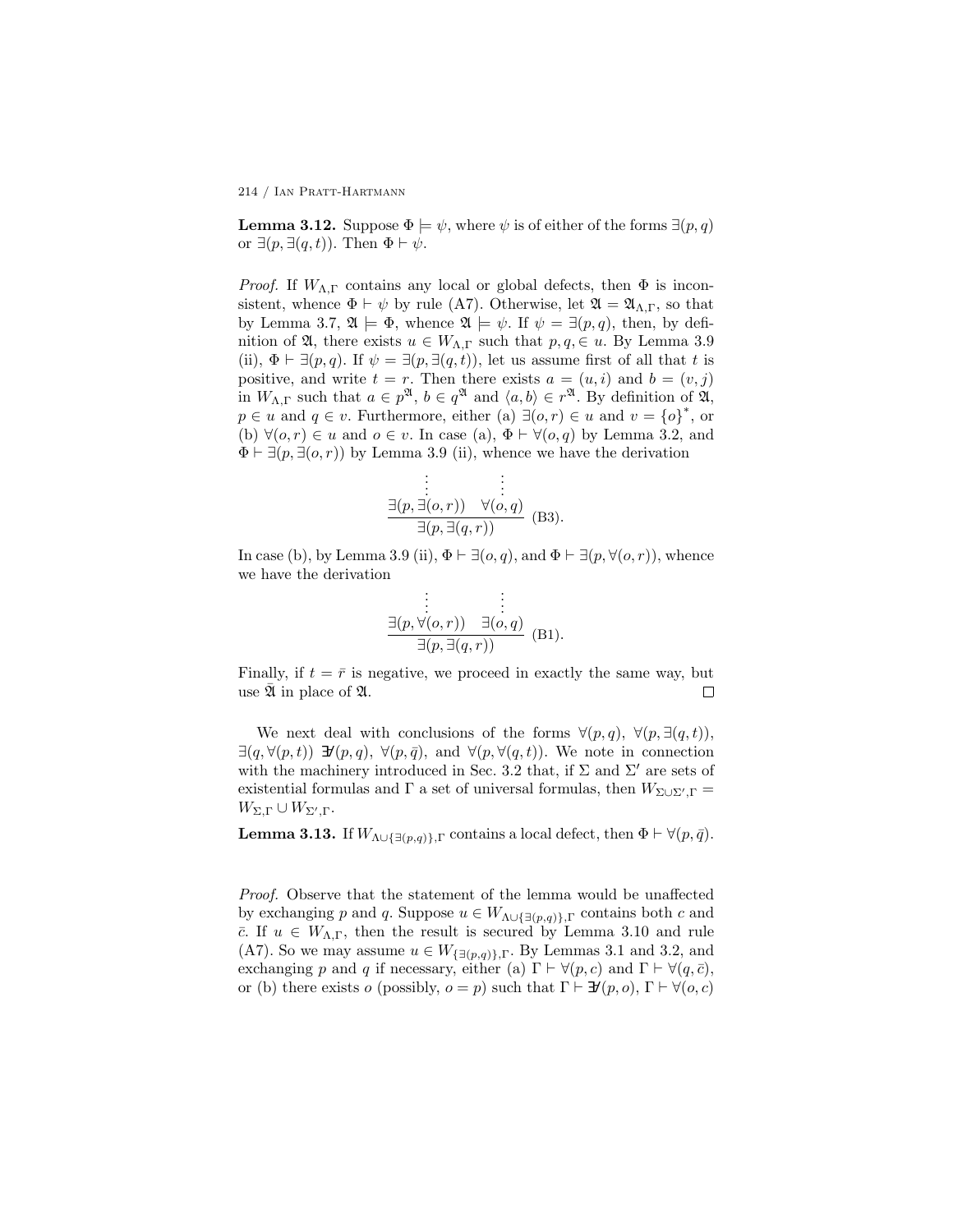and  $\Gamma \vdash \forall (o, \overline{c})$ . Hence, we have either of the derivations

$$
\begin{array}{cccc}\n\vdots & \vdots & \vdots & \vdots \\
\frac{\forall (p,c) \quad \forall (q,\bar{c})} \quad (\mathbf{A2}) & \frac{\forall (o,c) \quad \forall (o,\bar{c})} \quad (\mathbf{A2}) & \frac{\exists}{\forall (p,o)} \\
\frac{\forall (p,\bar{q})} \quad & \frac{\forall (o,\bar{o})}{\forall (p,\bar{q})} & \frac{\exists f(p,o)}{\forall (p,\bar{q})} & \square\n\end{array}
$$

**Lemma 3.14.** If  $W_{\Lambda \cup \{\exists(p,q)\}\}\Gamma}$  contains a global defect, then  $\Phi$   $\vdash$  $\forall (p,\bar{q})$ .

*Proof.* Observe that the statement of the lemma would be unaffected by exchanging *p* and *q*. Suppose  $u \in W_{\Lambda \cup \{\exists (p,q)\},\Gamma}$  contains both  $\forall (p',t)$ and  $\forall (q', \overline{t})$ , and  $v \in W_{\Lambda \cup \{\exists (p,q)\},\Gamma}$  contains both  $p'$  and  $q'$ . If  $u, v \in$  $W_{\Lambda,\Gamma}$ , the result is secured by Lemma 3.11 and rule (A7). So we may assume that either *u* or *v* is in  $W_{\{\exists(p,q)\},\Gamma}$ . We have three cases.

(i) Suppose first that  $u \in W_{\{\exists(p,q)\}\text{,}\Gamma}$  and  $v \in W_{\Lambda,\Gamma}$ . By Lemmas 3.1 and 3.2, and exchanging *p* and *q* if necessary, either (a)  $\Gamma \vdash \forall (p, \forall (p', t))$ and  $\Gamma \vdash \forall (q, \forall (q', \overline{t}))$ , or (b) there exists *o* (possibly,  $o = p$ ) such that  $\Gamma \vdash \exists t(p, o), \Gamma \vdash \forall (o, \forall (p', t))$  and  $\Gamma \vdash \forall (o, \forall (q', t))$ . Furthermore, by Lemma 3.9 (ii),  $\Phi \vdash \exists (p', q')$ . In case (a), we have the derivation

$$
\vdots \qquad \qquad \vdots \qquad \qquad \frac{\forall (q, \forall (q', \overline{t})) \quad \exists (p', q') \quad \exists (p', q') \quad \exists (p', q') \quad \forall (q, \overline{d}(p', \overline{t}))} {\forall (p, \overline{q})} \quad \text{(A2)}.
$$

In case (b), we have the derivation

$$
\begin{array}{c}\n\vdots & \vdots \\
\forall (o, \forall (p', t)) \quad \frac{\forall (o, \forall (q', t)) \quad \exists (p', q')}{\forall (o, \exists (p', t))} \text{ (B1)} \\
\frac{\forall (o, \overline{o}) \qquad \qquad }{\forall (p, \overline{q})} \qquad \qquad \frac{\exists (p, o)}{\forall (p, \overline{q})} \text{ (C7)}.\n\end{array}
$$

(ii) Suppose next that  $u \in W_{\Lambda,\Gamma}$  and  $v \in W_{\{\exists(p,q)\},\Gamma}$ . Since  $\forall (p',t)$  and  $\forall (q', \overline{t})$  are not sisters, by Lemma 3.9 (i), there exist *o*, *Q* such that  $\Phi \vdash Q(o, \forall (p', t))$  and  $\Phi \vdash \overline{Q}(o, \forall (q', \overline{t}))$ . By Lemmas 3.1 and 3.2, and exchanging *p* and *q* if necessary, either (a)  $\Gamma \vdash \forall (p, p')$  and  $\Gamma \vdash \forall (q, q')$ , or (b) there exists *o'* (possibly, that  $o' = p$ ) such that  $\Gamma \vdash \exists f(p, o'),$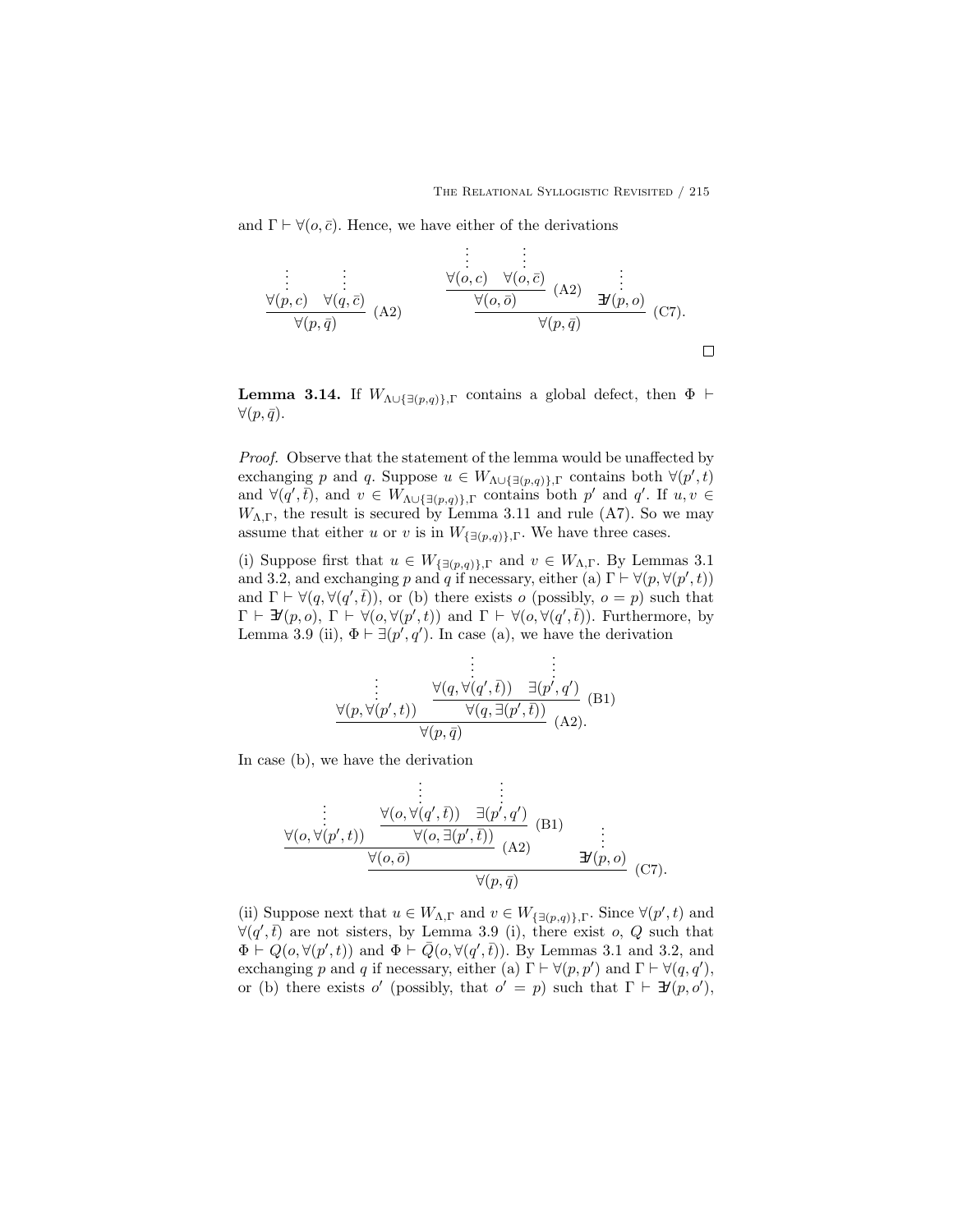$\Gamma \vdash \forall (o', p')$  and  $\Gamma \vdash \forall (o', q')$ . In case (a), we have the derivation

$$
\begin{array}{cc}\n\vdots & \vdots \\
Q(o, \forall (p', t)) & \bar{Q}(o, \forall (q', \bar{t})) & \vdots \\
\vdots & \forall (p', \bar{q}') & (\text{E1}) & \forall (p, p') \\
\hline\n\forall (q, q') & \forall (p, \bar{q}) & (\text{A2}).\n\end{array}
$$

In case (b), we have the derivation

. . . . *Q*(*o,* 8(*p*<sup>0</sup> *, t*)) . . . . *<sup>Q</sup>*¯(*o,* <sup>8</sup>(*q*<sup>0</sup> *,t* ¯)) 8(*p*<sup>0</sup> *, q*¯0 ) (E1) . . . . 8(*o*<sup>0</sup> *, p*0 ) 8(*o*<sup>0</sup> *, q*¯0 ) (A1) . . . . 8(*o*<sup>0</sup> *, q*0 ) 8(*o*<sup>0</sup> *, o*¯0 ) (A2) . . . Æ. (*p, o*0 ) <sup>8</sup>(*p, <sup>q</sup>*¯) (C7)

(iii) Suppose, finally, that  $u, v \in W_{\{\exists(p,q)\},\Gamma}$ . Here we have four subcases to consider.

(a) If  $u = v = {p, q}^{\Gamma}$ , then by Lemma 3.2, there exist  $o_1, o_2, o_3, o_4 \in$  $\{p,q\}$  such that  $\Gamma\vdash \forall (o_1, \forall (p',t)),\, \Gamma\vdash \forall (o_2, \forall (q',\bar{t})),\, \Gamma\vdash \forall (o_3,p'),$  and  $\Gamma \vdash \forall (o_4, q').$  Thus we have the derivation

$$
\begin{array}{ccccc}\n&\vdots&\vdots&\vdots\\ \n\frac{\forall(o_1,\forall(p',t))&\forall(o_2,\forall(q',\bar{t}))&\forall(o_3,p')&\forall(o_4,q')\\ \n\vdots&&\vdots\\ \n\frac{\forall(p,\bar{q})}&\n\end{array} (G1).
$$

(b) If  $u = {p, q}^{\Gamma}$  and  $v = {o'}^{\Gamma}$ , where  $o' \in O_{\{\exists(p,q)\},\Gamma}$ , then, by Lemmas 3.1 and 3.2, there exist  $o_1, o_2, o_3 \in \{p, q\}$  such that  $\Gamma \vdash$  $\forall (o_1, \forall (p', t)), \Gamma \vdash \forall (o_2, \forall (q', \overline{t})), \Gamma \vdash \exists t(o_3, o'), \Gamma \vdash \forall (o', p') \text{ and } \Gamma \vdash$  $\forall$ ( $o', q'$ ) Thus we have the derivation

$$
\begin{array}{cccc}\n\vdots & \vdots & \vdots & \vdots \\
\forall (o_1, \forall (p', t)) & \forall (o_2, \forall (q', \overline{t})) & \exists t(o_3, o') & \forall (o', p') & \forall (o', q') \\
\forall (p, \overline{q}) & & & \end{array} (G2).
$$

(c) If  $v = {p, q}^{\Gamma}$  and  $u = {o}^{\Gamma}$ , where  $o \in O_{\{\exists(p,q)\},\Gamma}$ , then, by Lemmas 3.1 and 3.2, there exist  $o_1, o_2, o_3 \in \{p, q\}$  such that  $\Gamma \vdash \forall (o_1, o),$  $\Gamma \vdash \forall (o, \forall (p', t)), \Gamma \vdash \forall (o, \forall (q', \overline{t})), \Gamma \vdash \forall (o_2, p') \text{ and } \Gamma \vdash \forall (o_3, q'). \text{ Thus}$ we have the derivation

$$
\begin{array}{cccc}\n\vdots & \vdots & \vdots & \vdots & \vdots \\
\exists f(o_1, o) & \forall (o, \forall (p', t)) & \forall (o, \forall (q', \overline{t})) & \forall (o_2, p') & \forall (o_3, q') \\
& \forall (p, \overline{q}) & & & \end{array} (G3).\n\end{array}
$$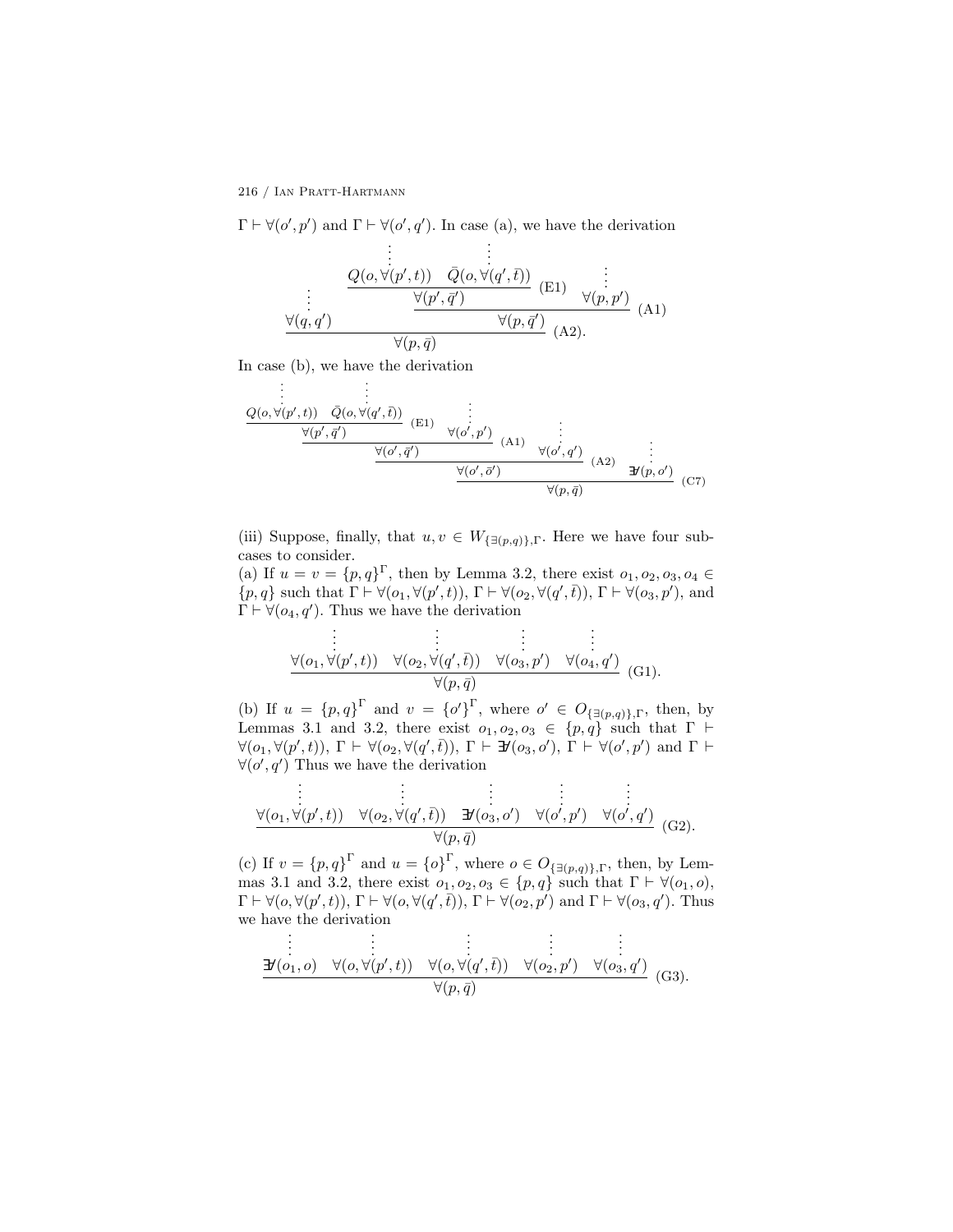(d) If  $u = \{o\}^{\Gamma}$  and  $v = \{o'\}^{\Gamma}$ , where  $o, o' \in O_{\{\exists(p,q)\},\Gamma}$ , then by Lemma 3.1, we have  $\Gamma \vdash \forall (o, \forall (p', r)), \Gamma \vdash \forall (o, \forall (q', \overline{r})), \Gamma \vdash \forall (o', p'),$ and  $\Gamma \vdash \forall (o', q')$ ; and by Lemma 3.1, exchanging *p* and *q* if necessary, we have  $\Gamma \vdash \exists f(p, o)$ , and either  $\Gamma \vdash \exists f(p, o')$  or  $\Gamma \vdash \exists f(q, o')$ . Thus we have either the derivation

. . Æ. (*p, o*) . . . Æ. (*q, o*0 ) . . . . 8(*o,* 8(*p*<sup>0</sup> *, t*)) . . . . 8(*o,* 8(*q*<sup>0</sup> *,t* ¯)) . . . . 8(*o*<sup>0</sup> *, p*0 ) . . . . 8(*o*<sup>0</sup> *, q*0 ) <sup>8</sup>(*p, <sup>q</sup>*¯) (G4)

or the derivation

. . Æ. (*p, o*) . . . Æ. (*p, o*<sup>0</sup> ) . . . . 8(*o,* 8(*p*<sup>0</sup> *, t*)) . . . . 8(*o,* 8(*q*<sup>0</sup> *,t* ¯)) . . . . 8(*o*<sup>0</sup> *, p*<sup>0</sup> ) . . . . 8(*o*<sup>0</sup> *, q*<sup>0</sup> ) <sup>8</sup>(*p, <sup>p</sup>*¯) (G4) <sup>8</sup>(*p, <sup>q</sup>*¯) (A8)*.*

**Lemma 3.15.** Suppose  $\Phi \models \psi$ , where  $\psi$  is of any of the forms  $\forall (p, q)$ ,  $\forall (p, \exists (q, t)), \exists (q, \forall (p, t)) \text{ or } \exists t(p, q). \text{ Then } \Phi \vdash \psi.$ 

*Proof.* Consider the set  $W = W_{\Lambda \cup \{\exists(p,p)\},\Gamma}$ . If this set contains a defect, then  $\Phi \vdash \forall (p, \bar{p})$  by Lemmas 3.13 and 3.14. Further, if  $\psi = \exists (q, \forall (p, t)),$ then since  $\Phi \models \exists (q, q)$ , Lemma 3.12 guarantees  $\Phi \vdash \exists (q, q)$ . Hence we have one of the derivations:

.

.

. . . . 8(*p, p*¯) <sup>8</sup>(*p, q*) (A8) . . . . 8(*p, p*¯) <sup>8</sup>(*p,* <sup>9</sup>(*q, t*)) (A8) . . . . 9(*q, q*) . . . 8(*p, p*¯) <sup>8</sup>(*q,* <sup>8</sup>(*p, t*)) (B4) <sup>9</sup>(*q,* <sup>8</sup>(*p, t*)) (A6) . . . 8(*p, p*¯) <sup>8</sup>(*p, q*) (A8) Æ (*p, q*) (C3)

as required. Therefore, we may assume that *W* contains no defect. Let  $\mathfrak{A} = \mathfrak{A}_{\Lambda \cup \{\exists (p,p)\},\Gamma}$  and  $\overline{\mathfrak{A}} = \overline{\mathfrak{A}}_{\Lambda \cup \{\exists (p,p)\},\Gamma}$ . By Lemma 3.6, both  $\mathfrak{A}$  and  $\overline{\mathfrak{A}}$  are models of  $\Phi$ , and hence of  $\psi$ . We consider the various forms of  $\psi$ in turn.

 $\psi = \forall (p, q)$ : By construction of  $\mathfrak{A}, a = (\{p\}^{\Gamma}, 1) \in p^{\mathfrak{A}}$ . Since  $\mathfrak{A} \models \psi$ ,  $a \in q^{\mathfrak{A}},$  whence  $q \in {p}^{\Gamma}$ , whence  $\Phi \vdash \forall (p, q)$ , by Lemma 3.2.

 $\psi = \forall (p, \exists (q, t))$ : We assume first that *t* is positive, and write  $t = r$ . By construction of  $\mathfrak{A}, a = (\{p\}^{\Gamma}, 1) \in p^{\mathfrak{A}}$ . Since  $\mathfrak{A} \models \psi$ , there exists  $b \in q^{\mathfrak{A}}$  such that  $\langle a, b \rangle \in r^{\mathfrak{A}}$ . Thus, there exists *q*<sup>0</sup> such that either (i)  $b = (\{q'\}^{\Gamma}, 1)$  with  $\exists (q', r) \in \{p\}^{\Gamma}$  and  $q \in \{q'\}^{\Gamma}$ , or (ii)  $b = (v, j)$  with  $\forall (q', r) \in \{p\}^{\Gamma} \text{ and } q, q' \in v. \text{ In case (i), by Lemma 3.2, } \Phi \vdash \forall (p, \exists (q', r))$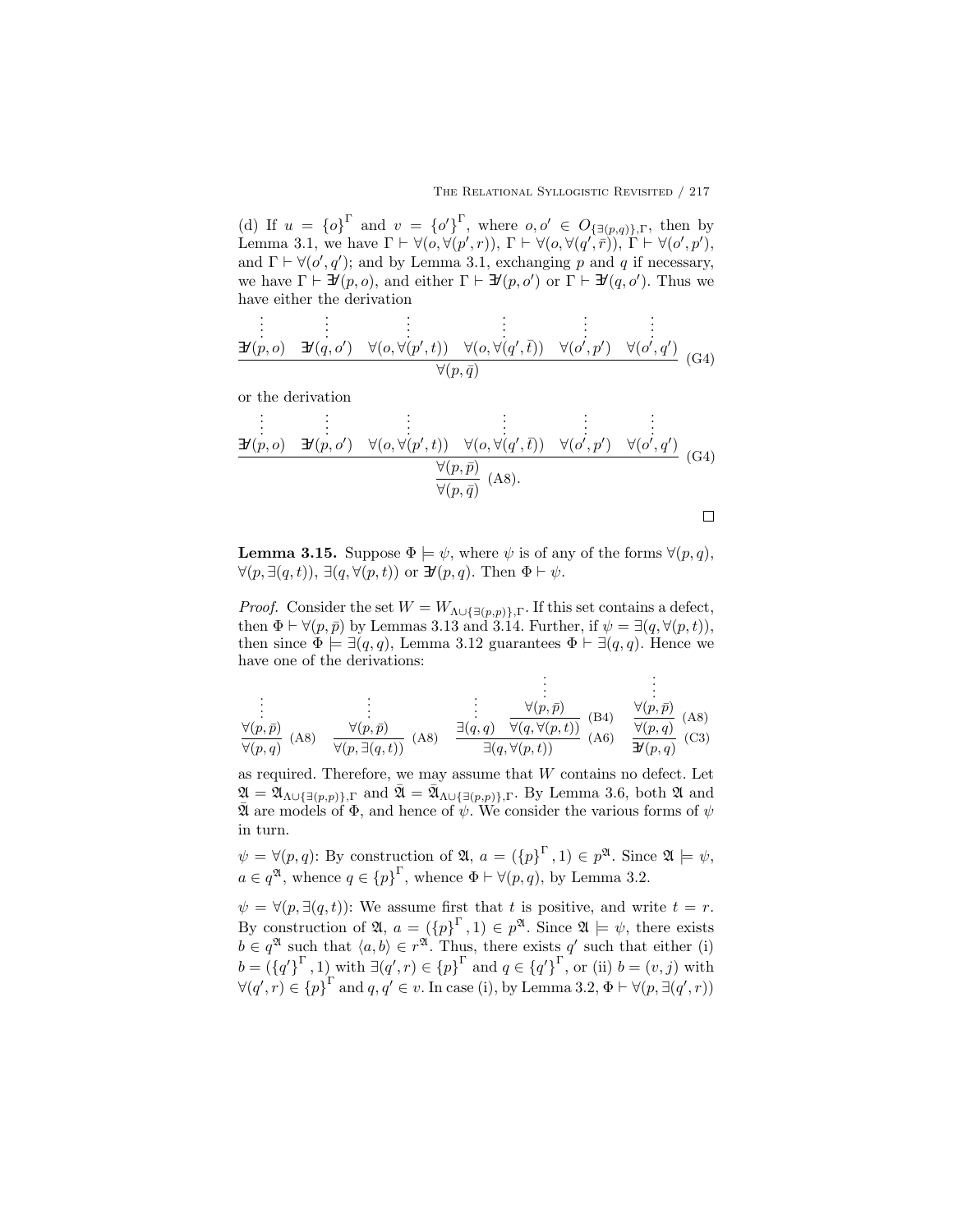and  $\Phi \vdash \forall (q', q)$ , whence we have the derivation

$$
\begin{array}{c}\n\vdots \\
\forall (p,\exists (q',r))\quad\forall (q',q) \\
\hline\n\forall (p,\exists (q,r))\n\end{array} (B3).
$$

In case (ii), by Lemma 3.2,  $\Phi \vdash \forall (p, \forall (q', r))$ ; moreover, either (a)  $v \in W_{\Lambda,\Gamma}$ , in which case  $\Phi \vdash \exists (q', q)$ , by Lemma 3.9 (ii), or (b)  $v =$  ${o}^{r}$ , where  $o \in O_{\{\exists(p,p)\},r}$ , in which case, by Lemmas 3.1 and 3.2,  $\Phi \vdash \exists f(p, o), \Phi \vdash \forall (o, q), \text{ and } \Phi \vdash \forall (o, q').$  Hence, we have either of the derivations

$$
\begin{array}{cccc}\n\vdots & \vdots & \vdots & \vdots & \vdots \\
\frac{\forall (p, \forall (q', r)) & \exists (q, q') & \forall (p, \forall (q', r)) & \forall (o, q) & \forall (o, q') & \exists f(p, o) \\
\frac{\forall (p, \exists (q, r))} & & \forall (p, \exists (q, r)) & \forall (p, \exists (q, r)) & \forall (p, \exists (q, r))\n\end{array} (D4).\n\end{array}
$$

If  $t = \bar{r}$  is negative, then we proceed as before, but replacing  $\mathfrak{A}$  by  $\bar{\mathfrak{A}}$ .

 $\psi = \exists (q, \forall (p, t))$ : Assume first that  $t = r$  is positive, and recall our earlier observation that  $\Phi \vdash \exists (q, q)$ . By construction,  $b = (\{p\}^{\Gamma}, 0) \in$  $p^{\mathfrak{A}}$ . Since  $\mathfrak{A} \models \psi$ , let  $a = (u, i)$  be such that  $a \in q^{\mathfrak{A}}$  and  $\langle a, b \rangle \in r^{\mathfrak{A}}$ . Thus there exists  $p'$  such that  $\forall (p', r) \in u$  and  $p' \in \{p\}^{\Gamma}$ . Now, either: (a)  $u \in W_{\Lambda,\Gamma}$ ; or (b)  $u = \{o\}^{\Gamma}$ , where  $\{o\} \in V_{\{\exists(p,p)\},\Gamma}$ . In case (a),  $\Phi \vdash \exists (q, \forall (p', r))$  by Lemma 3.9 (ii), and  $\Phi \vdash \forall (p, p')$  by Lemma 3.2, whence we have the derivation

$$
\begin{array}{c}\n\vdots & \vdots \\
\exists(q,\forall(p',r)) & \forall(p,p') \\
\exists(q,\forall(p,r)) & (B2).\n\end{array}
$$

In case (b), by Lemmas 3.1 and 3.2,  $\Phi \vdash \exists f(p, o), \Phi \vdash \forall (o, q), \Phi \vdash$  $\forall (o, \forall (p', r))$  and  $\Phi \vdash \forall (p, p')$ , whence we have the derivation

$$
\begin{array}{cccc}\n\vdots & \vdots & \vdots & \vdots \\
\exists (q,q) & \exists p(p,o) & \forall (p,p') & \forall (p,p') & \exists (q,q') & \forall (o,q) \\
\exists (q,\forall (p,r)) & & \exists (q,\forall (p,r)) & \forall (o,q) & \forall (o,q) \\
\end{array}
$$
(D2).

If  $t = \bar{r}$  is negative, then we proceed as before, but replacing  $\mathfrak{A}$  by  $\bar{\mathfrak{A}}$ .

 $\psi = \mathbf{\mathcal{F}}(p,q)$ : By construction,  $a = (\{p\}^{\Gamma}, 1) \in p^{\mathfrak{A}}$ . Since  $\mathfrak{A} \models \psi$ , let  $b = (v, j)$  be such that  $b \in q^{\mathfrak{A}}$ . Thus,  $q \in v$ . Either (a)  $v \in W_{\Lambda, \Gamma}$  or (b)  $v = \{o\}^{\Gamma}$  where  $o \in O_{\{\exists(p,p)\},\Gamma}$ . In case (a),  $\Phi \vdash \exists(q,q)$ , by Lemma 3.9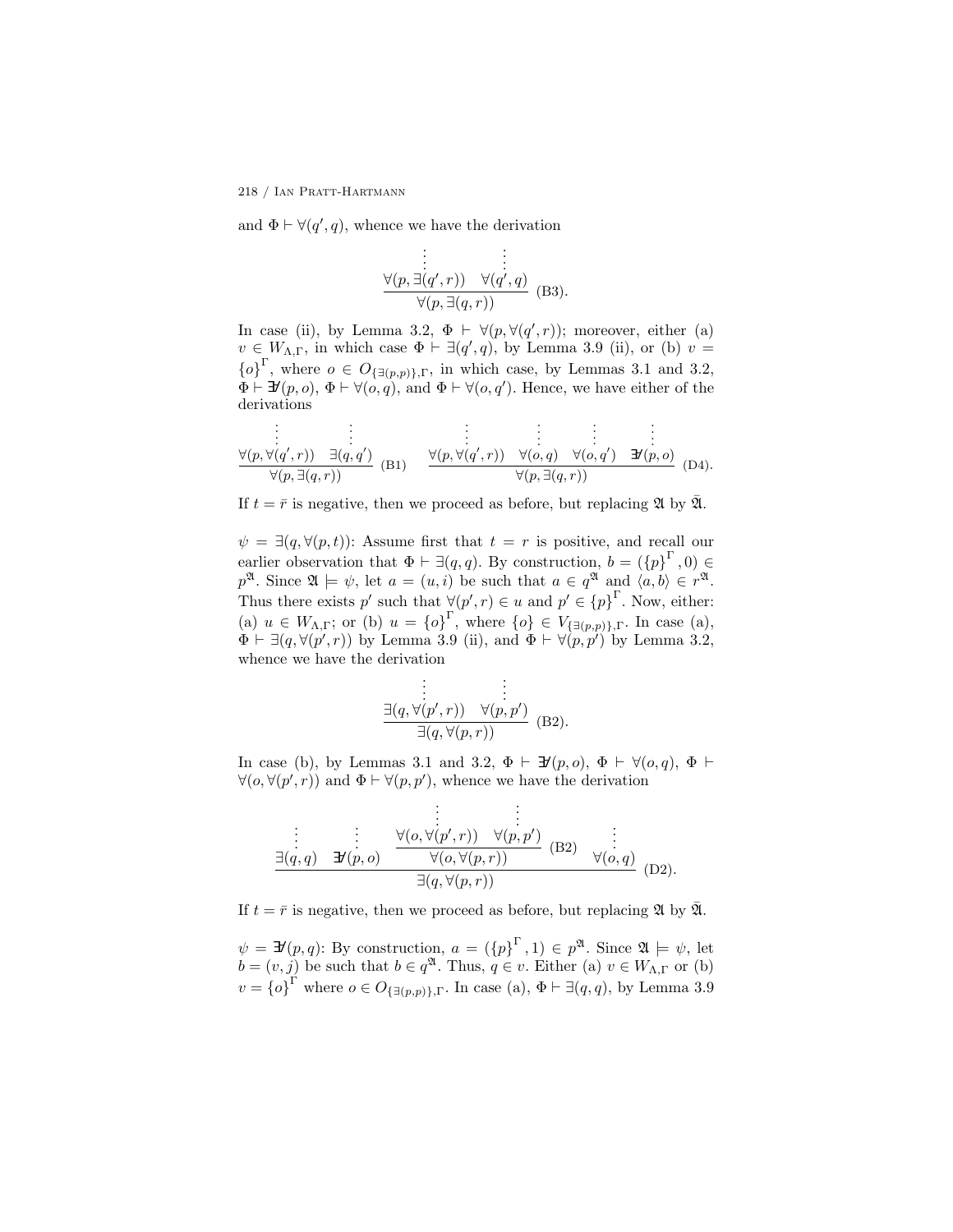(ii), and we have the derivation

.

$$
\vdots
$$
  

$$
\frac{\exists (q, q)}{\exists (p, q)} (C5).
$$

.

In case (b),  $\Phi \vdash \exists t(p,q)$  by Lemma 3.1, and we are done.

 $\Box$ 

**Lemma 3.16.** Suppose  $\Phi \models \forall (p, \bar{q})$ . Then  $\Phi \vdash \forall (p, \bar{q})$ .

*Proof.* Let  $\mathfrak{A} = \mathfrak{A}_{\Lambda \cup \{\exists (p,q)\},\Gamma}$ . By construction,  $\mathfrak{A} \not\models \forall (p,\bar{q})$ , and hence  $\mathfrak{A} \not\models \Phi$ . By Lemma 3.6,  $W_{\Lambda \cup \{\exists (p,q)\},\Gamma}$  contains a defect. By Lemmas 3.13 and 3.14,  $\Phi \vdash \forall (p,\bar{q})$ . mas 3.13 and 3.14,  $\Phi \vdash \forall (p, \bar{q})$ .

**Lemma 3.17.** If  $W_{\Lambda \cup \{\exists(p,p), \exists(q,q)\},\Gamma}$  contains a defect, then, for any binary literal  $t, \Phi \vdash \forall (p, \forall (q, t)).$ 

*Proof.* If  $W_{\Lambda \cup \{\exists(p,p)\},\Gamma}$  contains a defect, then, by Lemmas 3.13 and 3.14 (setting  $q = p$ ),  $\Phi \vdash \forall (p, \bar{p})$ . Similarly, if  $W_{\Lambda \cup \{\exists (q,q)\},\Gamma}$  contains a defect, then  $\Phi \vdash \forall (q, \bar{q})$ . Hence we have either of the derivations

$$
\vdots
$$
\n
$$
\forall (p, \overline{p})
$$
\n
$$
\forall (p, \forall (q, t))
$$
\n(A8)\n
$$
\frac{\forall (q, \overline{q})}{\forall (p, \forall (q, t))}
$$
\n(B4).

The only other possibility is a global defect involving one element of  $W_{\{\exists(p,p)\},\Gamma}$  and another of  $W_{\{\exists(q,q)\},\Gamma}$ . Suppose, then,  $\forall (p',t'), \forall (q',\bar{t}') \in$  $u \in W_{\{\exists(p,p)\},\Gamma}$ , and  $p', q' \in v \in W_{\{\exists(q,q)\},\Gamma}$ . By Lemmas 3.1 and 3.2, there exist *o*, *o'* (possibly,  $o = p$ ,  $o' = q$ ) such that  $\Phi \vdash \exists f(p, o)$ ,  $\Phi \vdash \forall (o, \forall (p', t')), \Phi \vdash \forall (o, \forall (q', \overline{t}')), \Phi \vdash \exists t (q, o'), \Phi \vdash \forall (o', p') \text{ and }$  $\Phi \vdash \forall (o', q')$ . Thus, we have the derivation

. . . 8(*o,* 8(*p*<sup>0</sup> *, t*0 )) . . . . 8(*o*<sup>0</sup> *, p*0 ) 8(*o,* 8(*o*<sup>0</sup> *, t*0 )) (B2) . . . 8(*o,* 8(*q*<sup>0</sup> *,t* ¯0 )) . . . 8(*o*<sup>0</sup> *, q*0 ) 8(*o,* 8(*o*<sup>0</sup> *,t* ¯0 )) (B2) . . . Æ. (*p, o*) . . . Æ. (*q, o*0 ) <sup>8</sup>(*p,* <sup>8</sup>(*q, t*)) (D5)

.

**Lemma 3.18.** Suppose  $\Phi \models \forall (p, \forall (q, t))$ . Then  $\Phi \vdash \forall (p, \forall (q, t))$ .

.

*Proof.* Assume for the moment *t* is positive and write  $t = r$ . Let  $\mathfrak{A} = \mathfrak{A}_{\Lambda \cup \{\exists (p,p), \exists (q,q)\},\Gamma}$ . If  $W_{\Lambda \cup \{\exists (p,p), \exists (q,q)\},\Gamma}$  contains a defect, then the conclusion follows by Lemma 3.17. Otherwise, by Lemma 3.6,  $\mathfrak{A} \models$  $\Phi$ , whence  $\mathfrak{A} \models \forall (p, \forall (q, t)),$  and, by construction, the domain of  $\mathfrak{A}$ contains  $a = (\{p\}^{\Gamma}, 1)$  and  $b = (\{q\}^{\Gamma}, 0)$ . Since  $a \in p^{\mathfrak{A}}$  and  $b \in q^{\mathfrak{A}}$ , we have  $\langle a, b \rangle \in r^{\mathfrak{A}}, \text{ whence } \forall (q', r) \in \{p\}^{\Gamma} \text{ for some } q' \in \{q\}^{\Gamma}. \text{ By}$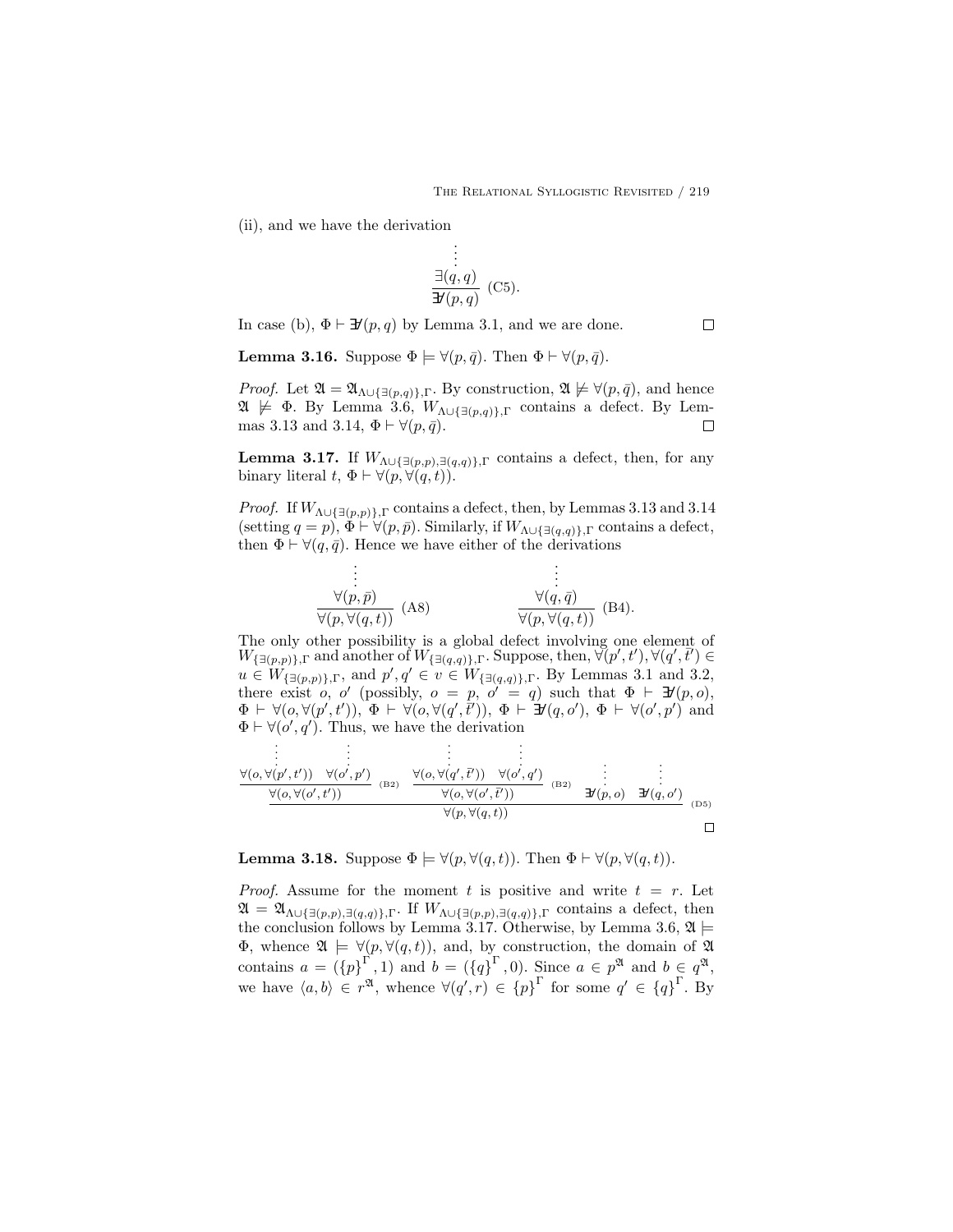Lemma 3.2,  $\Gamma \vdash \forall (p, \forall (q', r))$  and  $\Gamma \vdash \forall (q, q')$ , whence we have the derivation: .

$$
\begin{array}{c}\vdots\\ \forall (p, \forall (q',r))\quad\forall (q,q')\\ \forall (p, \forall (q,r))\end{array} \text{ (B2)}.
$$

If t is negative, we write  $t = \bar{r}$  and proceed as above, but replacing  $\mathfrak{A}$ by  $\mathfrak{A} = \mathfrak{A}_{\Lambda \cup \{\exists (p,p), \exists (q,q)\},\Gamma}$ . П

We turn finally to conclusions of the form  $\exists (p, \bar{q})$ . Fixing the unary atoms *p* and *q*, consider the set  $W_{\Lambda,\Gamma\cup{\{\forall(p,q)\}}}$ , together with the structures  $\mathfrak{A}_{\Lambda,\Gamma\cup\{\forall(p,q)\}}$  and  $\bar{\mathfrak{A}}_{\Lambda,\Gamma\cup\{\forall(p,q)\}}$ , as defined in Sec. 3.2. By way of preparing the ground, let us examine  $W_{\Lambda,\Gamma\cup\{\forall(p,q)\}}$  and its relation to  $W_{\Lambda,\Gamma}$ . Evidently, if  $p \notin \bigcup W_{\Lambda,\Gamma}$ , then  $W_{\Lambda,\Gamma\cup{\{\forall(p,q)\}}} = W_{\Lambda,\Gamma}$ . So let us assume  $p \in \bigcup W_{\Lambda,\Gamma}$ , and consider  $w \in W_{\Lambda,\Gamma\cup\{\forall(p,q)\}}$ . Let us write  $w = s^{(\Gamma \cup \{\forall (p,q)\})}$ , where  $s \in V_{\Lambda, \Gamma \cup \{\forall (p,q)\}}$ . Observe that, since  $p \in \bigcup W_{\Lambda,\Gamma}$ , we in fact have  $V_{\Lambda,\Gamma\cup\{\forall(p,q)\}} = V_{\Lambda,\Gamma} \cup V_{\{\exists(q,q)\},\Gamma}$ . We may therefore distinguish two cases: either  $s \in V_{\Lambda,\Gamma}$  or  $V_{\{\exists (q,q)\},\Gamma}$ . But note that, in either case, if  $p \notin s^{\Gamma}$ , then  $s^{(\Gamma \cup \{\forall (p,q)\})} = s^{\Gamma}$ ; otherwise  $s^{(\Gamma \cup \{\forall (p,q)\})} = s^{\Gamma} \cup \{q\}^{\Gamma}$ . Fig. 1 illustrates the four possible kinds of elements of  $W_{\Lambda,\Gamma\cup\{\forall(p,q)\}}$  that result: elements of the form  $s^{\Gamma}$ , where  $s \in V_{\Lambda,\Gamma}$ , but  $p \notin s^{\Gamma}$ ; elements of the form  $s^{\Gamma} \cup \{q\}^{\Gamma}$ , where  $s \in V_{\Lambda,\Gamma}$ , and  $p \in s^{\Gamma}$ ; elements of the form  $\{o\}^{\Gamma}$ , where  $\{o\} \in V_{\{\exists (q,q)\},\Gamma}$ , but  $p \notin \{o\}^{\Gamma}$ ; elements of the form  $\{o\}^{\Gamma} \cup \{q\}^{\Gamma}$ , where  $\{o\} \in V_{\{\exists (q,q)\},\Gamma}$ , and  $p \in \{o\}^{\Gamma}$ . Indeed, if *c*, *d* are *c*-terms realized in the same element *w* of  $W_{\Lambda,\Gamma\cup\{\forall(p,q)\}}$ , one of the following six cases obtains. To aid readability, we write  $[q]^{\Gamma}$  for the set of unary atoms  $\left\{o \mid q \stackrel{\Pi}{\to} o\right\} = O_{\{\exists (q,q)\},\Gamma}.$ 

- (i) there exists  $w' \in W_{\Lambda,\Gamma}$  such that  $c, d \in w'$ ;
- (ii) there exists  $w' \in W_{\Lambda,\Gamma}$  such that  $c, p \in w'$ , and  $d \in \{q\}^{\Gamma};$
- (iii) there exists  $w' \in W_{\Lambda,\Gamma}$  such that  $d, p \in w'$ , and  $c \in \{q\}^{\Gamma};$
- (iv)  $p \in \bigcup W_{\Lambda,\Gamma}$ , and there exists  $o \in [q]^{\Gamma}$  such that  $c, d \in {\{o\}}^{\Gamma}$ ;
- (v)  $p \in \bigcup W_{\Lambda,\Gamma}$ , and there exists  $o \in [q]^{\Gamma}$  such that  $c, p \in \{o\}^{\Gamma}$  and  $d \in \{q\}^{\Gamma};$
- (vi)  $p \in \bigcup_{\Gamma} W_{\Lambda,\Gamma}$ , and there exists  $o \in [q]^{\Gamma}$  such that  $d, p \in {\{o\}}^{\Gamma}$  and  $c \in \{q\}^{\Gamma}.$

This six-fold division of cases will be used extensively in the next two lemmas.

**Lemma 3.19.** If  $W_{\Lambda,\Gamma\cup\{\forall(p,q)\}}$  contains a local defect, then  $\Phi \vdash \exists (p,\bar{q})$ .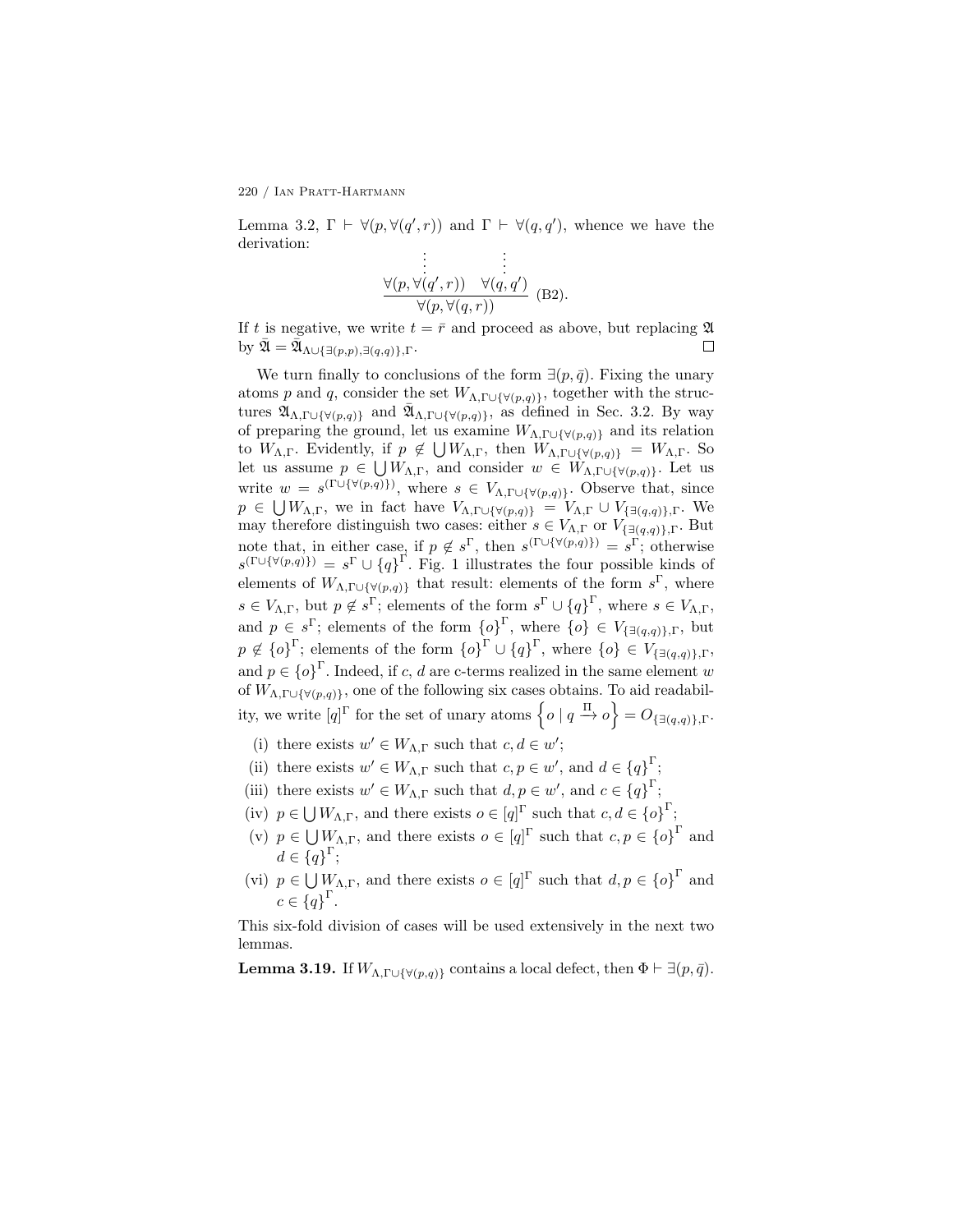The Relational Syllogistic Revisited / 221



FIGURE 1: Schematic illustration of  $W_{\Lambda,\Gamma\cup{\forall(\rho,q)}}$  when  $p \in \bigcup W_{\Lambda,\Gamma}$ : white circles illustrate the elements  $s^{\Gamma}$ , where *s* is in either  $V_{\Lambda,\Gamma}$  or  $V_{\{\exists (q,q)\}\text{,}\Gamma}$ , as indicated by the labels in the rectangles; black dots indicate the presence of the unary atom *p* in these sets; grey blobs indicate the sets of added elements  $\{q\}^{\Gamma}$ .

*Proof.* We have six cases to consider. (i) If  $c, \bar{c} \in w \in W_{\Lambda,\Gamma}, \Phi$  is inconsistent, by Lemma 3.10, and the result follows by rule (A7). (ii) If  $c, p \in w \in W_{\Lambda, \Gamma}$ , and  $\bar{c} \in \{q\}^{\Gamma}$ , then by Lemma 3.9 (ii),  $\Phi \vdash \exists (p, c)$ and by Lemma 3.2,  $\Phi \vdash \forall (q, \bar{c})$ ; hence we have the derivation

$$
\frac{\begin{array}{c}\n\vdots \\
\exists (p, c) \quad \forall (q, \bar{c}) \\
\exists (p, \bar{q})\n\end{array} (A5).
$$

(iii) If  $\bar{c}, p \in w \in W_{\Lambda,\Gamma}$ , and  $c \in \{q\}^{\Gamma}$ , we replace *c* by  $\bar{c}$  and proceed as in case (ii). (iv) If  $p \in \bigcup W_{\Lambda,\Gamma}$ ,  $o \in [q]^{\Gamma}$  and  $c, \bar{c} \in {o}^{\Gamma}$ , then, by Lemma 3.9 (ii),  $\Phi \vdash \exists (p, p)$ , and by Lemmas 3.1 and 3.2,  $\Gamma \vdash \exists f(q, o)$ ,  $\Gamma \vdash \forall (o, c)$  and  $\Gamma \vdash \forall (o, \overline{c})$ ; hence we have the derivation

$$
\begin{array}{c}\n\vdots & \vdots \\
\frac{\forall (o, c) \quad \forall (o, \bar{c})}{\forall (o, \bar{o})} \quad \text{(A2)} \\
\frac{\forall (q, \bar{p})} \quad \frac{\exists (p, p)}{\exists (p, \bar{q})} \quad \text{(C7)} \\
\frac{\forall (q, \bar{p})} \quad \frac{\exists (p, \bar{p})}{\exists (p, \bar{q})} \quad \text{(A5)}.\n\end{array}
$$

(v) If  $p \in \bigcup_{\Lambda,\Gamma} W_{\Lambda,\Gamma}$ ,  $o \in [q]^\Gamma$   $c, p \in \{o\}^\Gamma$  and  $\bar{c} \in \{q\}^\Gamma$ , then, by Lemma 3.9 (ii),  $\Phi \vdash \exists (p, p)$ , and by Lemmas 3.1 and 3.2,  $\Gamma \vdash \exists f(q, o)$ ,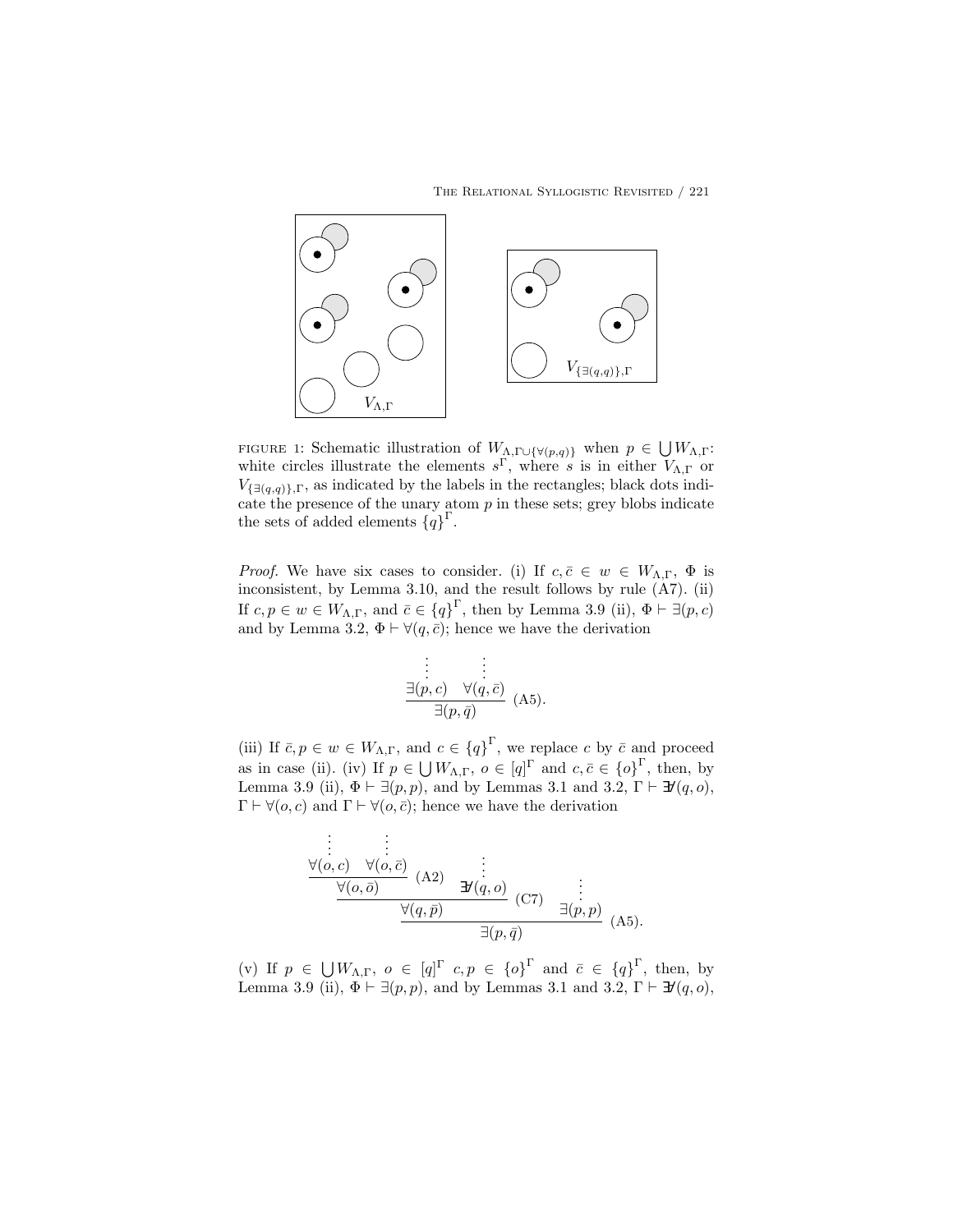$\Gamma \vdash \forall (o, c), \Gamma \vdash \forall (o, p) \text{ and } \Gamma \vdash \forall (q, \bar{c}); \text{ hence we have the derivation}$ 

$$
\begin{array}{cccc}\n\vdots & \vdots & \vdots & \forall (o, c) & \forall (q, \bar{c}) \\
\exists (p, p) & \exists \forall (q, o) & \forall (o, p) & \forall (o, \bar{q}) \\
\exists (p, \bar{q}) & & & \forall (o, \bar{q})\n\end{array}
$$
(A2)

(vi) If  $p \in \bigcup W_{\Lambda,\Gamma}$ ,  $o \in [q]^\Gamma \bar{c}$ ,  $p \in \{o\}^\Gamma$  and  $c \in \{q\}^\Gamma$ , we replace  $c$  by  $\bar{c}$ and proceed as in case (v).

**Lemma 3.20.** If  $W_{\Lambda,\Gamma\cup\{\forall(p,q)\}}$  contains a global defect, then  $\Phi$   $\vdash$  $\exists (p,\bar{q})$ .

*Proof.* Let *u*, *v* be elements of  $W_{\Lambda,\Gamma\cup{\{\forall(p,q)\}}}$  and *t* a binary literal such that  $\forall (p', t), \forall (q', \overline{t}) \in u$ , and  $p', q' \in v$ . We apply the six-fold distinction noted above to both *u* and *v*, yielding thirty-six cases in total.

(i) Suppose  $\forall (p', t), \forall (q', \overline{t}) \in u' \in W_{\Lambda, \Gamma}$ . By Lemma 3.9 (i), there exist *o*, *Q* such that  $\Phi \vdash Q(o, \forall (p', t))$  and  $\Phi \vdash \overline{Q}(o, \forall (q', \overline{t}))$ . Hence we have the derivation

$$
\begin{array}{c}\n\vdots \\
Q(o, \forall (p', t)) \quad \bar{Q}(o, \forall (q', \bar{t})) \\
\hline\n\forall (p', \bar{q}')\n\end{array} (E1)
$$

Recall that  $\forall (p', \bar{q}')$  is symmetric in p' and q'. We consider the subcases: (a)  $p', q', \in v' \in W_{\Lambda,\Gamma}$ ; (b)  $p', p \in v' \in W_{\Lambda,\Gamma}$ , and  $q' \in \{q\}^{\Gamma}$ ; (c)  $q', p \in v' \in W_{\Lambda, \Gamma}$ , and  $p' \in \{q\}^{\Gamma}$ ; (d)  $p', q' \in \{o\}^{\Gamma}$ , where  $o \in [q]^{\Gamma}$ , and  $p \in \bigcup W_{\Lambda,\Gamma}$ ; (e)  $p', p \in \{o\}^{\Gamma}$ , where  $o \in [q]_p^{\Gamma}, q' \in \{q\}^{\Gamma}$ , and  $p \in \bigcup W_{\Lambda,\Gamma}$ ; (f)  $q', p \in \{o\}^{\Gamma}$ , where  $o \in [q]^{\Gamma}$ ,  $p' \in \{q\}^{\Gamma}$ , and  $p \in \bigcup W_{\Lambda, \Gamma}$ . If (a), by Lemma 3.9 (ii),  $\Phi \vdash \exists (p', q')$ , and we have the derivation

$$
\begin{array}{c}\n\vdots & \vdots \\
\frac{\forall (p',\bar{q}') \quad \exists (p',q') \quad (A5)}{\exists (p,\bar{q}) \quad (A7)}\n\end{array}
$$

If (b), by Lemma 3.9 (ii),  $\Phi \vdash \exists (p', p)$ , and by Lemma 3.2,  $\Phi \vdash \forall (q, q').$ Hence, we have the derivation

.

.

$$
\begin{array}{c}\n\vdots & \vdots \\
\forall (p', \bar{q}') \quad \exists (p, p') \\
\hline\n\exists (p, \bar{q}')\n\end{array} (A6) \quad \begin{array}{c}\n\vdots \\
\forall (q, q')\n\end{array} (A5).\n\end{array}
$$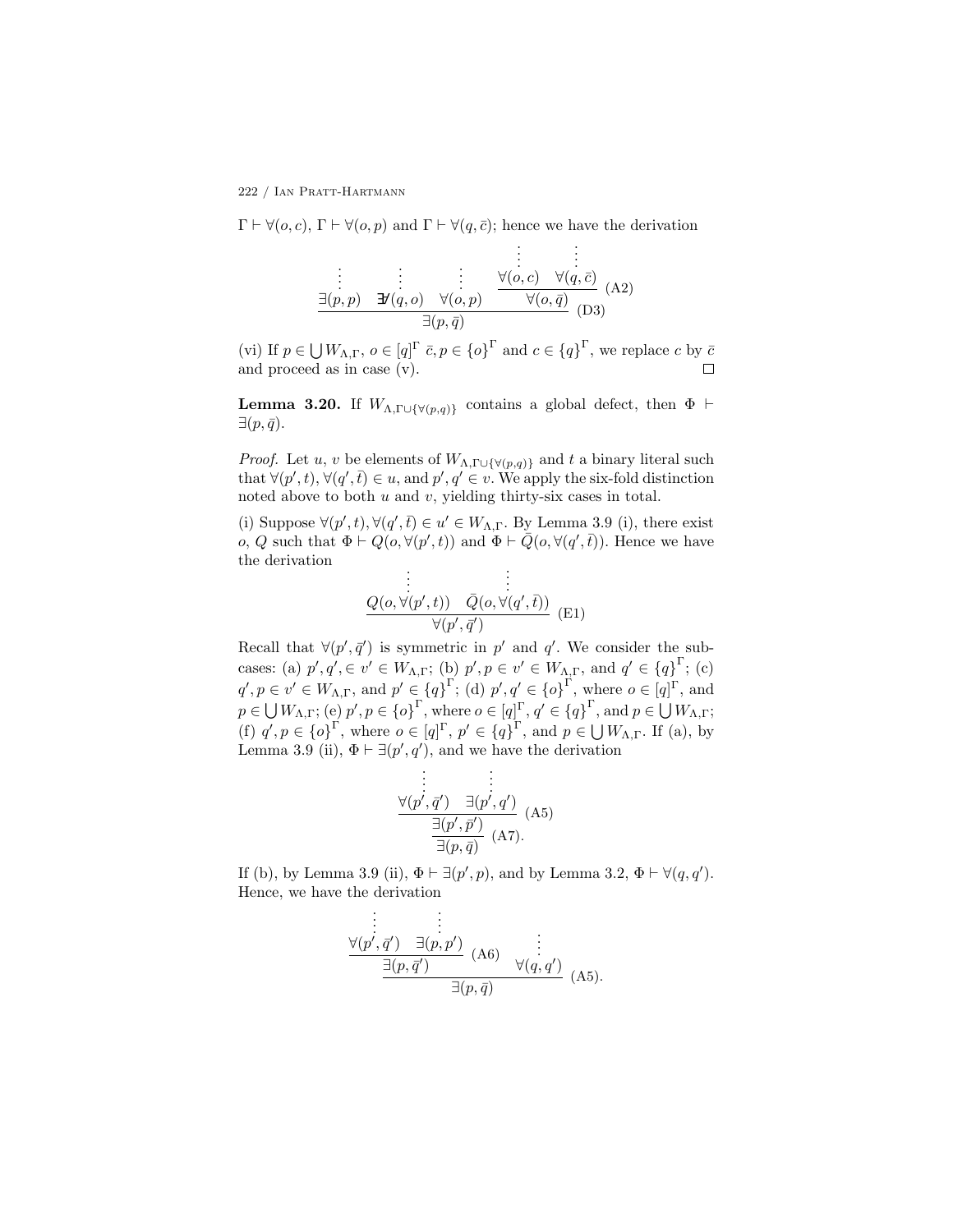Sub-case (c) is identical to (b) by transposing  $p'$  and  $q'$ . If (d), by Lemmas 3.1 and 3.2,  $\Gamma \vdash \exists \neg (q, o), \Gamma \vdash \forall (o, p'),$  and  $\Gamma \vdash \forall (o, q'),$  and by Lemma 3.9 (ii),  $\Phi \vdash \exists (p, p)$ . Hence, we have the derivation:

$$
\begin{array}{c}\n\vdots & \vdots \\
\frac{\forall (p',\bar{q}') \quad \forall (o,p')}{\forall (o,\bar{q}') \quad (\mathrm{A1})} & \vdots \\
\frac{\forall (o,\bar{q}') \quad \qquad (\mathrm{A2}) \quad \forall (o,q')}{\forall (o,\bar{o})} & \text{A2}\n\end{array} \quad \begin{array}{c}\n\vdots \\
\frac{\forall (p,\bar{q})}{\forall (p,\bar{q})} & \text{C7}\n\end{array} \quad \begin{array}{c}\n\vdots \\
\frac{\exists (p,p) \quad (\mathrm{A6})}{\forall (p,\bar{q})}\n\end{array}
$$

If (e), then by Lemmas 3.1 and 3.2,  $\Gamma \vdash \exists f(q, o), \Gamma \vdash \forall (o, p'), \Gamma \vdash \forall (o, p)$ and  $\Gamma \vdash \forall (q, q'),$  and by Lemma 3.9 (ii),  $\Phi \vdash \exists (p, p)$ . Hence, we have the derivation:

$$
\begin{array}{c}\n\vdots & \vdots \\
\forall (p', \bar{q}') \quad \forall (o, p') \\
\vdots & \vdots \quad \forall (o, \bar{q}') \quad (\text{A1}) \quad \forall (q, q') \\
\exists (p, p) \quad \exists f(q, o) \quad \exists (p, \bar{q}) \quad (\text{A2}) \quad \forall (o, p) \\
\exists (p, \bar{q}) \quad (\text{D3}).\n\end{array}
$$

Sub-case (f) is identical to (e) by transposing  $p'$  and  $q'$ .

(ii) Suppose  $\forall (p', t), p \in u' \in W_{\Lambda, \Gamma}$ , and  $\forall (q', \overline{t}) \in \{q\}^{\Gamma}$ . By Lemma 3.9 (ii),  $\Phi \vdash \exists (p, \forall (p', t))$ , and by Lemma 3.2,  $\Phi \vdash \forall (q, \forall (q', t))$ . We consider the sub-cases  $(a)$ – $(f)$  regarding *v*, exactly as in Case (i). If (a), by Lemma 3.9 (ii),  $\Phi \vdash \exists (p', q')$ , whence we have the derivation

$$
\frac{\exists (p, \forall (p', t)) \quad \exists (p', q') \quad (\text{B1}) \quad \exists (p, \exists (q', t)) \quad \exists (p, \bar{q}) \quad \forall (q, \forall (q', t)) \quad (\text{A5}).}{\exists (p, \bar{q})}
$$

If (b), by Lemma 3.9 (ii),  $\Phi \vdash \exists (p, p')$ , and by Lemma 3.2,  $\Phi \vdash \forall (q, q')$ , whence we have the derivation

$$
\frac{\exists (p, \forall (p', t)) \quad \exists (p, p') \quad (\text{B1}) \quad \frac{\forall (q, \forall (q', \overline{t})) \quad \forall (q, q')}{\forall (q, \forall (q, \overline{t}))} \quad (\text{B2})}{\exists (p, \overline{q})} \quad (\text{B3}).
$$

If (c), by Lemma 3.9 (ii),  $\Phi \vdash \exists (p, q')$ , and by Lemma 3.2,  $\Phi \vdash \forall (q, p')$ ,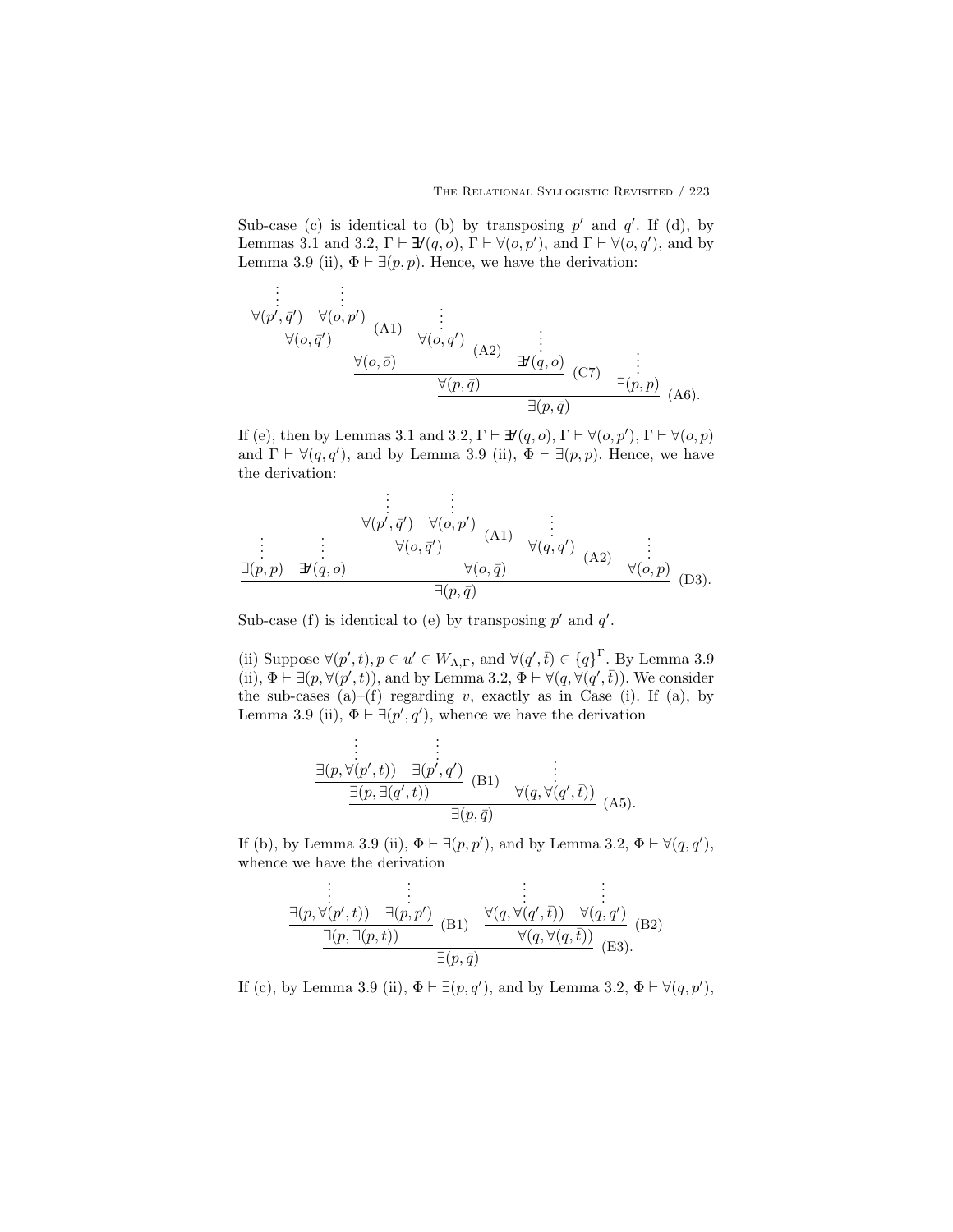whence we have the derivation

$$
\frac{\vdots}{\exists (p, \forall (p', t))}\n\quad\n\frac{\forall (q, p')}{\exists (p, \forall (q, t))}\n\quad\n\frac{\forall (q, \forall (q', \overline{t}))}\n\frac{\exists (p, q')}{\forall (q, \exists (p, \overline{t}))}\n\quad (B1)\n}{\exists (p, \overline{q})}\n\quad (E2).
$$

If (d), by Lemmas 3.1 and 3.2,  $\Phi \vdash \exists f(q, o), \Phi \vdash \forall (o, p'),$  and  $\Phi \vdash$  $\forall (o, q')$ , whence we have the derivation

$$
\begin{array}{ccccc}\n&\vdots&\vdots&\vdots\\ \n\frac{\exists (p,\forall (p',t))&\forall(o,p')}{\exists (p,\forall(o,t))}&\text{(B2)}&\frac{\forall (q,\forall (q,\bar{t}))&\forall(o,q')}{\forall (q,\forall(o,\bar{t}))}&\text{(B2)}&\frac{\exists (q,o)}{\forall (q,\exists(o,\bar{t}))}\\
\frac{\exists (p,\forall(o,t))&\exists (p,\bar{q})}&\text{(A5)}.\n\end{array}
$$

If (e), then by Lemmas 3.1 and 3.2,  $\Gamma \vdash \exists f(q, o), \Gamma \vdash \forall (o, p'), \Gamma \vdash \forall (o, p)$ and  $\Gamma \vdash \forall (q, q')$ . Hence, we have the derivation:

$$
\frac{\exists (p, \forall (p', t)) \quad \forall (o, p') \quad (B2) \quad \frac{\forall (q, \forall (q', \overline{t})) \quad \forall (q, q')}{\forall (q, \forall (q, \overline{t}))} \quad (B2) \quad \frac{\vdots}{\forall (q, \forall (q, \overline{t}))} \quad (B3) \quad \frac{\vdots}{\forall (o, p)} \quad \frac{\vdots}{\forall (o, p)} \quad (F1).
$$

If (f), then by Lemmas 3.1 and 3.2,  $\Gamma \vdash \exists t (q, o), \Gamma \vdash \forall (o, q'), \Gamma \vdash \forall (o, p)$ and  $\Gamma \vdash \forall (q, p').$  Hence, we have

$$
\frac{\exists (p, \forall (p', t)) \quad \forall (q, p') \quad \text{(B2)} \quad \frac{\forall (q, \forall (q', \overline{t})) \quad \forall (o, q') \quad \text{(B2)}}{\forall (q, \forall (q, \overline{t}))} \quad \text{(B3)} \quad \frac{\forall (q, \forall (q', \overline{t})) \quad \forall (o, q') \quad \text{(B4)} \quad \text{(B5)} \quad \text{(B6)} \quad \text{(C6)} \quad \text{(D7)} \quad \text{(E7)} \quad \text{(E8)} \quad \text{(E9)} \quad \text{(E9)} \quad \text{(E1)} \quad \frac{\exists (p, \overline{q}) \quad \text{(E1)} \quad \text{(E2)} \quad \text{(E5)} \quad \text{(E6)} \quad \text{(E9)} \quad \text{(E1)} \quad \text{(E1)} \quad \text{(E2)} \quad \text{(E3)} \quad \text{(E4)} \quad \text{(E5)} \quad \text{(E6)} \quad \text{(E6)} \quad \text{(E7)} \quad \text{(E8)} \quad \text{(E9)} \quad \text{(E1)} \quad \text{(E1)} \quad \text{(E2)} \quad \text{(E3)} \quad \text{(E4)} \quad \text{(E5)} \quad \text{(E6)} \quad \text{(E7)} \quad \text{(E8)} \quad \text{(E9)} \quad \text{(E9)} \quad \text{(E1)} \quad \text{(E1)} \quad \text{(E2)} \quad \text{(E3)} \quad \text{(E4)} \quad \text{(E5)} \quad \text{(E6)} \quad \text{(E6)} \quad \text{(E7)} \quad \text{(E8)} \quad \text{(E9)} \quad \text{(E9)} \quad \text{(E1)} \quad \text{(E1)} \quad \text{(E2)} \quad \text{(E3)} \quad \text{(E4)} \quad \text{(E5)} \quad \text{(E6)} \quad \text{(E6)} \quad \text{(E7)} \quad \text{(E8)} \quad \text{(E9)} \quad \text{(E9)} \quad \text{(E1)} \quad \text{(E1)} \quad \text{(E2)} \quad \text{(E3)} \quad \text{(E4)} \quad \text{(E5)} \quad \text{(E6)} \quad \text{(E7)} \quad \text{(E9)} \quad \text{(E1)} \quad \text{(E2)} \quad \text{(E3)} \quad \text{(E4)} \quad \text{(E5)} \quad \text{(E6)} \quad \text{(E7)} \quad \text{(E9
$$

(iii) Suppose  $\forall (q', \overline{t}), p \in u' \in W_{\Lambda, \Gamma}$ , and  $\forall (p', t) \in \{q\}^{\Gamma}$ . We argue exactly as for case (ii), with  $p'$  and  $q'$  exchanged, and  $t$  replaced by  $\bar{t}$ .

 $(\text{iv})$  Suppose  $\forall (p', t), \forall (q', \overline{t}) \in \{o'\}^{\Gamma}$ , where  $o' \in [q]^{\Gamma}$ (iv) Suppose  $\forall (p',t), \forall (q',\overline{t}) \in \{o'\}^1$ , where  $o' \in [q]^{\Gamma}$ ; and suppose  $p \in$ <br> $\Box W_{\Lambda,\Gamma}$ . By Lemmas 3.1 and 3.2,  $\Phi \vdash \exists f(q, o'), \Phi \vdash \forall (o', \forall (p', t))$ , and  $W_{\Lambda,\Gamma}$ . By Lemmas 3.1 and 3.2,  $\Phi \vdash \exists f(q, o'), \Phi \vdash \forall (o', \forall (p', t)),$  and  $\Phi \vdash \forall (\sigma', \forall (q', \bar{t}))$ ; and by Lemma 3.9 (ii),  $\Phi \vdash \exists (p, p)$ . We consider the sub-cases  $(a)$ –(f) regarding *v* exactly as in Case (i). If  $(a)$ , by Lemma 3.9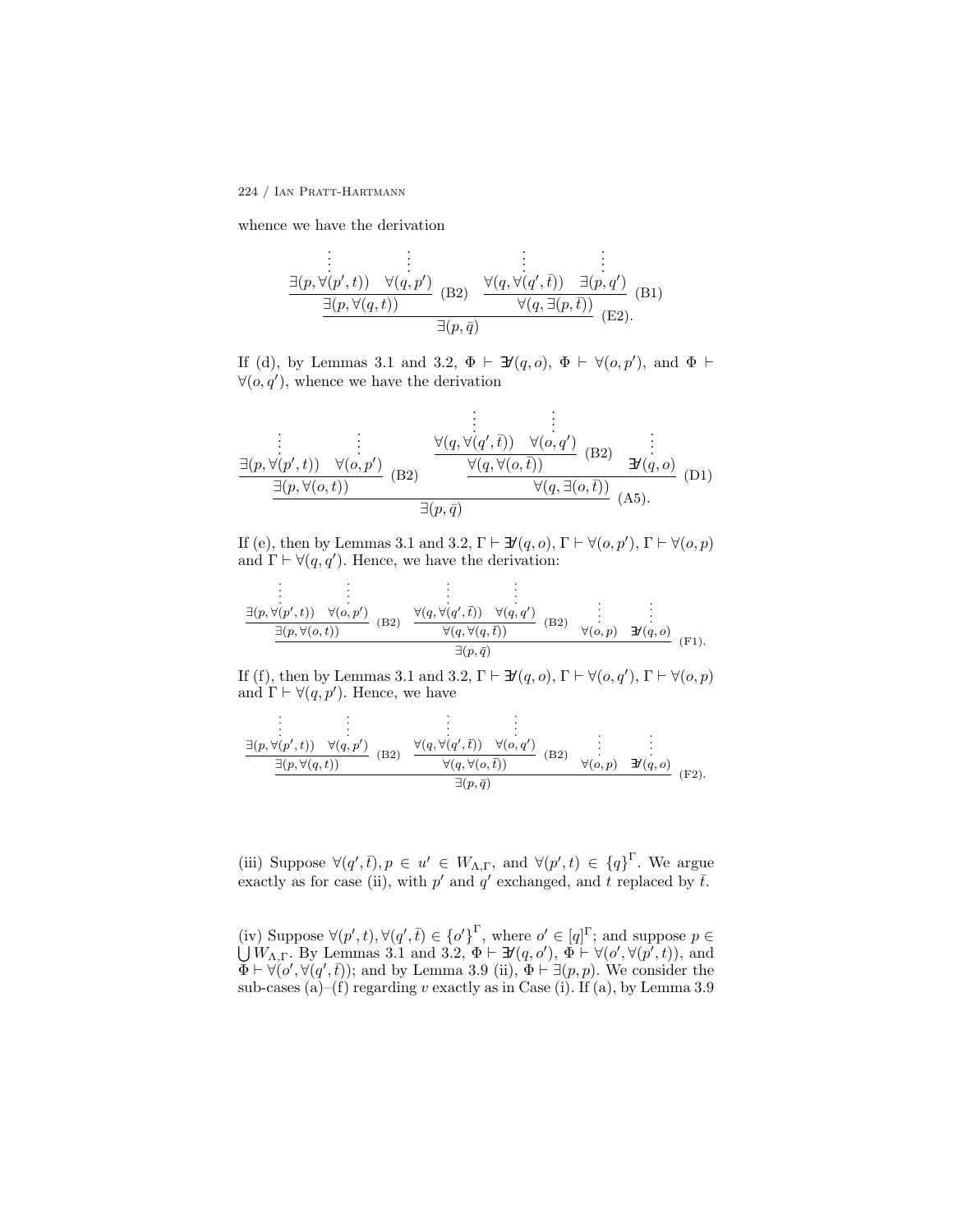(ii),  $\Phi \vdash \exists (p', q')$ , whence we have the derivation

. . . . 8(*o*<sup>0</sup> *,* 8(*p*<sup>0</sup> *, t*)) . . . . 9(*p*<sup>0</sup> *, q*0 ) 8(*o*<sup>0</sup> *,* 9(*q*<sup>0</sup> *, t*)) (B1) . . . . 8(*o*<sup>0</sup> *,* 8(*q*<sup>0</sup> *,t* ¯)) 8(*o*<sup>0</sup> *, o*¯0 ) (A2) . . . Æ. (*q, o*0 ) <sup>8</sup>(*q, <sup>p</sup>*¯) (C7) . . . . 9(*p, p*) <sup>9</sup>(*p, <sup>q</sup>*¯) (A5).

If (b), by Lemma 3.9 (ii),  $\Phi \vdash \exists (p, p')$ , and by Lemma 3.2,  $\Phi \vdash \forall (q, q')$ , whence we have the derivation

. . . 8(*o*<sup>0</sup> *,* 8(*p*<sup>0</sup> *, t*)) . . . . 9(*p, p*<sup>0</sup> ) 8(*o*<sup>0</sup> *,* <sup>9</sup>(*p, t*)) (B1) . . . . 8(*o*<sup>0</sup> *,* 8(*q*<sup>0</sup> *,t* ¯)) . . . . 8(*q, q*<sup>0</sup> ) 8(*o*<sup>0</sup> *,* 8(*q,t* ¯)) (B2) . . . Æ. (*q, o*0 ) . . . . 9(*p, p*) <sup>9</sup>(*p, <sup>q</sup>*¯) (F3)*.*

Sub-case (c) is identical to (b) by transposing  $p'$  and  $q'$  and replacing *t* by  $\overline{t}$ . If (d), by Lemmas 3.1 and 3.2,  $\Phi \vdash \exists f(q, o) \Phi \vdash \forall (o, p')$  and  $\Phi \vdash \forall (o, q'),$  whence we have the derivations

$$
\begin{array}{cccc}\n\vdots & \vdots & \vdots & \vdots \\
\frac{\forall(o', \forall(p', t)) & \forall(o, p')}{\forall(o', \forall(o, t))} & \text{(B2)} & \frac{\forall(o', \forall(q', \overline{t})) & \forall(o, q')}{\forall(o', \forall(o, \overline{t}))} & \text{(B2)},\n\end{array}
$$

and hence the derivation

$$
\begin{array}{cccc}\n\vdots & \vdots & \vdots & \vdots \\
\forall(o', \forall(o, t)) & \forall(o', \forall(o, \overline{t})) & \exists(q, o) & \exists(q, o') \\
\downarrow(q, \overline{q}) & \text{(A8)} & & \vdots \\
\hline\n\frac{\forall(q, \overline{p})}{(\overline{q}, \overline{p})} & \text{(A8)} & & \exists(p, \overline{q}) \\
\end{array}
$$
 (D6)

If (e), then by Lemmas 3.1 and 3.2,  $\Gamma \vdash \exists f(q, o), \Gamma \vdash \forall (o, p'), \Gamma \vdash \forall (o, p)$ and  $\Gamma \vdash \forall (q, q')$ , and by Lemma 3.9 (ii),  $\Phi \vdash \exists (p, p)$ . Hence, we have the derivations:

$$
\begin{array}{cccc}\n\vdots & \vdots & \vdots & \vdots \\
\frac{\forall (o, \forall (p', t)) & \forall (o', p')}{\forall (o, \forall (o', t))} & \text{(B2)} & \frac{\forall (o, \forall (q', \overline{t})) & \forall (q, q')}{\forall (o, \forall (q, \overline{t}))} & \text{(B2)},\n\end{array}
$$

and hence the derivation .

$$
\begin{array}{ccccccccc}\n&\vdots&\vdots&\vdots&\vdots&\vdots&\vdots\\ \n\frac{\forall(o,\forall(o',t))&\forall(o,\forall(q,\bar{t}))&\exists(p,\bar{q})&\exists(p,\bar{q})&\forall(o',p)&\exists(p,p)}{\exists(p,\bar{q})}\end{array}(\mathrm{F4}).
$$

Case (f) is identical to (e) by transposing  $p'$  and  $q'$  and replacing t by  $\bar{t}$ .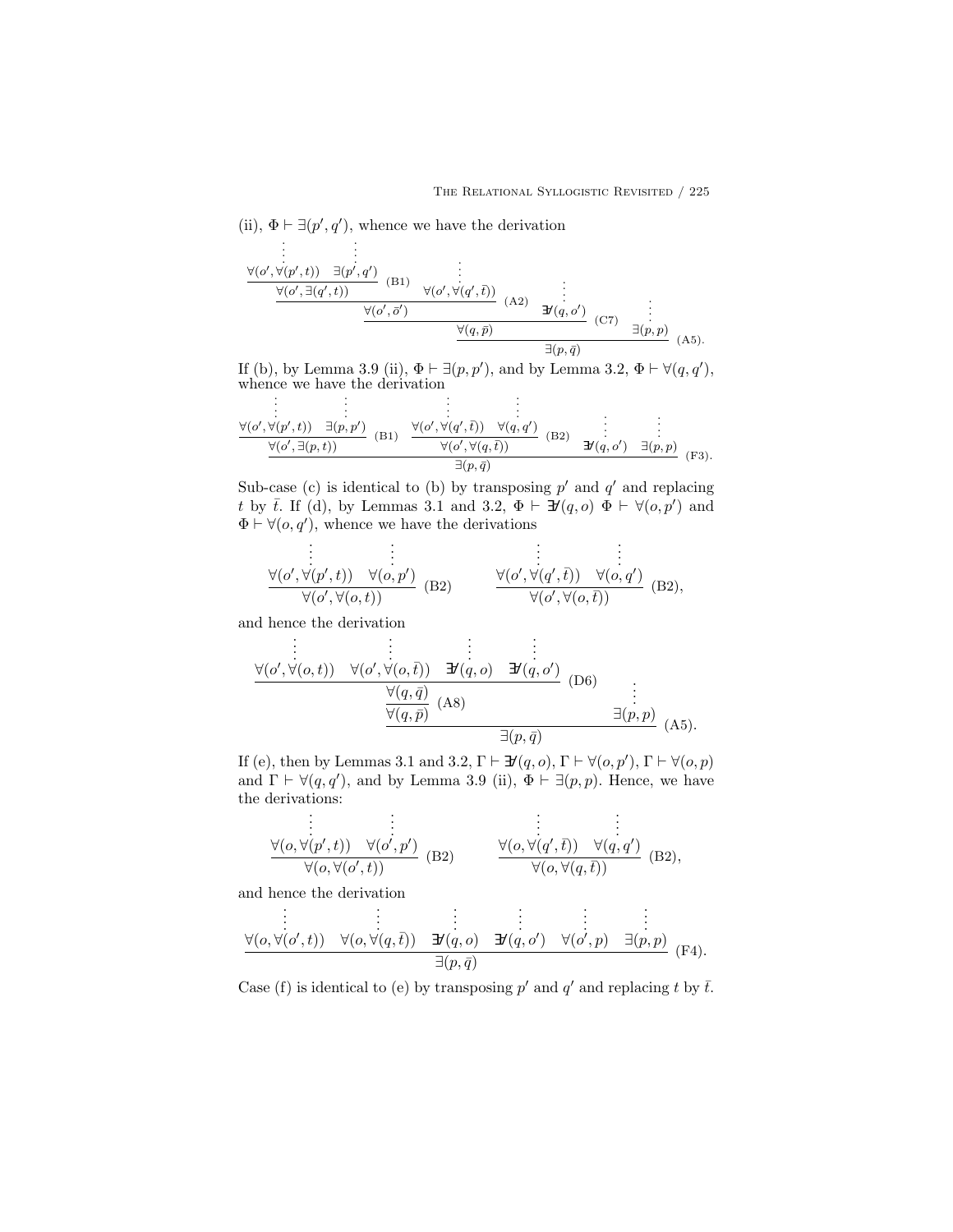$\mathcal{L}^{\mathcal{L}}$ 

(v) Suppose  $\forall (p', t), p \in \{o'\}^{\Gamma}$ , where  $o' \in [q]^{\Gamma}$ ,  $\forall (q', \overline{t}) \in \{q\}^{\Gamma}$ ; and suppose  $p \in \bigcup_{\Lambda,\Gamma} W_{\Lambda,\Gamma}$ . By Lemmas 3.1 and 3.2,  $\Phi \vdash \exists f(q, o'), \Phi \vdash$  $\forall (\overline{o'}\, \forall (p', t)), \ \Phi \vdash \forall (o', p), \ \forall (q, \forall (q', \overline{t})); \text{ and by Lemma 3.9 (ii), } \Phi \vdash$  $\exists (p, p)$ . We consider the cases (a)–(f) regarding *v* exactly as for (i). If (a), by Lemma 3.9 (ii),  $\Phi \vdash \exists (p', q')$ , whence we have the derivation

8(*o*<sup>0</sup> *, p*) . . . . 8(*o*<sup>0</sup> *,* 8(*p*<sup>0</sup> *, t*)) . . . . 8(*q,* 8(*q*<sup>0</sup> *,t* ¯)) . . . . 9(*p*<sup>0</sup> *, q*<sup>0</sup> ) 8(*q,* 9(*p*<sup>0</sup> *,t* ¯)) (B1) 8(*o*<sup>0</sup> *, <sup>q</sup>*¯) (A2) . . . Æ. (*q, o*<sup>0</sup> ) . . . . 9(*p, p*) <sup>9</sup>(*p, <sup>q</sup>*¯) (D3).

If (b), by Lemma 3.9 (ii),  $\Phi \vdash \exists (p, p')$ , and by Lemma 3.2,  $\Phi \vdash \forall (q, q')$ , whence we have the derivation  $\sim$   $\sim$ 

 $\sim 10$ 

$$
\frac{\forall (\sigma', \forall (p', t)) \quad \exists (p, p)}{\forall (\sigma', \exists (p, t))} (B1) \quad \frac{\forall (q, \forall (q', \overline{t})) \quad \forall (q, q')}{\forall (q, \forall (q, \overline{t}))} (B2) \quad \frac{\forall (\sigma, \forall (p, \overline{t}))}{\exists (p, \overline{q})} (B3) \quad \frac{\forall (\sigma', p) \quad \exists (p, p')}{\exists (p, \overline{t})} (F5)
$$

If (c), by Lemma 3.9 (ii),  $\Phi \vdash \exists (p, q')$ , and by Lemma 3.2,  $\Phi \vdash \forall (q, p')$ , whence we have the derivation

¯)) <sup>9</sup>(*p, q*<sup>0</sup> 8(*o*<sup>0</sup> *,* 8(*p*<sup>0</sup> *, t*)) 8(*q, p*<sup>0</sup> ) 8(*q,* 8(*q*<sup>0</sup> *,t* ) (B2) (B1) ¯)) <sup>Æ</sup> 8(*o*<sup>0</sup> *,* 8(*q, t*)) 8(*q,* 9(*p,t* (*q, o*0 ) 8(*o*<sup>0</sup> *, p*) 9(*p, p*) (F6) 9(*p, q*¯)

If (d), by Lemmas 3.1 and 3.2,  $\Phi \vdash \exists f(q, o) \Phi \vdash \forall (o, p')$  and  $\Phi \vdash \forall (o, q'),$ whence we have the derivations  $% \mathcal{N}$ 

$$
\begin{array}{cccc}\n\vdots & \vdots & \vdots & \vdots \\
\frac{\forall(o', \forall(p', t)) & \forall(o, p')}{\forall(o', \forall(o, t))} & \text{(B2)} & \frac{\forall(q, \forall(q', \overline{t})) & \forall(o, q')}{\forall(q, \forall(o, \overline{t}))} & \text{(B2)},\n\end{array}
$$

and hence the derivation

$$
\begin{array}{ccccccccc} \vdots & \vdots & \vdots & \vdots & \vdots & \vdots & \vdots \\ \underline{\forall(o',\forall(o,t))} & \forall(q,\forall(o,\bar{t})) & \underline{\exists} (q,o') & \forall(o',p) & \underline{\exists} (q,o) & \exists (p,p) & \vdots \\ & \exists (p,\bar{q}) & & & \end{array} \tag{F7}.
$$

If (e), then by Lemmas 3.1 and 3.2,  $\Gamma \vdash \exists f(q, o), \Gamma \vdash \forall (o, p'), \Gamma \vdash \forall (o, p)$ and  $\Gamma \vdash \forall (q, q')$ , and by Lemma 3.9 (ii),  $\Phi \vdash \exists (p, p)$ . Hence, we have the derivations:

$$
\begin{array}{cccc}\n\vdots & \vdots & \vdots & \vdots \\
\frac{\forall (o', \forall (p', t)) & \forall (o, p')}{\forall (o', \forall (o, t))} & \text{(B2)} & \frac{\forall (q, \forall (q', t)) & \forall (q, q')}{\forall (q, \forall (q, \overline{t}))} & \text{(B2)},\n\end{array}
$$